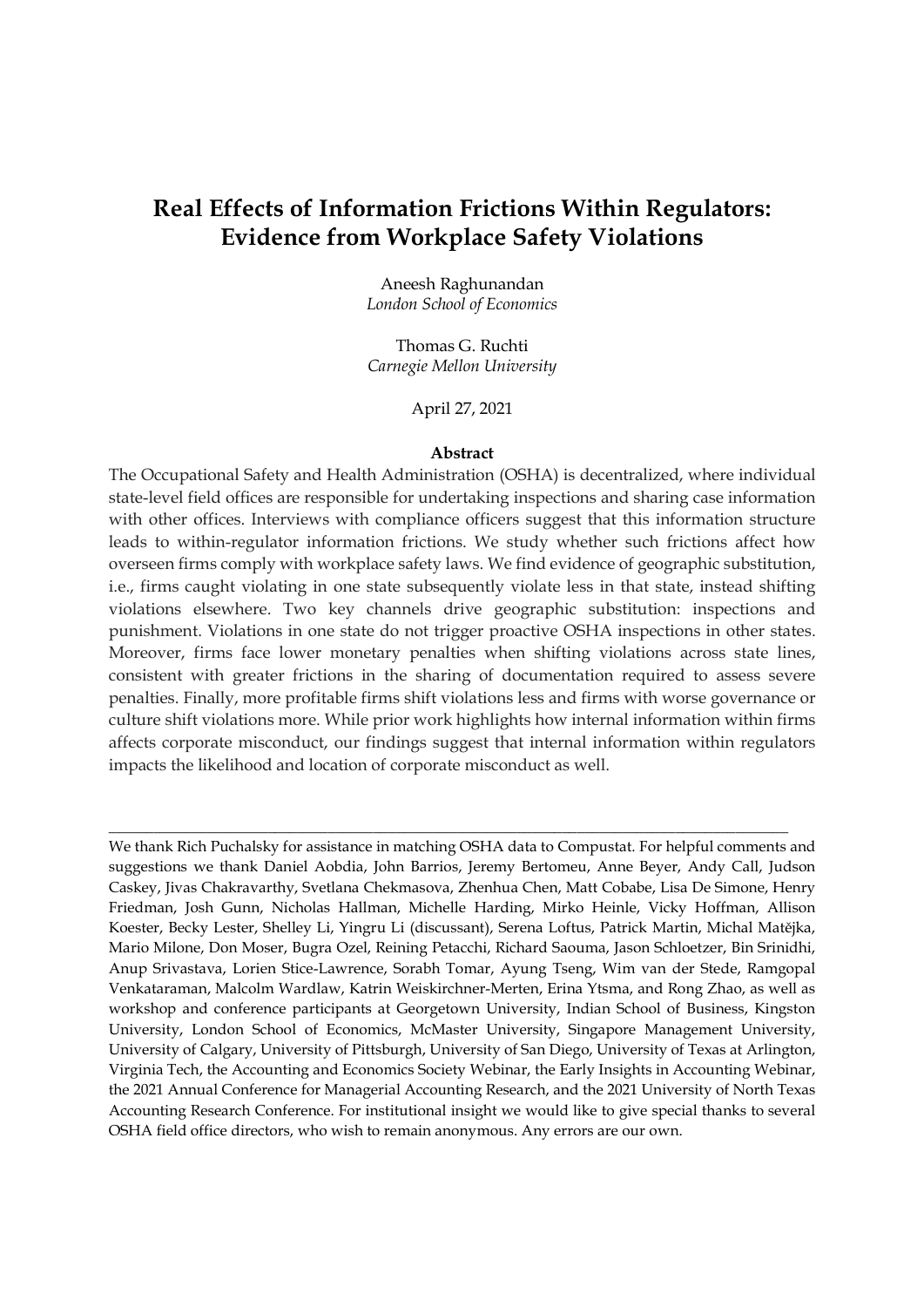## 1. Introduction

How information flows within an organization is key to how that organization operates. Recent work studies the role of internal information in both facilitating and preventing corporate misconduct (e.g., Ege 2015; Heese and Pérez-Cavazos 2020). However, this work focuses on internal information within firms, implicitly assuming that regulators are constrained only by available resources. In practice, regulators also have bureaucratic structures that impact internal information flows, potentially altering the effectiveness of these regulatory bodies in detecting misconduct. Our paper explores the role of internal information in a prominent US regulatory body that oversees workplace safety, the Occupational Safety and Health Administration (OSHA). Specifically, we study whether information frictions within OSHA are associated with patterns in workplace safety violations by overseen firms.

OSHA delegates significant authority to state-level field offices, which are responsible for ensuring that firms in their state comply with federal workplace safety laws. Such delegation empowers those with localized expertise (Jensen and Meckling 1995; Christie, Joye, and Watts 2003), leading to efficient outcomes when centralization is costly (Melumad and Reichelstein 1987; Dessein 2002). However, delegation may be less effective vis-à-vis greater centralization if information sharing and processing across an organization is important (Bolton and Dewatripont 1994; Garicano 2000). The latter concern is particularly relevant to OSHA because field offices are only responsible for monitoring compliance with safety standards in their own state, meaning that they do not follow firms across state lines. Efficient information sharing between field offices is therefore important to OSHA's mission of ensuring firm-wide compliance with workplace safety standards and, in turn, preventing harm to American workers (Glaeser and Guay 2017).

OSHA compliance plausibly matters to firms. Prior work shows that firms' financial incentives reduce compliance with workplace safety standards (Cohn and Wardlaw 2016; Caskey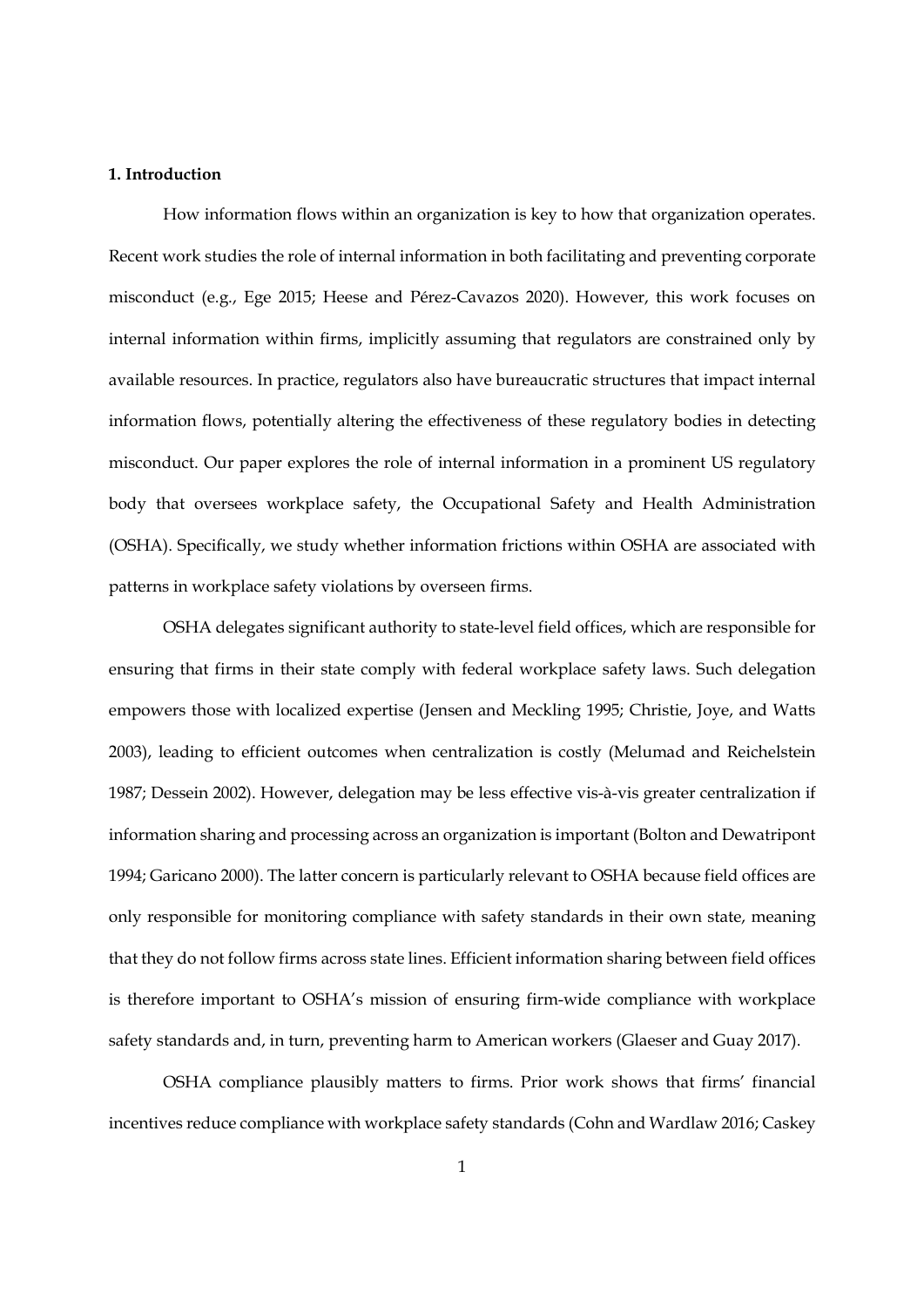and Ozel 2017) while better enforcement improves compliance (Johnson, Levine, and Toffel 2020). Beyond direct monetary fines,<sup>1</sup> violations also result in time-consuming and costly remediation actions, heightened penalties for further noncompliance, and increased litigation risk. Violations, especially serious offences, also lead to local reputational damage, harming a firm's ability to do business locally (Johnson 2020). Our setting thus provides an opportunity to assess whether firms exploit internal, between-state information frictions within OSHA by shifting workplace safety violations across states over time.

 To motivate our empirical predictions, we develop a two-period model in which a firm can reduce workplace safety to cut production costs in either of two states in which it operates. The firm's conduct is monitored by separate branches of OSHA in each state. The two OSHA branches may share findings from their respective inspections with each other but can only do so imperfectly, leading to information asymmetry between the two branches. The model shows that aggregate firm-wide misconduct decreases after an investigation by either branch. However, imperfect information sharing within OSHA means that relative costs of misconduct are not equal for the firm. As a result, after being investigated in one state, the firm is less likely to commit violations in the same state but substitutes violating behavior to the other state and, if information frictions are high enough, may actually increase violating behavior in the other state. We term this shift in behavior across states geographic substitution.

Because analytical models are necessarily limited to isolating specific economic forces, we also conducted interviews with several OSHA compliance officers in charge of workplace safety inspections. In these interviews, we learned that checking OSHA's internal information system, the OSHA Information System (OIS), is an important first step in preparing to inspect a

<sup>&</sup>lt;sup>1</sup> In 2019 alone, OSHA conducted thousands of inspections, resulting in over \$335 million in fines.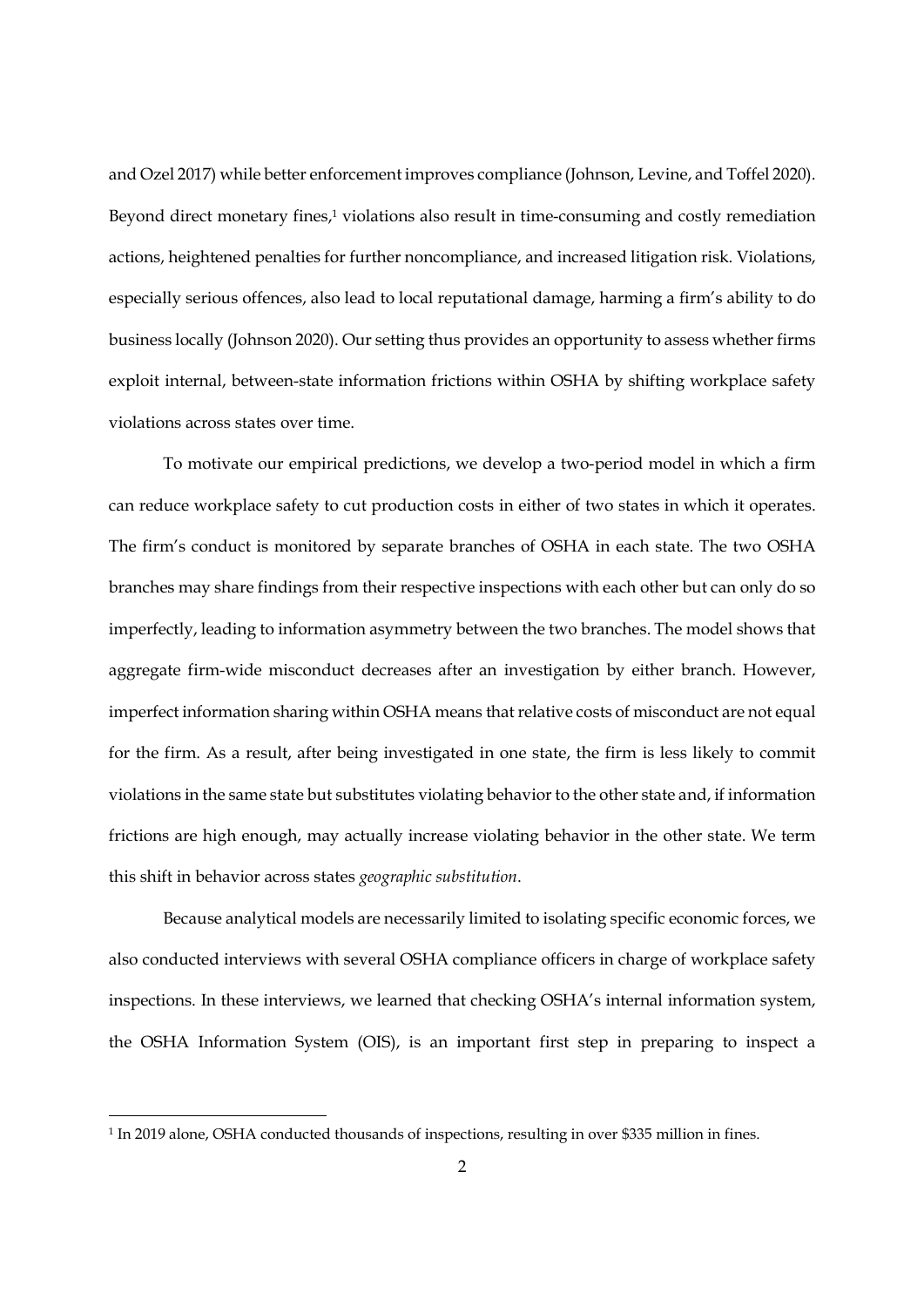workplace. OSHA compliance officers record firm citations in this system but excluded from the OIS record are qualitative inspection details, case documents related to violations, or personal notes of the OSHA compliance officer in charge of assessing citations. Our interviewees argued that incomplete information sharing within OSHA makes tracking a firm's misconduct across states difficult, limiting the ability of OSHA inspectors to obtain broader firm-level supporting documentation necessary to effectively inspect businesses and cite violations.

We empirically test the predictions generated by our analytical model and our interviews using a large-sample, firm-state-year panel. Our design relies on a rich set of firm-by-state and year fixed effects. This design ensures that our results are not driven by broader firm, state, or firm-state level cross-sectional characteristics (such as the states in which a firm's headquarters or main manufacturing facilities are located) or time-varying market conditions.

We find that a firm's overall likelihood (i.e., collectively across all states) of violating OSHA standards is lower if the firm had a violation in the previous year. However, after a firm is caught committing a violation in one state, it is less likely to commit a violation in the same state but more likely to commit a violation in a different state. The latter result is unlikely to be driven by within-firm information frictions, given our fixed effects structure, because within-firm information frictions would inhibit the firm's ability to coordinate its actions in different states.<sup>2</sup> The reduction in future same-state violations may reflect learning by the firm about safety practices. However, our cross-state substitution results suggest that any attempt by firms to apply this learning to their operations in other states is dominated by economic incentives for

<sup>2</sup> Geographic substitution requires explicit or implicit coordination between establishments, which can occur directly via multitasking (Holmström and Milgrom 1991; Brüggen and Moers 2007), or indirectly via participative budgeting (Kanodia 1993), incentive schemes (Bernardo, Cai, and Luo 2004), or transfer pricing (Göx and Schiller 2006). Moreover, OSHA investigators typically correspond directly with workplace safety managers at firm headquarters when finding a violation, meaning that headquarters is aware of violations and, hence, able to coordinate a response even if those violations occur elsewhere.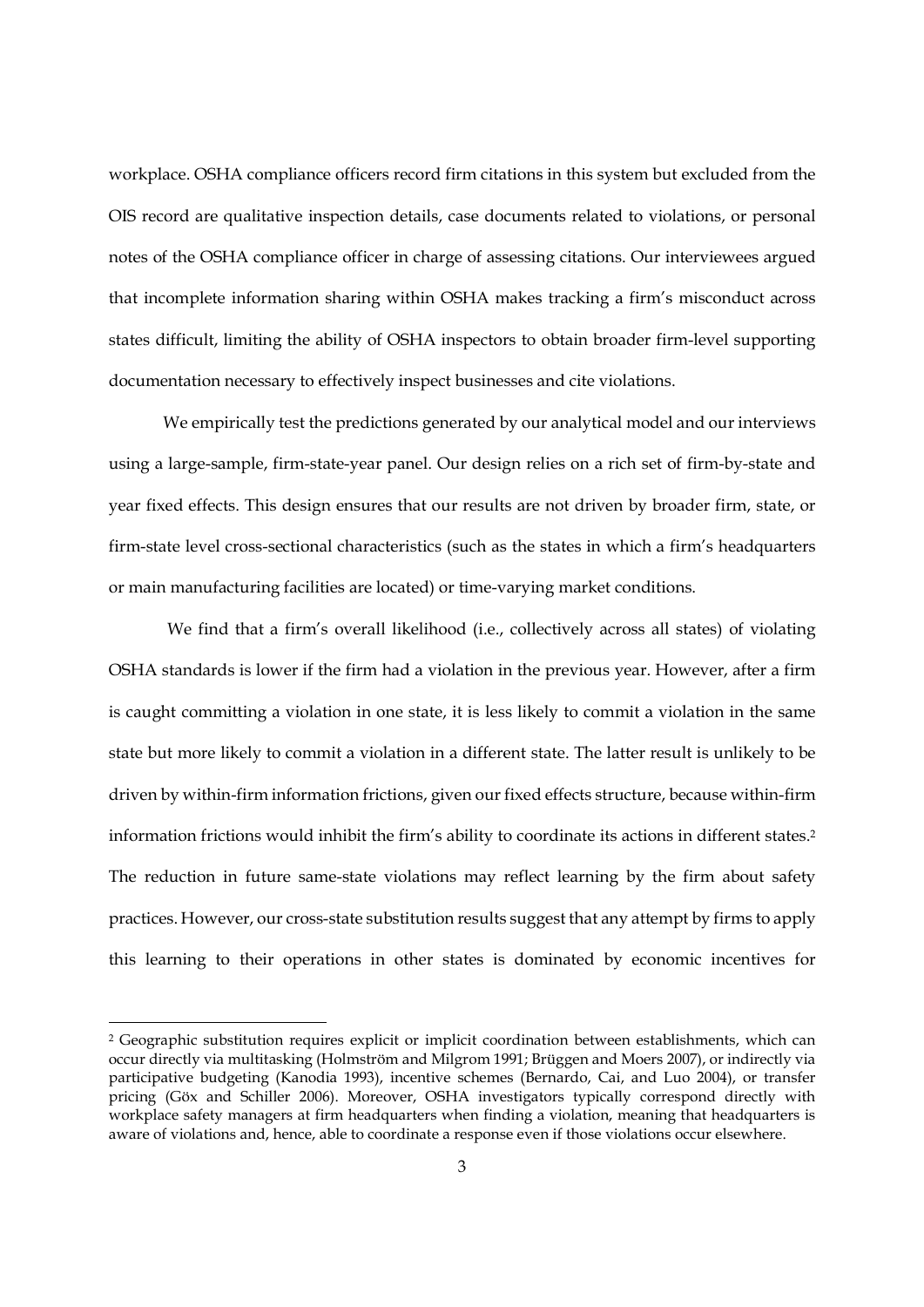geographic substitution. Even if our results reflect internal reallocation of workplace safety resources, this would still be consistent with the presence of within-OSHA information frictions. In the absence of within-OSHA information frictions, the penalty for a subsequent violation should be equally severe across locations, reducing the rational incentive to reallocate resources.<sup>3</sup>

We next explore the two key channels driving geographic violation substitution by studying inspections and the severity of punishment, related to the detection and deterrence of violations, respectively. To identify the detection channel, we distinguish between three types of inspections: reactive inspections (inspections made in response to a trigger event such as an injury or whistleblower referral), centrally planned inspections (those that OSHA headquarters requires field offices to carry out, but that are not in response to any trigger event), and discretionary inspections (inspections proactively initiated by individual state-level OSHA field offices). We find that a firm's likelihood of facing a reactive OSHA inspection increases subsequent to prior out-of-state violations. However, we find no change in how either OSHA headquarters or individual OSHA field offices select target firms for planned or discretionary inspections in response to out-of-state violations. These results suggest that information frictions within OSHA limit the effectiveness of OSHA's violation-detection efforts and are consistent with our interviewees' assertion that OSHA offices lack the necessary internal information about overseen firms' broader firm-wide activity to effectively choose inspection targets.

We next investigate the deterrence channel, i.e., whether information frictions may limit OSHA's ability to properly assess appropriate fines that deter future misconduct. By law, fines for workplace safety violations increase tenfold if the violation is deemed Repeat (the employer was cited for the violation before and violated again) or Willful (acted with disregard for worker

<sup>&</sup>lt;sup>3</sup> Any differences across states are accounted for by the firm-by-state fixed effects in our empirical design.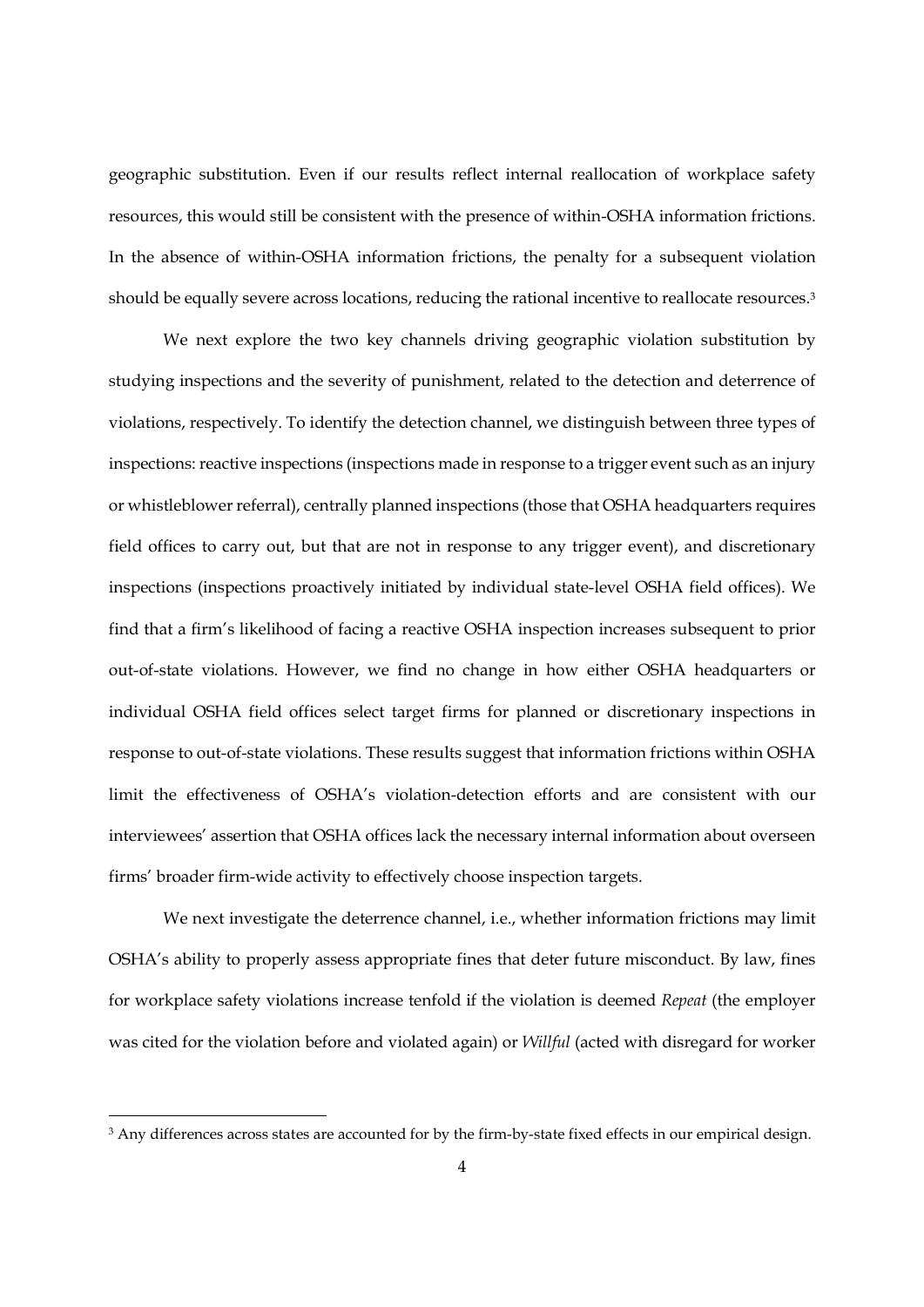safety). Our interviews and the OSHA Field Operations Manual indicate that (i) these violations require significant documentation of firms' past interactions with OSHA, and (ii) it is more difficult to obtain documentation from out-of-state offices than from same-state offices. We find that while violations in one state increase following a violation in another state, the penalties for these violations do not follow the firm and ratchet upward accordingly. Specifically, violations designated Repeat or Willful are more likely to occur following a violation within the same state but are no more likely following a violation in another state. Our results are consistent with OSHA state offices being less able, due to internal information frictions, to assess severe penalties to violating firms if those firms have shifted cutting corners across state lines. With less of a deterrence mechanism available to OSHA, there is a clear financial benefit to firms in shifting cost cutting related to workplace safety across state lines to avoid severe penalties.

As an additional test, we exploit the partially devolved nature of OSHA. The OSH Act permitted states to substitute their own state-level agencies, called "state plans", for federally-run OSHA offices. State plan offices must follow federal standards and use OIS but are partially state funded and are given more discretion in selecting inspection targets. However, this discretion may come at a cost. Our interviews with OSHA compliance officers suggested that fewer informal relationships exist with compliance officers in state plan states which, given OIS limitations, may further inhibit state plan states' abilities to respond to prior violations in other states. As a result, within-OSHA information frictions are likely to be higher between two states when one of those two states operates a state plan. Consistent with this argument, we find that geographic substitution in violations is stronger into state plan states. This finding corroborates our argument that our geographic substitution results reflect within-OSHA rather than within-firm information frictions, because within-firm frictions are unlikely to systematically vary across firm operations in two states based on whether one of those states has an OSHA state plan.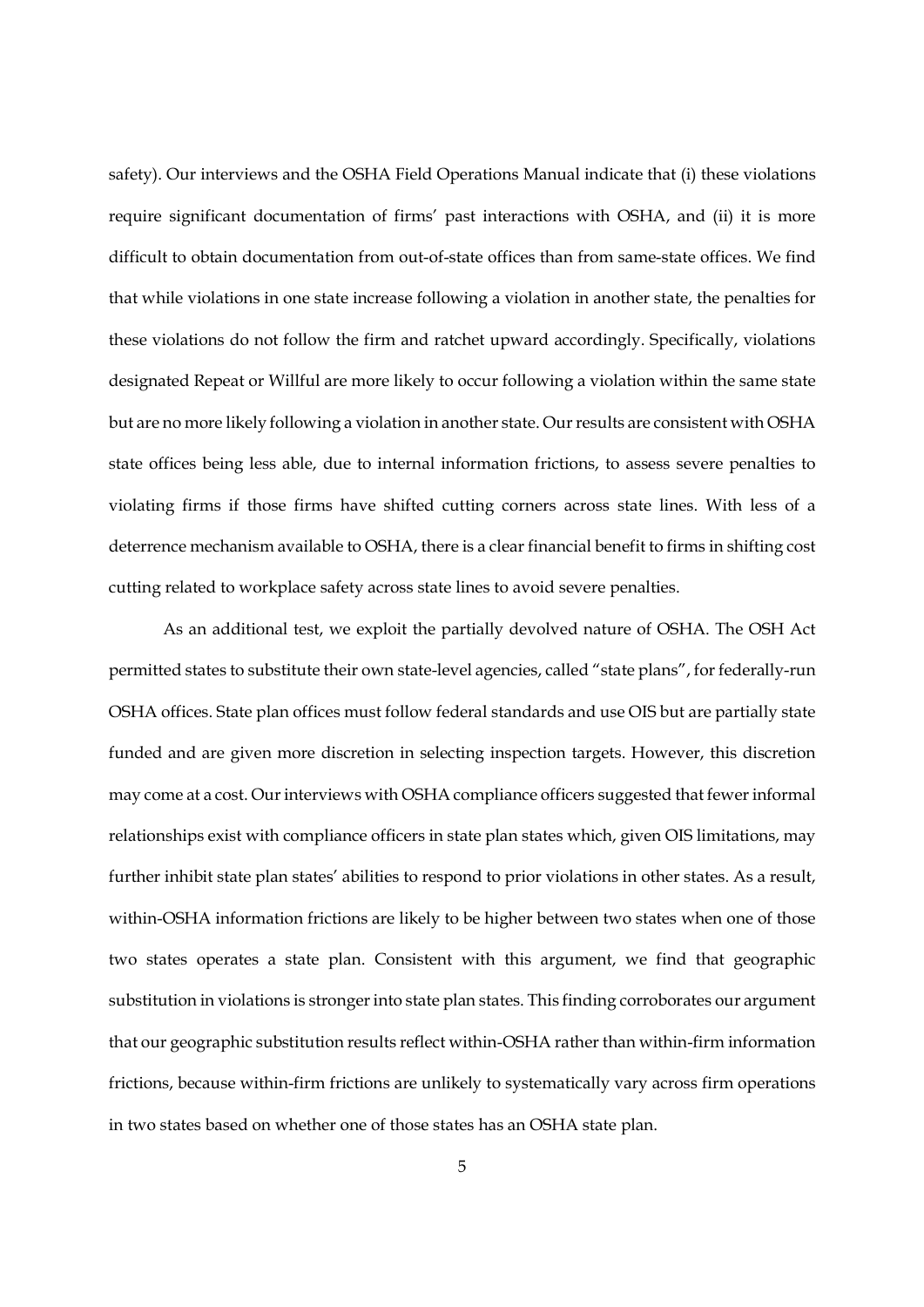Our final set of tests explores firm-level financial motives, opportunities, and culture as drivers of geographic substitution, based on the fraud triangle (Wilks and Zimbelman 2004). With respect to financial motives, we find that firms engage in more geographic substitution following Repeat or Willful violations in other states. We also find that firms engage in more (less) geographic substitution when they just meet or beat analyst earnings benchmarks (have stronger financial performance), indicating greater (lesser) incentive for cost cutting. With respect to firmlevel opportunities, we find that geographic substitution is stronger in firms with higher internal information quality, suggesting that internal information quality helps firms engage in regulatory arbitrage (Gallemore and Labro 2015). We also find that firms with more dispersed operations are more likely to engage in geographic substitution, suggesting that dispersed operations provide firms with more options for where to shift violations. Conversely, firms with higher board independence, reflecting better governance and monitoring of management, are less likely to engage in geographic substitution. Finally, firms with greater ability to rationalize poor behavior – as evidenced by weaker compliance cultures – are more likely to engage in geographic substitution, indicating that attitudes toward best practices play a role in substitution behavior.

Our study makes three main contributions. First, a wide body of work highlights the importance of information sharing and delegation to an organization's effectiveness (Abernethy, Bouwens, and van Lent 2004; Li and Sandino 2018, 2021). We contribute to this literature by providing evidence on the real effects of information sharing systems within OSHA. Our findings suggest that the structure of OSHA, including bureaucratic constraints, may present information frictions that underlie a distinct cost of delegation. In this regard, our study suggests a need to better understand the effects of informational constraints within other federal regulators where multiple branches are involved in the enforcement process (e.g., Stice-Lawrence 2020).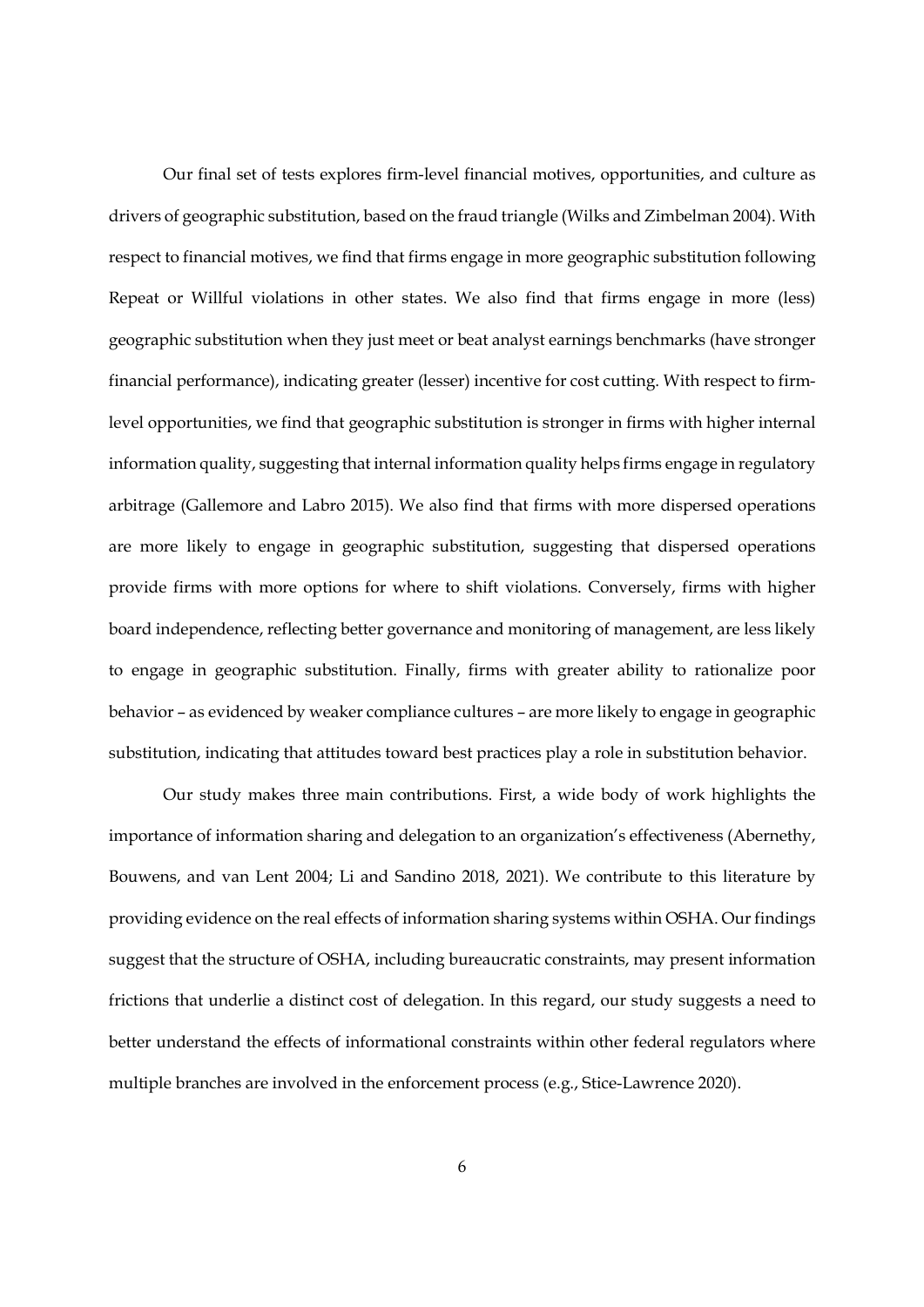Second, we provide insight into how a regulator's information environment affects overseen firms' practices. We contribute to a nascent literature on how a regulator's "blind spots" may encourage firms to engage in regulatory arbitrage (Aobdia 2018; Beuselinck et al. 2019). Because we focus on how both the frequency and geography of corporate misconduct is affected by internal information asymmetry within a regulator, we also contribute to the literature on the costs and benefits of federalism, especially in the context of workplace safety (e.g., Morantz 2009).

Third, a growing literature in accounting studies the antecedents and consequences of regulatory investigations (e.g., Blackburne, Kepler, Quinn, and Taylor 2020; Call, Martin, Sharp, and Wilde 2018; Solomon and Soltes 2020). Consistent with studies on SEC investigations, our findings suggest that a lack of investigations incentivizes firms to engage in misconduct more often. We add to this literature by distinguishing proactive from reactive enforcement practices and highlighting how inefficiencies in a regulator's internal information environment can hamper its ability to proactively undertake investigations. In doing so, our study bridges prior empirical work that focuses on either proactive enforcement, through mechanisms such as inspection target selection (e.g., Bonsall, Holzman, and Miller 2020) or reactive enforcement, through mechanisms such as whistleblowing (e.g., Bowen, Call, and Rajgopal 2011; Heese and Pérez-Cavazos 2021).

## 2. Related Literature and Background

## 2.1 Related literature

## 2.1.1 Workplace safety

Our work is related to recent studies on the financial determinants of workplace safety. Cohn and Wardlaw (2016) find that firms respond to unexpected financial constraints by cutting safety-related expenses which, in turn, leads to a higher injury rate in constrained firms. Caskey and Ozel (2017) show that short-term capital market pressures – in the form of meeting or beating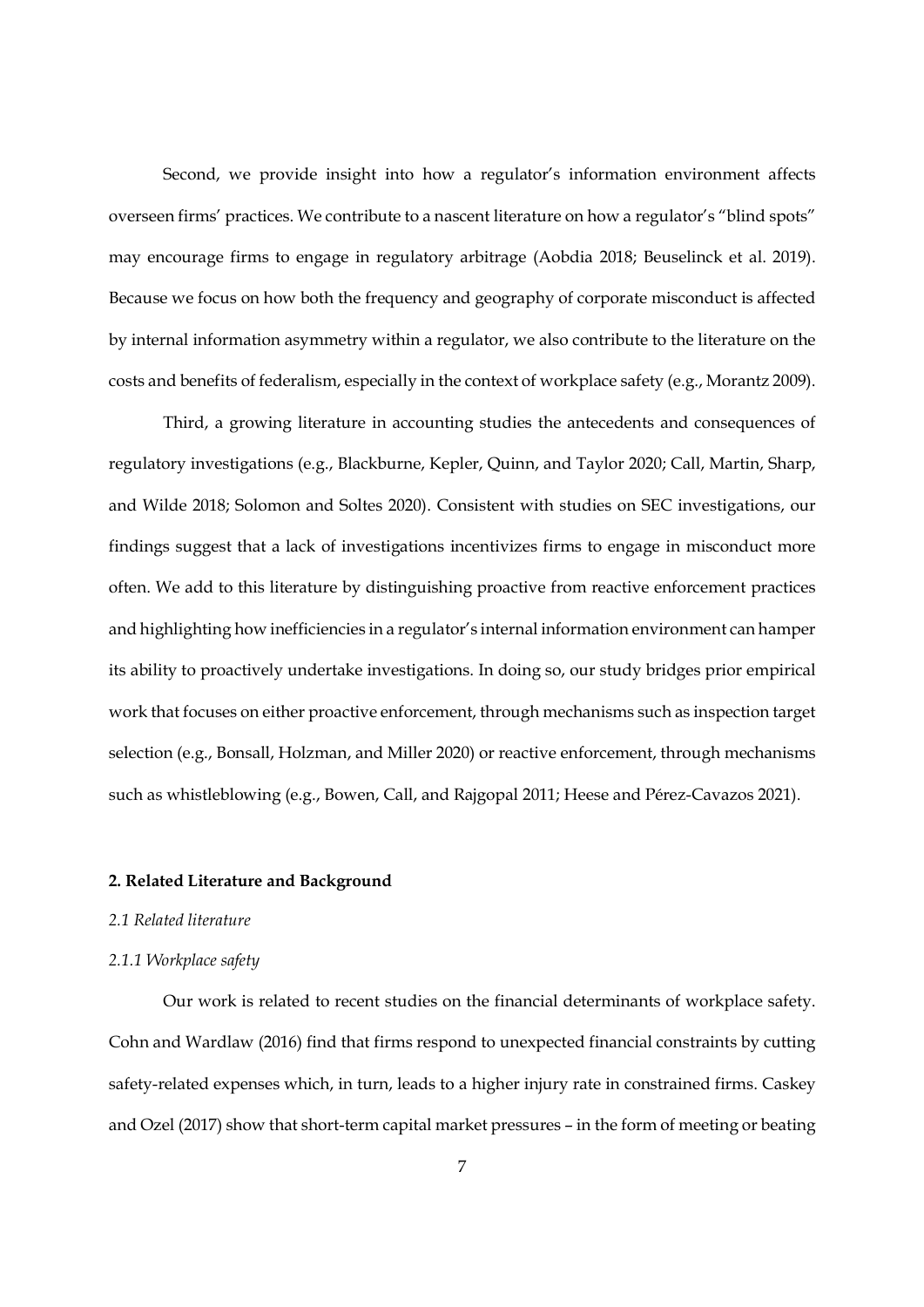analyst forecasts – may induce actions that lead to more frequent workplace illnesses and injuries. Similarly, Bernstein and Sheen (2016) and Cohn, Nestoriak, and Wardlaw (2021) find that private equity buyouts, which suddenly shift a firm's investor base, lead to decreases in subsequent workplace safety incidents. We differ from these studies in two ways. First, we address workplace safety from the regulator's rather than the firm's perspective, building on work on policies enacted to deter workplace safety-related misconduct (Johnson 2020). We show that information frictions likely reduce the positive externalities of increased enforcement across jurisdictions. Second, we use data on actual violations of workplace safety laws rather than injury rates. While the two constructs are related, studying violations and inspections treats OSHA as an active participant in, rather than a passive observer of, workplace safety (Glaeser and Guay 2017).

 We also build on prior work on the efficiency of OSHA's deterrence efforts. For example, Johnson (2020) finds that OSHA's policy of "regulation by shaming"—publishing press releases for violations incurring fines above a threshold—leads to a reduction in violations at other nearby facilities. Johnson, Levine, and Toffel (2017) study local spillover effects of randomized OSHA inspections, finding that facilities close to inspected establishments experience declines in subsequent workplace injury rates. The authors attribute this to local information transmission across firms. Our study differs from these in its focus on interstate information transmission within the regulator and its effects on firm behavior. In addition, while these two studies focus on federally-run OSHA plans, we also consider state plans to better understand the role that information plays in workplace safety outcomes. In doing so, we draw on and contribute to literature on the benefits and costs of federalism in workplace safety regulation.<sup>4</sup>

<sup>4</sup> Bradbury (2006) documents a negative association between state plan presence and workplace fatalities. In contrast, Morantz (2009) finds that state plans are associated with a higher rate of non-fatal injuries and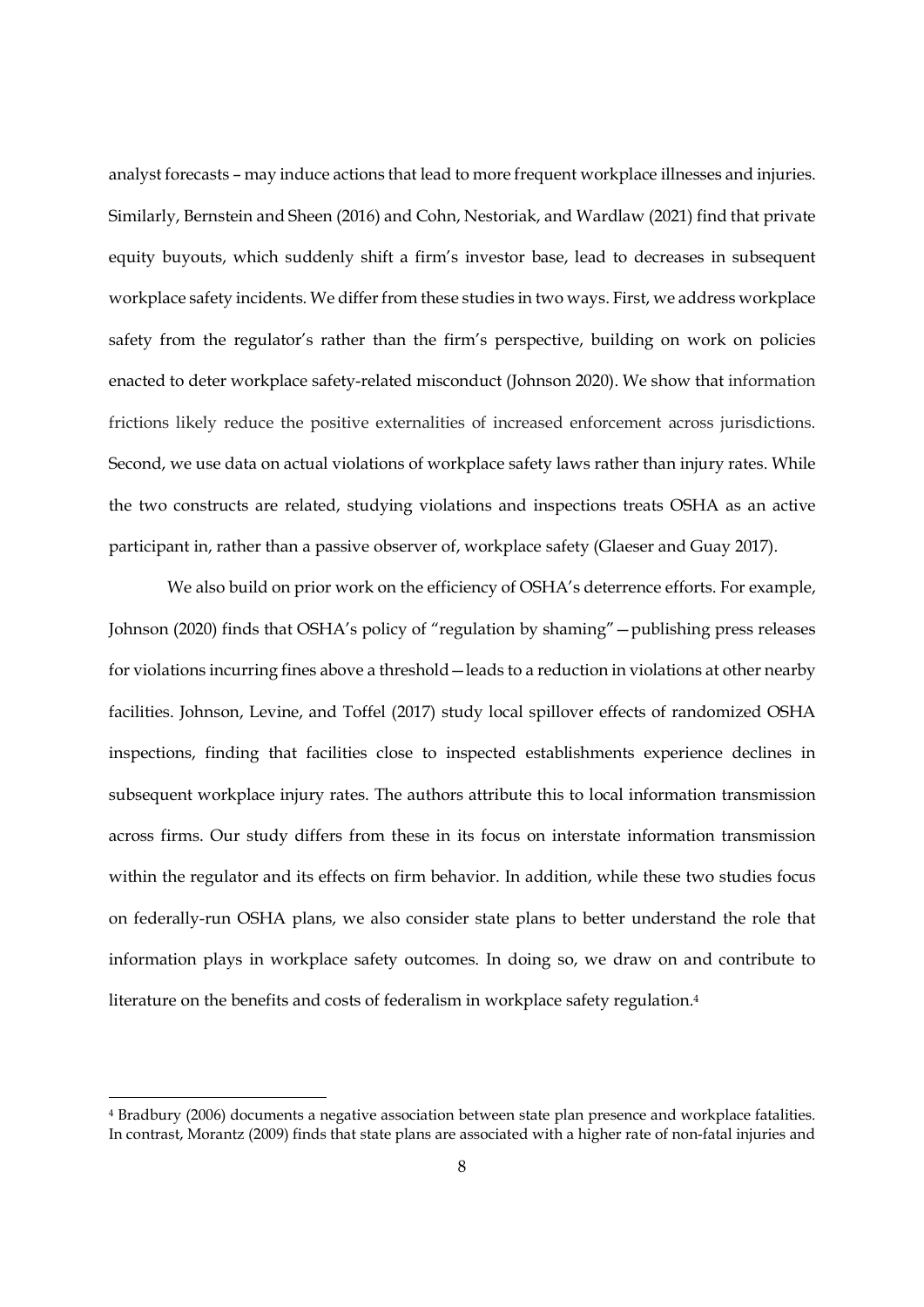## 2.1.2 The geography of misconduct

Geographic factors can affect firms' misconduct decisions. For example, Dyreng, Hanlon, and Maydew (2012) find that multinational firms operating in weak rule-of-law countries engage in more earnings management while Beuselinck et al. (2019) find that multinational firms strategically manage earnings at the subsidiary level based on opportunities available in those subsidiaries' locations. Misconduct is also affected by the interaction between a firm's and a regulator's locations. For example, a firm's financial reporting quality is lower when its local SEC office's case backlog is higher (Bonsall, Holzman, and Miller 2020), while a shorter distance from a firm's headquarters to its nearest SEC office is associated with better financial reporting quality (Kedia and Rajgopal 2011) and more conservative usage of going-concern opinions (DeFond, Francis, and Hallman 2018). Similarly, Choi, Kim, Qiu, and Zang (2012) find that audit quality is higher when audit offices are closer to the client's headquarters. Within-auditor distance also affects financial reporting practices, as Beck, Gunn, and Hallman (2019) find that greater distance between audit offices reduces positive audit quality spillovers. Recent evidence suggests geography also impacts monitoring frictions. Stice-Lawrence (2020) shows that after a firm has a negative financial reporting event, its peer firms subsequently face heightened SEC monitoring of that firm's peers (i.e., attention spillovers). However, this effect attenuates when peers are covered by different SEC regional offices, suggesting information frictions within the SEC.

Because financial reporting is a firm-level construct, the studies noted above cannot speak to how regulatory frictions may affect the geography of misconduct within firms. We build on this literature by showing how geography affects within-firm decisions to engage in misconduct. While we are not aware of prior research on geographic misconduct shifting by firms, prior

lower fines collected for similar violations. Finally, Jung and Makowsky (2014) argue that state plan enforcement practices are more responsive to local economics than federal plans.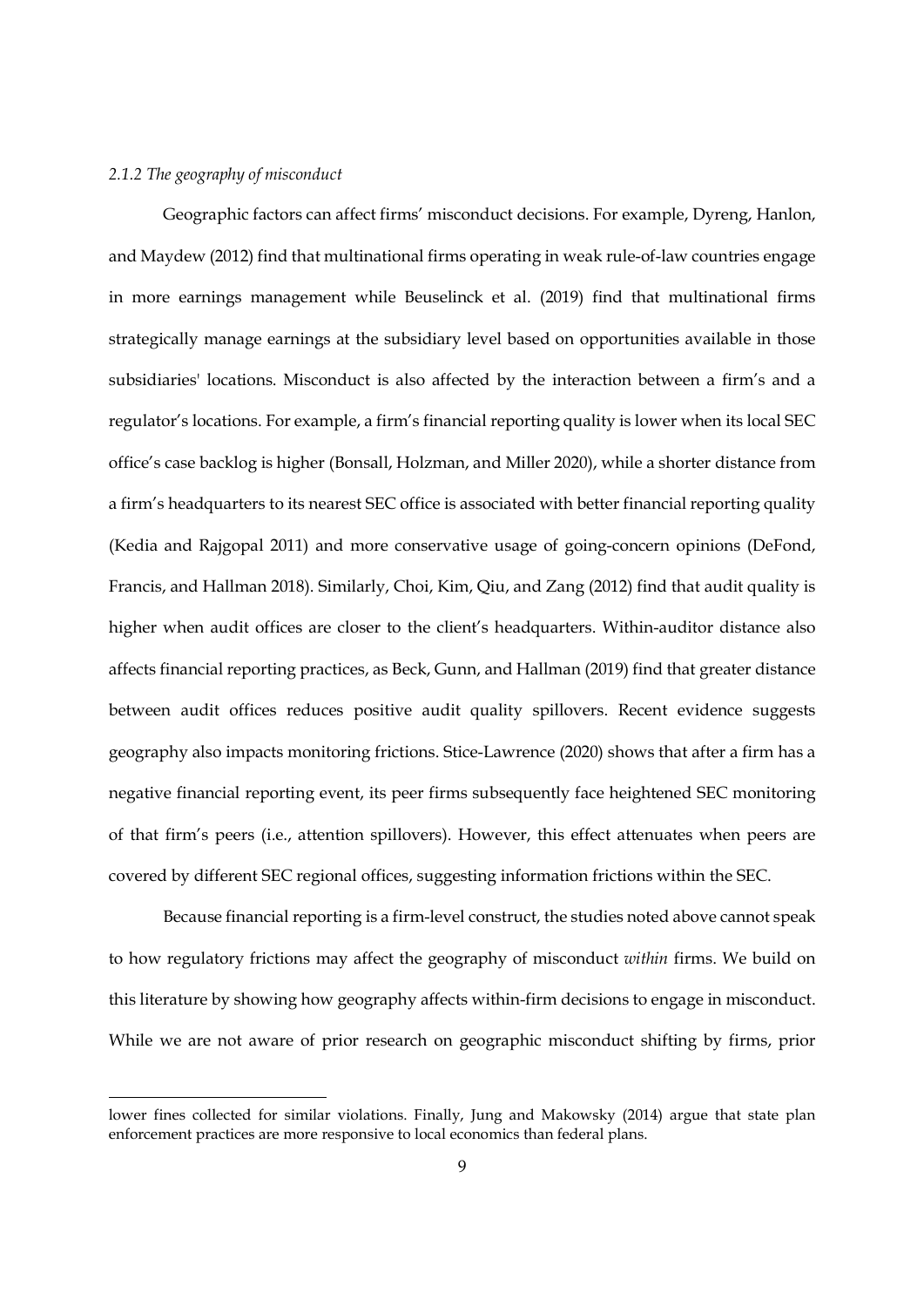research on misconduct shifting by individuals suggests that this is plausible. For example, firearms flow from jurisdictions with weak gun-control laws to jurisdictions with strict laws (Knight 2013), resulting in higher rates of violent crime and criminal firearm possession in strictlaw areas bordering weak-law areas (Dube, Dube, and Garcia-Ponce 2013). Misconduct may also shift across state lines in response to dynamic enforcement practices. For example, Iyengar (2008) shows that the California Three Strikes law (where a third qualifying felony conviction results in an escalated sentence) led criminals with second and third-strike eligibility to migrate to neighboring states (where the consequences would be lower) to commit crimes.

### 2.1.3 Internal information environments

Prior work highlights both the costs and benefits of decentralization within organizations. Decentralization empowers frontline employees who better understand localized needs (Baiman, Larcker, and Rajan 1995), but at the cost of potentially less effective communication across the organization (Melumad, Mookherjee, and Reichelstein 1992; Alonso, Dessein, and Matouschek 2008). Delegation is also more effective when doing so increases alignment with the local business environment (Robinson and Stocken 2013). However, while more delegation occurs under better external information environments (Sani 2021), it may come at the cost of firms making less use of decision-relevant data collection and dissemination (Labro, Lang, and Omartian 2019). We add to this literature by showing how the information environment and decentralized nature of a regulator can impact investigations and penalties, which in turn impacts firm behavior. Moreover, our findings on firm incentives and opportunities for geographic substitution suggest that there is significant interaction between firm-level and regulator-level frictions.

Specific to our setting, limited empirical work exists on the role of internal information in either facilitating or preventing workplace misconduct. The two most relevant studies in this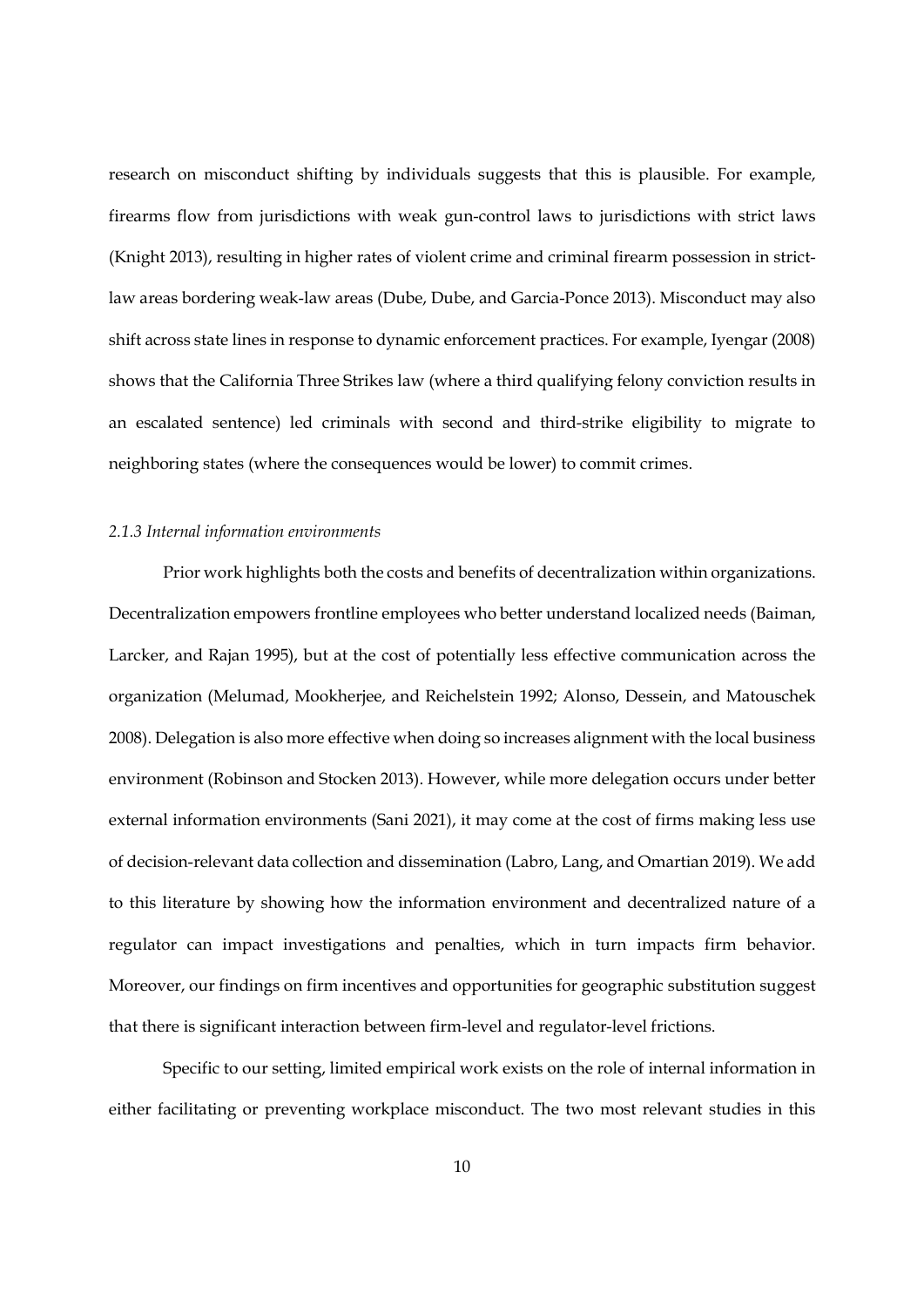regard are Hope, Wang, Yue, and Zhao (2021), who show that higher firm-level information quality is associated with lower work-related injury rates, and Heese and Pérez-Cavazos (2020), who find that the introduction of direct airline routes between a firm's headquarters and facility cities reduces misconduct in those facilities. Our study builds on these prior papers by studying the role of internal information in the regulator rather than in overseen firms.

### 2.2 Background

## 2.2.1 OSHA enforcement

 Under the Occupational Safety and Health (OSH) Act of 1970, OSHA is responsible for inspecting and examining workplaces to ensure compliance with workplace safety regulations.<sup>5</sup> OSHA is decentralized: inspections and enforcement are federally overseen but administered by state-level offices.<sup>6</sup> Federal law requires inspections to be conducted without advance notice so that firms cannot pre-emptively cover up issues.7 During an inspection, an OSHA inspector engages in a walkaround at the place of business, recording any safety-related issues they observe. The inspector then determines whether there was a violation and documents their findings. Violations occur if four conditions are met: (i) a workplace hazard is present; (ii) that hazard violates a relevant OSHA standard; (iii) the employer had knowledge of the standard; and (iv) there was employee exposure to the hazard. Finally, the inspector alerts the company, which includes engaging directly with company safety officers (including firm-level management). The inspector then offers a plan for remediating the violation and assesses an appropriate penalty.

6 Firms only face OSHA inspections at the state level, which differs from the financial sector where banks may face supervision by both federal and state regulators (Agarwal, Lucca, Seru, and Trebbi 2014).

<sup>&</sup>lt;sup>5</sup> See https://www.osha.gov/laws-regs/oshact/completeoshact.

<sup>7</sup> See the OSHA Field Operations Manual. Exceptions relate to cases in which there is imminent danger, or when notice is necessary to aid in the inspection. Under the latter, advance notice "shall not be given more than 24 hours before the inspection is scheduled to be conducted" (29 CF 1903.6(b)).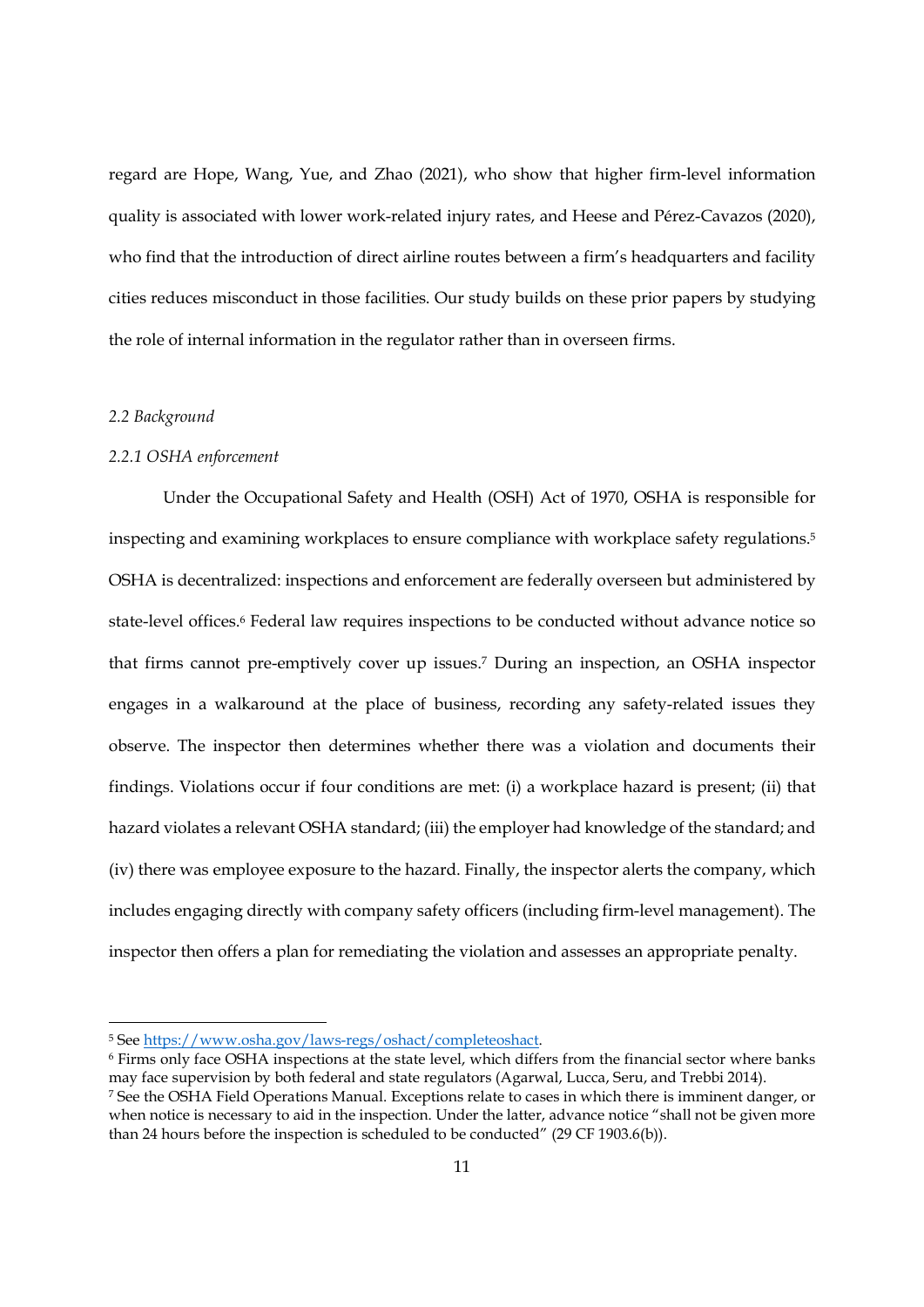Penalties come in two forms. The first is a smaller penalty assessed to a single workplace violation, such as the lack of proper guards on a metal-stamping machine or failing to provide proper signage regarding hazardous chemicals. The current penalty for this common violation is \$13,494.8 A heightened penalty of \$134,937 results for violations deemed to be Repeat or Willful. Repeat violations are assessed if the employer has been previously cited for a similar violation, whereas Willful violations are defined as those in which the employer knowingly failed to comply or acted with indifference to employee safety. Beyond direct fines, violations also result in timeconsuming and costly ex-post remediation actions. Firm officers and safety supervisors must meet with OSHA compliance officers and invest time addressing safety issues to these officers' satisfaction. Corporate counsel is typically involved in any negotiation with OSHA. Failure to meet officers' requests results in further, heightened penalties and actions taken by OSHA and can expose the firm to legal issues (Li and Raghunandan 2021). Violations may also lead to reputational damage, harming a firm's ability to do business in an area in which it commits a violation as well as its ability to secure government contracts (Johnson 2020). While we cannot directly measure each of these costs, the fact that all of these costs follow from OSHA enforcement actions underscores the relevance of understanding this process for firms.

### 2.2.2 Information frictions within OSHA

Inspection details, including violations, are recorded in a centralized electronic database maintained by OSHA headquarters, the OSHA Information System (OIS). OIS contains hard information, including citations for violations, assessed penalties, and the OSHA compliance manager involved in the case and their associated field office. From interviews with OSHA compliance officers, we learned that checking OIS is an important first step in preparing to inspect

<sup>&</sup>lt;sup>8</sup> See Federal Register Vol. 85, No. 10 (https://www.govinfo.gov/app/details/FR-2020-01-15).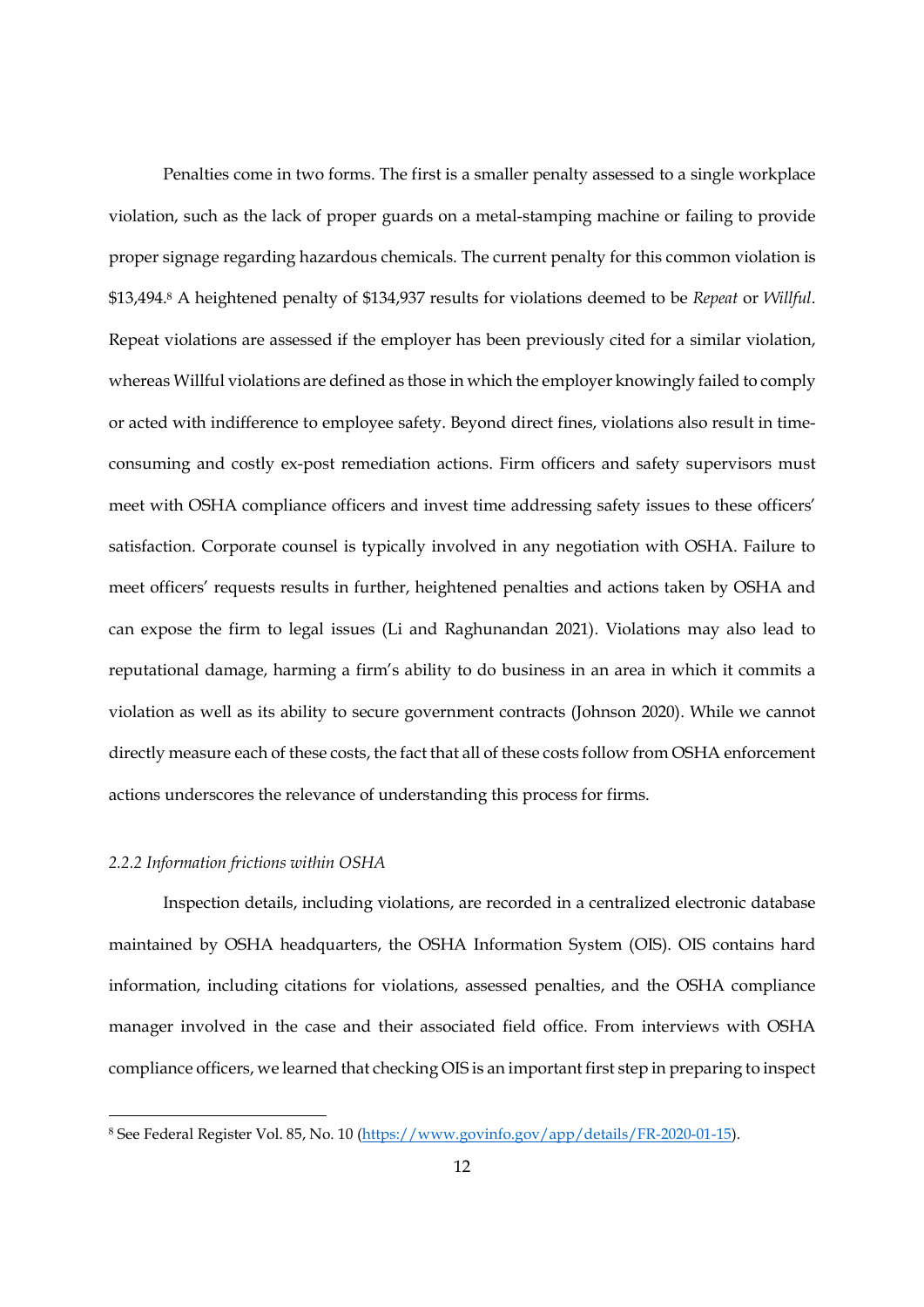a workplace. The information recorded in OIS includes how a firm has been cited previously, what the citations were for, and the location and relevant dates of the violation(s).

However, inspection details, case documents related to violations or remediation actions, and personal notes of the OSHA compliance officer in charge of assessing any citations are not available on OIS and must be obtained, either electronically or in paper form, directly from the relevant OSHA field office and its staff. Obtaining case documents from a past inspection requires formal requests that can only be completed by directly involving supervisors overseeing field office operations. In our interviews, OSHA compliance managers noted the emergence of an informal information sharing practice across OSHA state offices for obtaining inspection details due to the lack of complete information available via OIS. This informal system relies on supervisors from different states having a good working relationship. Otherwise, these types of requests can take months to get a response, if they are addressed at all.

Our interviewees made it clear that the above organizational friction has a meaningful impact on how they conduct investigations, particularly for geographically dispersed employers. Notably, OSHA compliance officers in charge of an employer inspection may decide to forgo obtaining past case documents for a firm if it involves requesting documentation from a field office in a different state. One interviewee argued that the frictions described above are especially meaningful in determining whether to classify violations as Repeat or Willful. As discussed in Section 2.2.1, for Repeat or Willful violations, the OSHA compliance officer must show that a firm had knowledge of the prior violation and either continued to violate or actively ignored its employees' health and safety. Such a violation can only be assessed if a paper trail exists tying a manager or corporate officer to each violation. The documentation necessary for creating this paper trail does not exist on the federal centralized information system OIS. A compliance officer must therefore rely on informal communication with officers involved in prior investigations to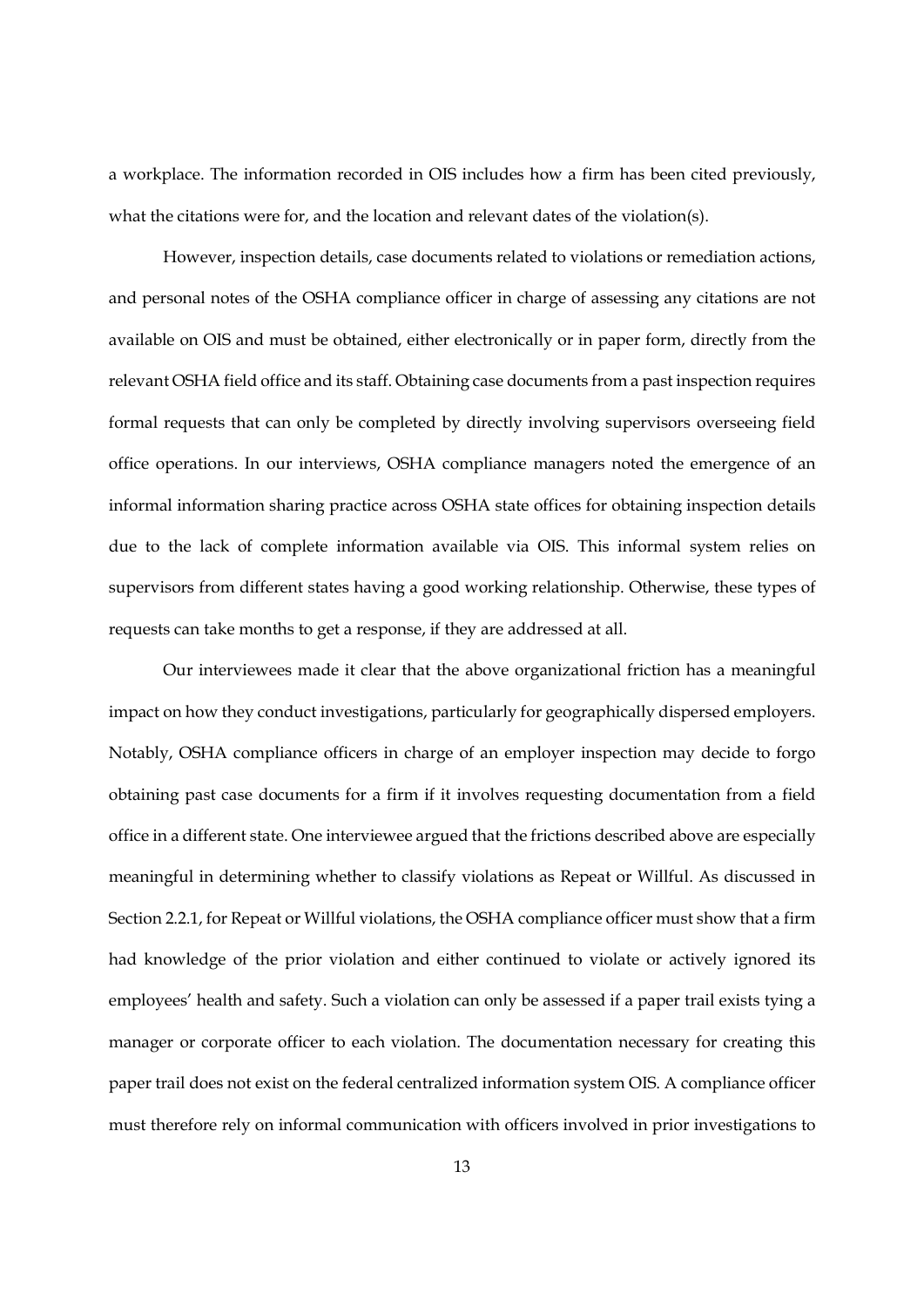obtain relevant documents. Our interviewees indicated that obtaining documentation required to substantiate classifying a violation as Repeat or Willful was much easier to obtain if past violations were assessed by compliance officers in the same state, rather than in another state.

## 2.2.3 State plans

 Twenty-one states, listed in Appendix A, have state plans to supplement the resources and standards set by federal OSHA in inspecting, monitoring, and assessing violations for private sector employers. State plans are OSHA-approved and are required by OSHA to be at least as effective as federal OSHA at protecting workers. Each year, OSHA conducts Federal Annual Monitoring Evaluations of state plans.9 Each state plan adopts its own additional safety and health standards and regulations. State Plan state jurisdictions have significantly more discretion in undertaking inspections, but their assessment of violations and relevant penalties must follow the OSHA Field Operations Manual as for federal OSHA state jurisdictions.<sup>10</sup>

 State plan state jurisdictions were adopted early enough before our sample period to be considered exogenous to the outcomes we study (see Appendix A for adoption dates). Due to state plan idiosyncrasies, there may be greater information frictions between state plan states and non-state plan states. Our interviews with OSHA compliance officers suggest that this may reflect required reciprocity in gathering relevant documents across jurisdictions. Because state plan state jurisdictions have their own set of policies, communication may be impeded.<sup>11</sup>

<sup>10</sup> For further details, see the State Plan Policy and Procedures Manual

(https://www.osha.gov/sites/default/files/enforcement/directives/CSP\_01-00-005.pdf).

<sup>&</sup>lt;sup>9</sup> See https://www.osha.gov/stateplans.

<sup>&</sup>lt;sup>11</sup> This is consistent with the argument that when specialization is high and communication is costly, it is inefficient for agents within an organization to collaborate (Bolton and Dewatripont 1994).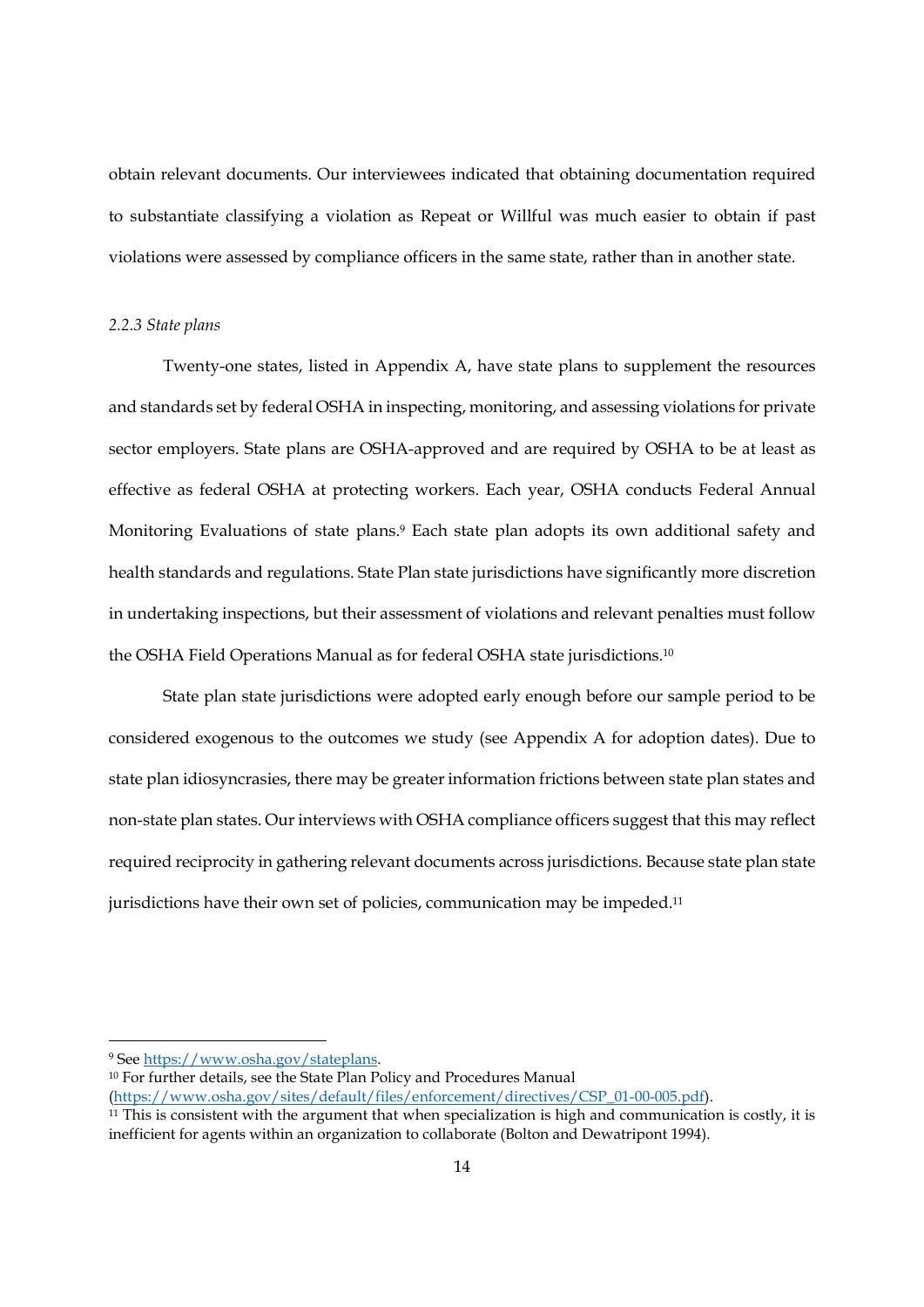## 3. Model

There is limited work studying how within-regulator information flows affect firms' misconduct decisions. To make our investigation more concrete and to motivate our empirical predictions, we therefore present a simple stylized model adapted from Schantl and Wagenhofer (2020). Because we wish to understand how information frictions within OSHA may lead geographic substitution to arise within a firm, our model consists of a single firm operating in two locations, with a separate OSHA office in each location. Our empirical hypotheses follow directly from the model's main proposition. We include a more technical discussion of the model in Appendix B. A reader focused primarily on our empirics may wish to proceed directly to Section 4.

A single firm operates plants in two different states  $j \in \{1, 2\}$ . For simplicity we assume both plants are capacity-constrained such that the firm always produces up to its full capability in each location. We do not explicitly model the demand for the firm's output nor the firm's production function. The firm also incurs production costs  $\tilde{c}$  in each location, where production costs can be high ( $\tilde{c} = c_H$ ) with some probability or are otherwise low ( $\tilde{c} = c_L$ ). Low production costs, before considering the effects of enforcement, provide the firm with additional profits that are normalized to 1 ( $c_H - c_L = 1$ ) in each location, without loss of generality.

We assume that if the firm observes low costs, it takes no illegal or manipulative actions with respect to workplace safety.<sup>12</sup> If the firm's production costs are high, however, it can illegally cut corners in each market to lower its production costs for that market. The firm chooses a probability  $m_j$  that illegal cost-cutting succeeds for each location *j*. Cost-cutting success in one location results in a benefit normalized to 1. However, the firm incurs a fine F if it is caught in successful cost-cutting. We let  $\widehat{b_j}\,$  be the firm's belief about the probability that OSHA detects the

<sup>12</sup> In practice, a firm may always have some desire to engage in cost-cutting. Our insights are valid as long as this desire is convex—that is, the firm's benefit from cutting costs is higher when its costs are higher.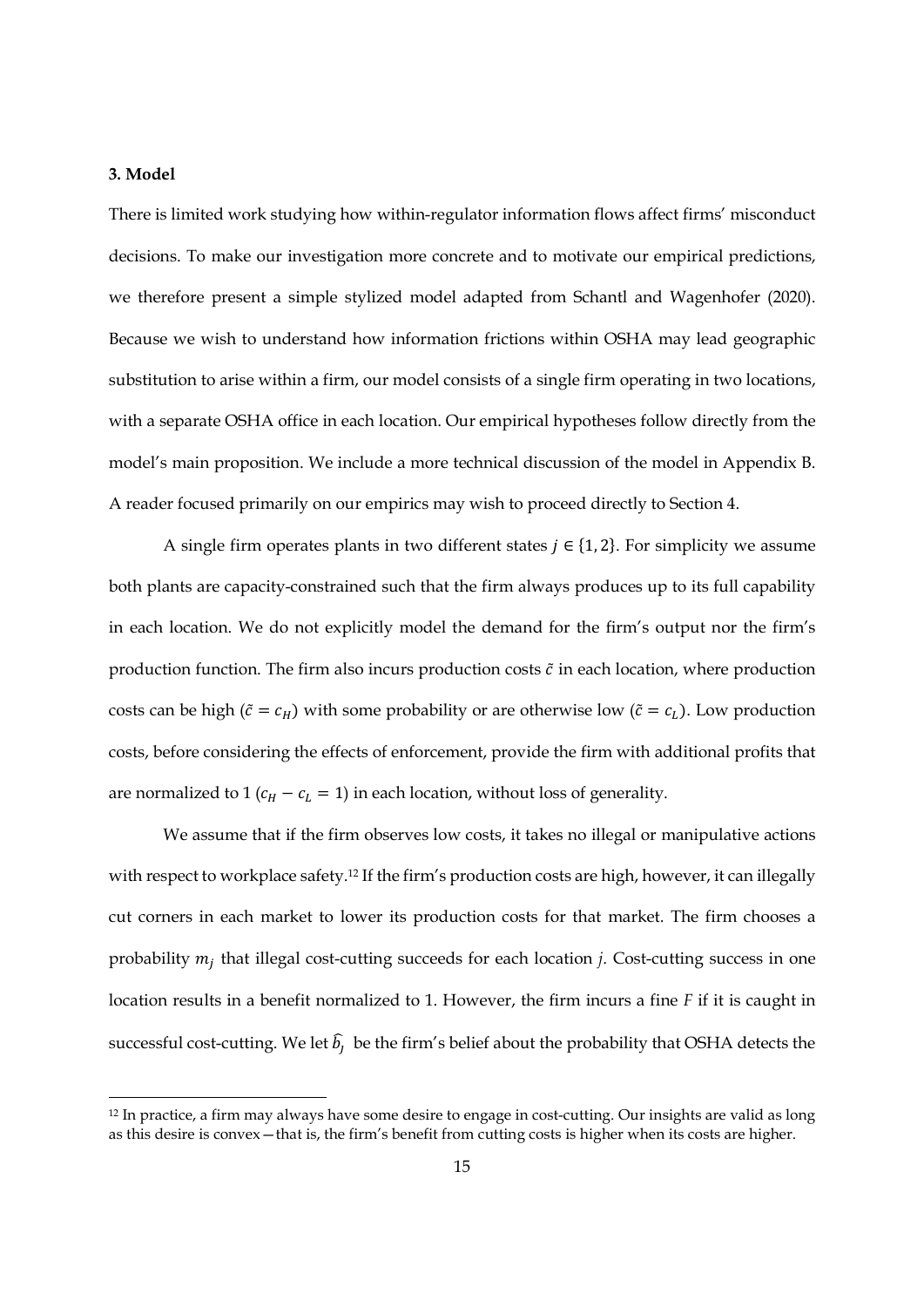firm's illegal actions in market j. The firm also incurs disutility from manipulative effort in each region, scaled to  $m_1$  and  $m_2$ , regardless of whether its manipulation succeeds. In summary, we let the firm's net utility from manipulation be given by

$$
U(m_1, m_2 | c = c_H) = m_1 (1 - \widehat{b_1} \cdot F) + m_2 (1 - \widehat{b_2} \cdot F) - \left[ \frac{1 - \theta}{2} m_1^2 + \frac{1 - \theta}{2} m_2^2 + \frac{\theta}{2} (m_1 + m_2)^2 \right] (1)
$$

The structure of Equation (1) follows that in Schantl and Wagenhofer (2020). The constants  $1-\theta$  $\frac{-\theta}{2}$  and  $\frac{\theta}{2}$  for  $\theta \in (0,1)$  reflect a normalization for the sake of parsimony. The disutility of manipulation reflects both market-level costs  $\left(\frac{1-\theta}{2}m_1^2 \text{ and } \frac{1-\theta}{2}m_2^2\right)$  of manipulation in those markets and also firm-level costs  $\frac{\theta}{2}(m_1 + m_2)^2$  of the total manipulation by the firm. Marketspecific costs include managerial career concerns or low morale of employees working at an unsafe facility. Firm-level concerns include litigation risk or reputational damage that may arise due to systematically poor employee treatment. Li and Raghunandan (2021) document that firms engaging in higher levels of labor-related misconduct are more likely to subsequently settle employee class-action lawsuits, with costs upwards of \$10 million per settlement, suggesting that the marginal cost of manipulation is increasing across markets. Finally, firm-level costs may exist if firm culture of workplace safety is important for operational efficiency and profitability.13 As shown in Appendix B, manipulation in each region is decreasing in the probability of inspection in that region but increasing in the probability of inspection in the other region.

Two OSHA branches ("OSHA1" and "OSHA2") seek to detect misconduct when it occurs, but detecting misconduct is costly. Achieving success with probability *b* requires that an OSHA office expend effort  $\frac{kb^2}{2}$ , where k is a constant. Both OSHA branches can infer whether a plant had low or high production costs based on its output. An OSHA branch will therefore only

<sup>13</sup> For a real world example, see the success of Paul O'Neill's implementation of strict workplace safety standards at Alcoa (Harvard case: https://www.hbs.edu/faculty/Pages/item.aspx?num=26838).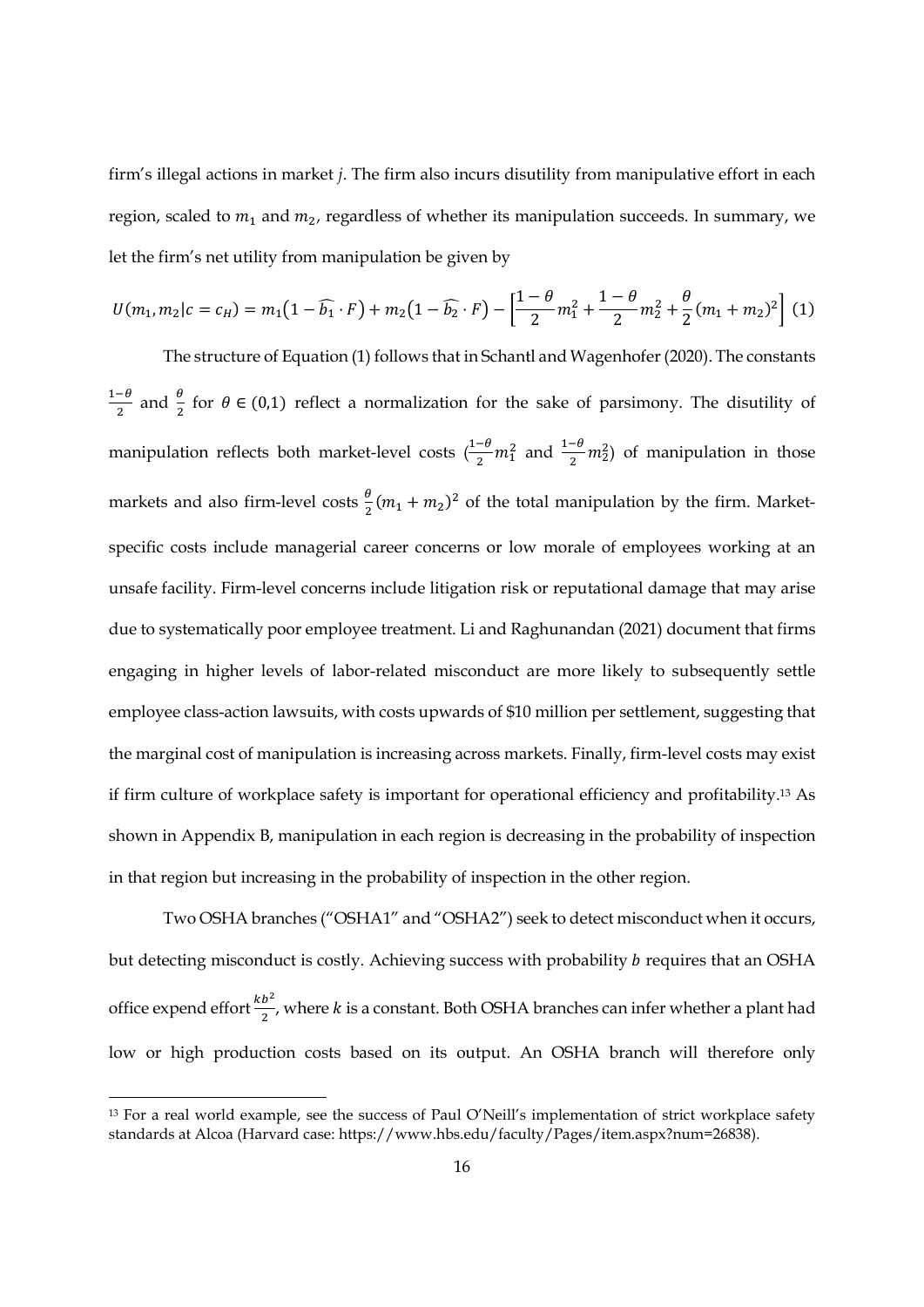(potentially) investigate when it observes low costs for the firm, because the firm has no incentive to increase its costs. Each OSHA branch can see reported costs for its location, but not the other.<sup>14</sup>

Along with the observable signal of costs, OSHA in each region observes a noisy signal  $\tilde{y}_i$ of the true costs (i.e., the costs before the firm engages in any cost-cutting efforts), following Schantl and Wagenhofer (2020). This signal is given by

$$
\widetilde{y}_j = \widetilde{c} + \widetilde{l}_j \tag{2}
$$

where  $\tilde{l}_1$  and  $\tilde{l}_2$  are independent noise terms. Without loss of generality, we assume that in the previous year the firm had a chance to manipulate in only region 1. If the firm did not manipulate, or if the firm did manipulate and was not caught by OSHA1, then neither OSHA1 nor OSHA2 learns any information and the variances of  $\tilde{l}_1$  and  $\tilde{l}_2$  are given by  $u^2 + \alpha^2$  for non-zero  $u$  and  $\alpha$ .

If OSHA1 detects a violation, it gains knowledge of the firm's operational processes through its inspections and remediation efforts with the firm, reducing uncertainty in the signal  $\widetilde{y}_j$ , which is modelled as a reduction in the variance of  $\widetilde{I}_1$  to  $u^2$  (from  $u^2 + \alpha^2$ ). OSHA1 then imperfectly conveys information to OSHA2 due to information frictions in sharing information beyond OIS (OSHA Information System). This information reduces the variance of  $\tilde{I}_2$  to  $u^2 + \delta^2$ (from  $u^2 + \alpha^2$ ), where  $\delta^2 < \alpha^2$ . That is, OSHA2's signal is more precise than before, but is still noisier than OSHA1's signal. The term  $\delta^2$  reflects the level of information frictions present.<sup>15</sup> A higher  $\delta^2$  means OSHA2 learns less from OSHA1. We do not outline the model equilibrium here. The model's main results (proved in Appendix B) are contained in the following proposition:

<sup>&</sup>lt;sup>14</sup> While this assumption is useful for tractability of the model, it does not alter our main conclusions. Moreover, in interviews with OSHA inspectors, our reasoning is in keeping with the functional oversight OSHA offices have over firms in and out of the state.

<sup>&</sup>lt;sup>15</sup> We do not endogenize  $\delta^2$ . In practice, OSHA1 might choose  $\delta^2$  based on information-sharing costs or investigative resources available. Moreover, as individual OSHA offices spend more effort on sharing information with other offices, they will have fewer resources available for conducting their own investigations. In our interviews with OSHA compliance officers, we identified a microfoundation for the existence of non-trivial informational frictions between OSHA offices, which we discuss in Section 2.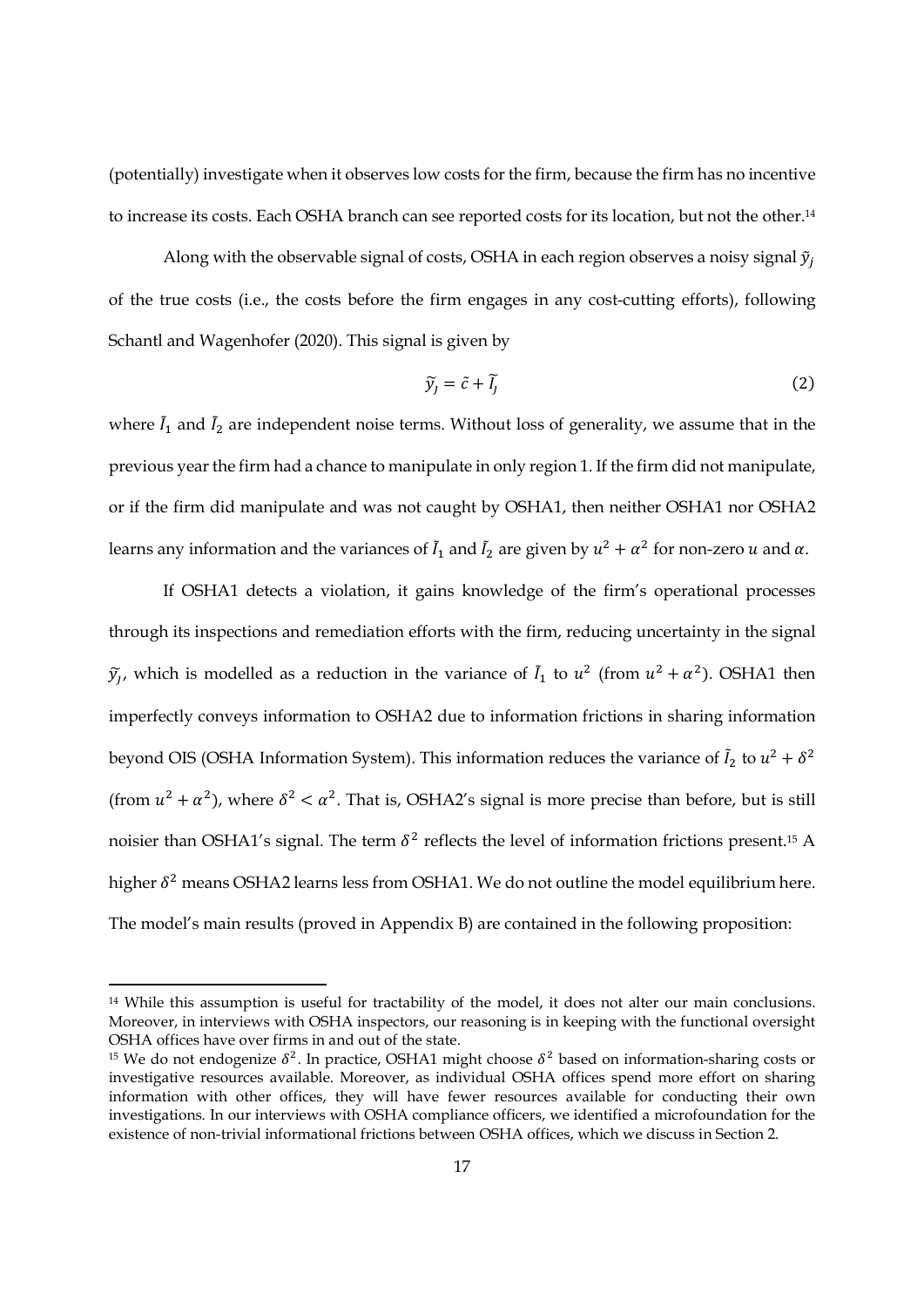**Proposition 1.** If OSHA1 has observed a violation in the previous year:

- (i) Overall manipulation is lower than in the case where OSHA1 did not observe a violation in the previous year
- (ii) Manipulation in market 1 is lower when OSHA1 has observed a prior-year violation compared to when OSHA1 has not observed a prior-year violation. However, manipulation in market 2 when OSHA1 has observed a prior-year violation may be either higher or lower compared to when OSHA1 did not observe a prior-year violation. Specifically, there is some threshold value for which manipulation in market 2 when OSHA1 has observed a prior-year violation is higher than the no-prior-year-violation case if and only if frictions are above the threshold.
- (iii) Manipulation in market 1 decreases when the level of information frictions increase while manipulation in market 2 increases as a function of information frictions.

Condition (i) of Proposition 1 states that when OSHA becomes more informed following the detection of a violation, the sum of the firm's manipulation across markets decreases. This is consistent with the prior literature, both empirical (e.g., Macher, Mayo, and Nickerson 2011) and theoretical (e.g., Laffont and Tirole 1986), which suggests that regulators can deter manipulation by being better informed. Part (i) of Proposition 1 implies our first empirical hypothesis:

Hypothesis 1. Firms that are sanctioned by OSHA for workplace safety violations are less likely to commit workplace safety violations in the following year.

Part (ii) of Proposition 1 explores the tension resulting from asymmetric information between OSHA1 and OSHA2. On one hand, OSHA2 is more informed after OSHA1 observes a violation, increasing the likelihood OSHA2 will investigate the firm. On the other hand, the fact that OSHA1 is relatively more informed encourages the firm to substitute manipulation in market 1 to market 2. In Condition (ii), we learn that which of these two forces dominate depends on whether the level of information frictions exceeds a threshold. Whether this is the case is an empirical question. Based on our interviews we expect that, empirically, information frictions often do exceed this theoretical threshold. We thus have a second empirical hypothesis:

Hypothesis 2. Information frictions within OSHA lead to firms engaging in geographic misconduct substitution. That is, a firm that commits a violation in one location is less likely to commit a violation in the same location next year but more likely to commit a violation in a different location next year.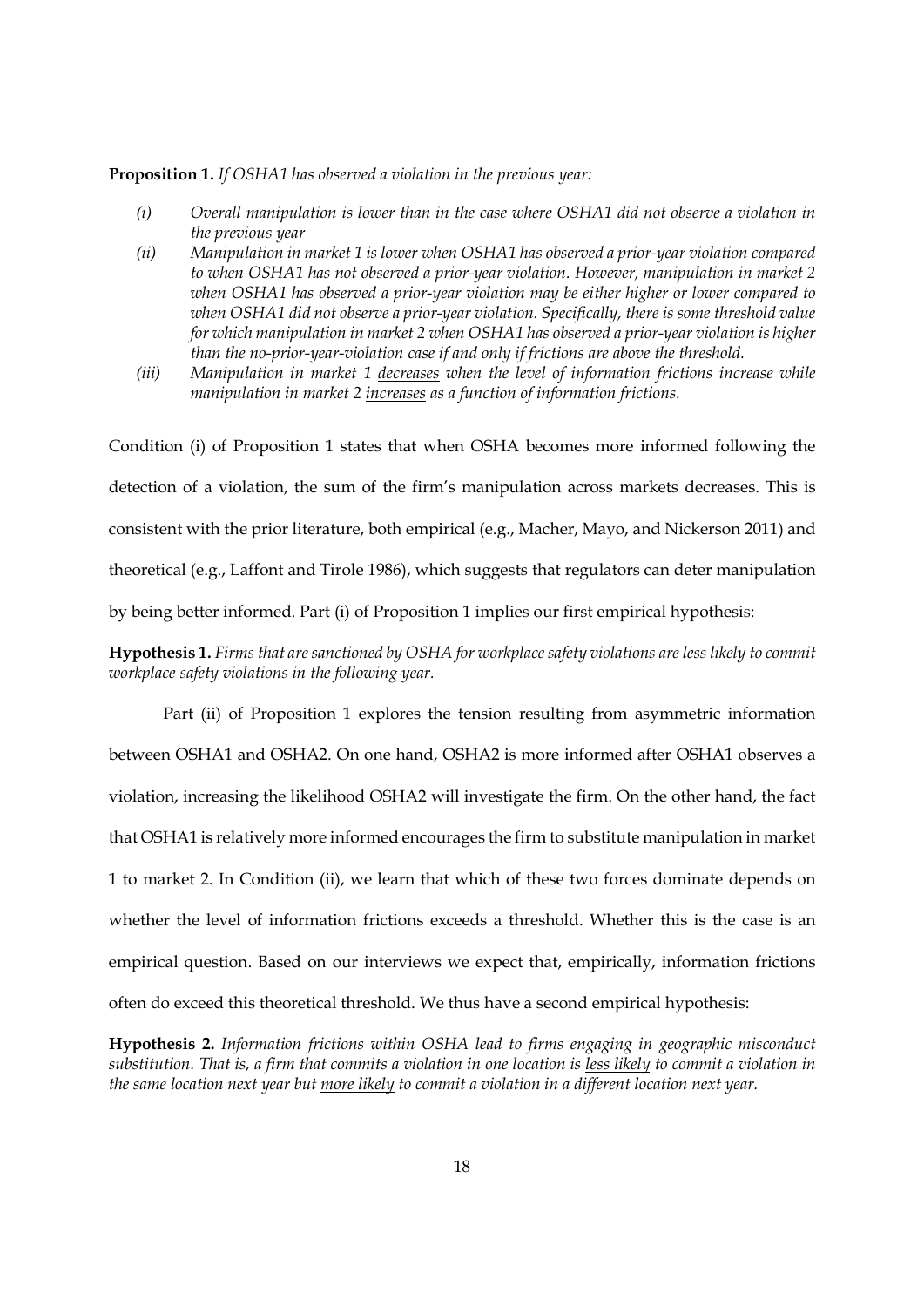Part (iii) of Proposition 1 extends condition (ii) by establishing that the level of information frictions matters. Greater information frictions lead the firm to substitute away from manipulation in market 1 toward manipulation in market 2. When information frictions are more severe, OSHA2's signal is noisier relative to OSHA1's. Hence, OSHA2 is less likely than OSHA1 to investigate even when it sees a high signal. This generates our third empirical hypothesis:

Hypothesis 3. The level of geographic misconduct substitution by the firm is positively associated with the level of information frictions within OSHA.

## 4. Empirical strategy

## 4.1 OSHA Data

 We obtain OSHA inspection and violation data from the US Department of Labor's Enforcement Data webpage.16 The data contain the name and address of the firm being inspected, the inspection date, inspection type, whether violations occurred, and, if violations occurred, further information about those violations. OSHA's classification of inspection types is detailed enough that we are able to distinguish between inspections that are discretionary on the part of regional OSHA offices (i.e., initiated without either a directive from federal OSHA headquarters or in response to a trigger event), inspections that are centrally planned by OSHA headquarters, and inspections that are reactive (in response to a trigger event such as a workplace injury or a whistleblower complaint). We provide further details on OSHA inspection types in Appendix C. With respect to violations, we observe for each violation the penalty amount assessed by OSHA as well as whether the violation is classified as Repeat or Willful. We collapse violation and inspection data to the firm-state-year level. Since OSHA's unit of organization is the state level, we view this as the most natural level at which to conduct our analyses.

<sup>16</sup> https://enforcedata.dol.gov/views/data\_summary.php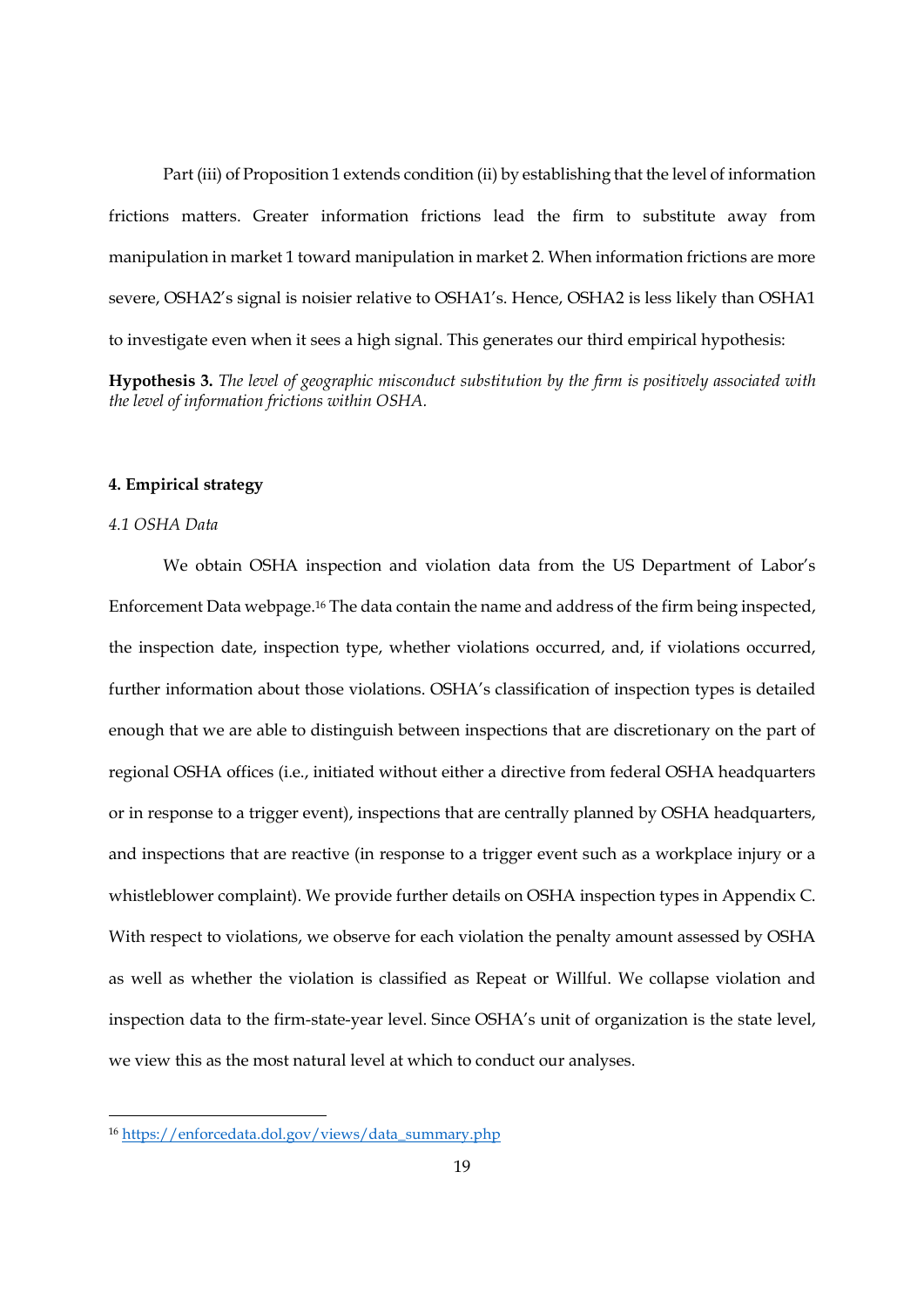### 4.2 Baseline econometric specification

 Our base specification tests whether committing an OSHA violation in year t affects the likelihood that a firm commits an OSHA violation in year t+1. Our unit of analysis is the firmstate-year level. We omit firm-state-years for which we do not observe at least one establishment. Our sample selection process is outlined in Table 1.

Our research design relies on firm-by-state fixed effects, which eliminate time-invariant firm, state, and joint firm-state factors as drivers of our findings. For example, although there may be cross-sectional variation across locations in both enforcement practices (Bonsall, Holzman, and Miller 2020) and the proclivity for engaging in misconduct (Parsons, Sulaeman, and Titman 2018) our results cannot be explained by the enforcement rate for a particular state's OSHA office or the nature of a firm's operations in a specific state. Importantly, this fixed effects structure also controls for firms' overall level of activity within each state.17 We also include year fixed effects to account for macroeconomic factors, whether economy-wide or concentrated within specific industries, that may drive the underlying decision to commit a violation. Because a nonlinear binary choice model (e.g., logit or probit) cannot accommodate our fixed effects structure due to the incidental parameters problem (Chamberlain 1984), we estimate a linear probability model:

ViolAn $y_{i,j,t+1} = \beta_0 + \beta_1$ Viol $InState_{ijt} + \beta_2$ ViolOutStat $e_{ijt} + \alpha$ Controls $_{ijt} + \theta_{ij} + \gamma_t + \varepsilon_{ijt}$  (3) In Equation (3) above, *i* indexes firm, *j* indexes state, and *t* indexes time. The quantities  $\theta_{ij}$  and  $\gamma_t$ denote firm-by-state and year fixed effects, respectively, while  $\varepsilon_{ijt}$  is an error term. Controls $_{ijt}$ includes the number of establishments that firm  $i$  has in state  $j$  in year  $t$  and financial measures found by prior literature to affect workplace safety (Cohn and Wardlaw 2016; Caskey and Ozel

 $17$  Without firm-by-state fixed effects, we may observe a spurious positive correlation between year-t violations and year-t+1 violations, because a firm with a larger economic presence in a state will mechanically have more violations in both years than a firm with a smaller presence in the state.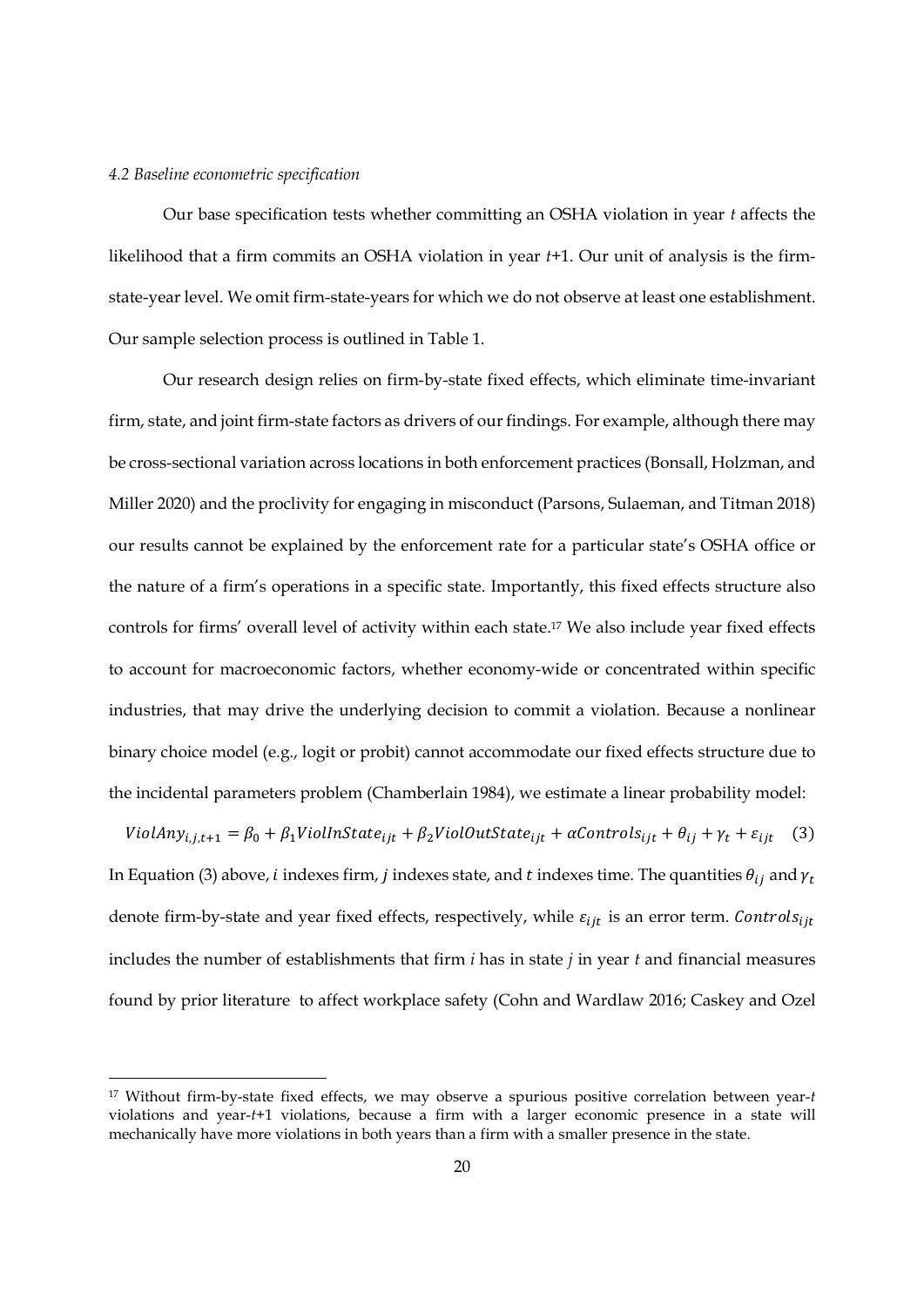2017). These financial measures include firm assets, return on assets, leverage, and market-tobook ratio. Controlling for the number of establishments that each firm has in each state in each year addresses alternative explanations related to firm-state level changes in economic activity over time, which are not fully captured by firm-by-state fixed effects.18 The primary dependent variable that we consider,  $Any Viol_{it+1}$ , is an indicator that equals 1 if the firm committed at least one OSHA violation in any state in year t+1. The key independent variables in Equation (3) are ViolInState<sub>iit</sub>, an indicator that equals 1 if the firm committed at least one violation in state j in year t and  $ViolOutOfState_{ijt}$ , an indicator that equals 1 if the firm committed at least one violation in any other state in year t. Robust standard errors are clustered by firm. This specification provides insight into the overall likelihood that a firm engages in repeated workplace safety violations. Hypothesis 1 predicts negative values of both  $\beta_1$  and  $\beta_2$ .

### 4.3 Geographic substitution in workplace misconduct

 We next augment Equation (3) to test whether firms engage in geographic substitution related to misconduct, i.e., whether after committing a violation in some state  $A$  in year  $t$  they are (i) less likely to commit a violation in state  $A$  in year  $t+1$  but (ii) more likely to commit a violation in some other state  $B$  in year  $t+1$ . To do so, we estimate the following specification: ViollnState<sub>i,j,t+1</sub> =  $\beta_0 + \beta_1$ ViollnState<sub>ijt</sub> +  $\beta_2$ ViolOutOfState<sub>ijt</sub> +  $\alpha$ Controls<sub>ijt</sub> +  $\theta_{ij}$  +  $\gamma_t$  +  $\varepsilon_{ijt}$  (4) In Equation (4), ViollnState<sub>iit</sub> and ViolOutOfState<sub>iit</sub> are defined as before. Negative values of both  $\beta_1$  and  $\beta_2$  would imply that geographic substitution is dominated by the deterrence effect of heightened OSHA scrutiny. Conversely, a positive  $\beta_2$  but negative  $\beta_1$  implies that geographic

<sup>&</sup>lt;sup>18</sup> While we cannot observe firm-state level employee counts in our data, this is a valid measure as long as a firm's economic activity in a given state is related to the number of establishments the firm has in that state. ReferenceUSA, where we obtain establishment data from, does contain some information on employment but this information is known to be highly unreliable (see, e.g., Makridis and Ohlrogge 2017).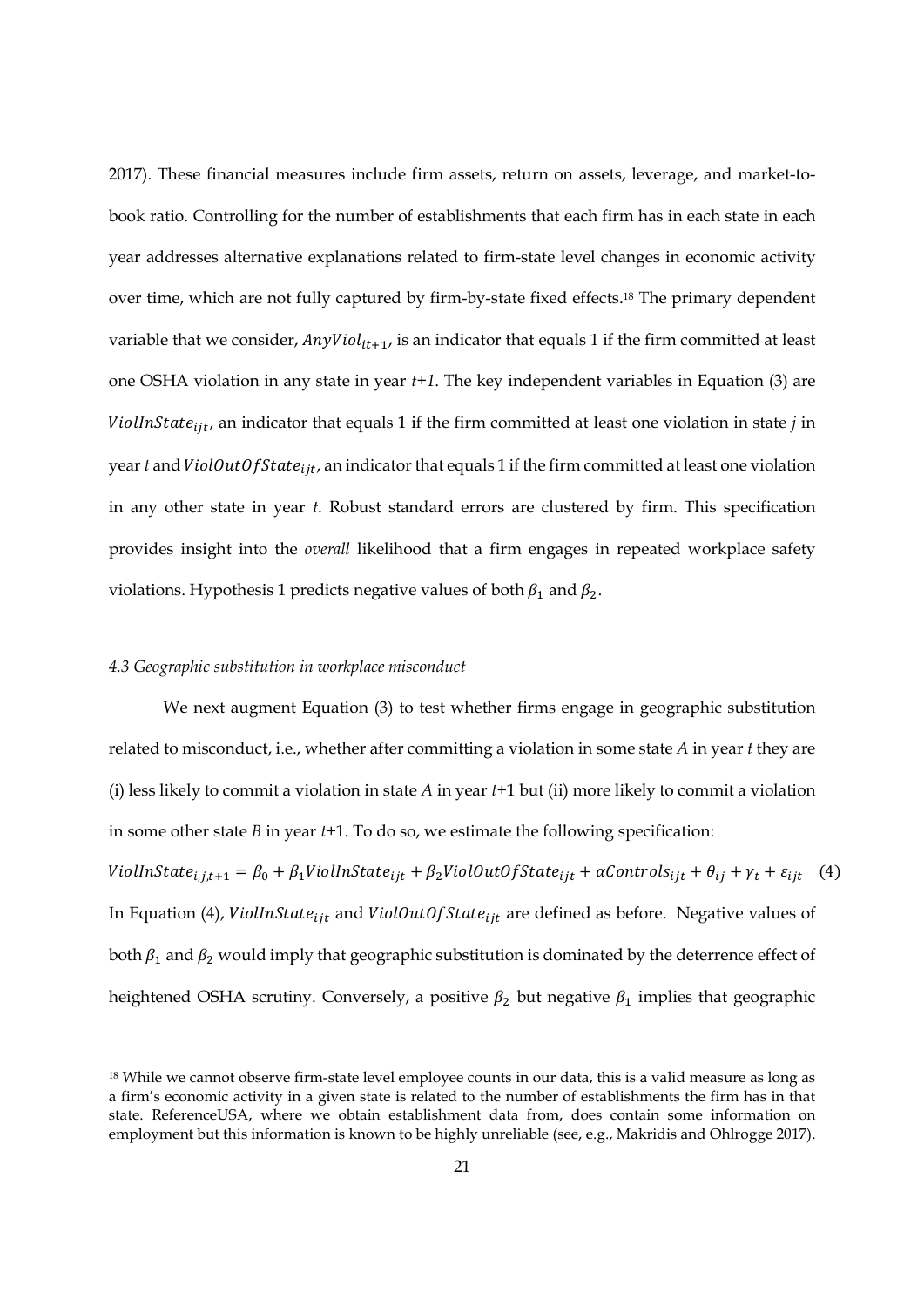substitution dominates these potential mitigating factors. We acknowledge that a positive  $\beta_2$  in Equation (4) is not sufficient on a standalone basis to conclude that within-OSHA information frictions affect firm behavior. However, we emphasize that a positive coefficient on  $\beta_2$  is not consistent with information frictions within the firm. Within-firm information frictions (e.g., if a firm learns "best practices" in its locations in State B but does not transmit information about these best practices to its locations in state A) imply greater statistical independence in the firm's operations in the two states, leading to an insignificant coefficient on  $\beta_2$ . This, in turn, biases against us finding results consistent with geographic substitution information frictions within OSHA.

## 5. Results

### 5.1 Descriptive statistics

Panels A and B of Table 2 provide descriptive information about OSHA violations and inspections by year and 2-digit NAICS industry. For a full list of variable definitions, we refer the reader to Appendix D. Panel A indicates that OSHA violation and inspection rates are generally stable over time. The percentage of firm-state-years with at least one violation ranges between 3.2% and 4.7% over our sample period with an overall sample mean of 4.1%, while the percentage of firm-state-years with at least one inspection ranges between 5.5% and 7.2% with an overall sample mean of 6.5%. These results are consistent with our finding in the underlying inspectionlevel data (untabulated) that more than 60% of inspections result in at least one violation. The relatively high "hit rate" may reflect the fact that most inspections are reactive, i.e., in response to a tip or trigger event (such as an injury). In further support of this is our inspection-level finding (see Appendix C) that state office-driven discretionary inspections comprise less than 8% of total inspections that OSHA undertook during our sample period.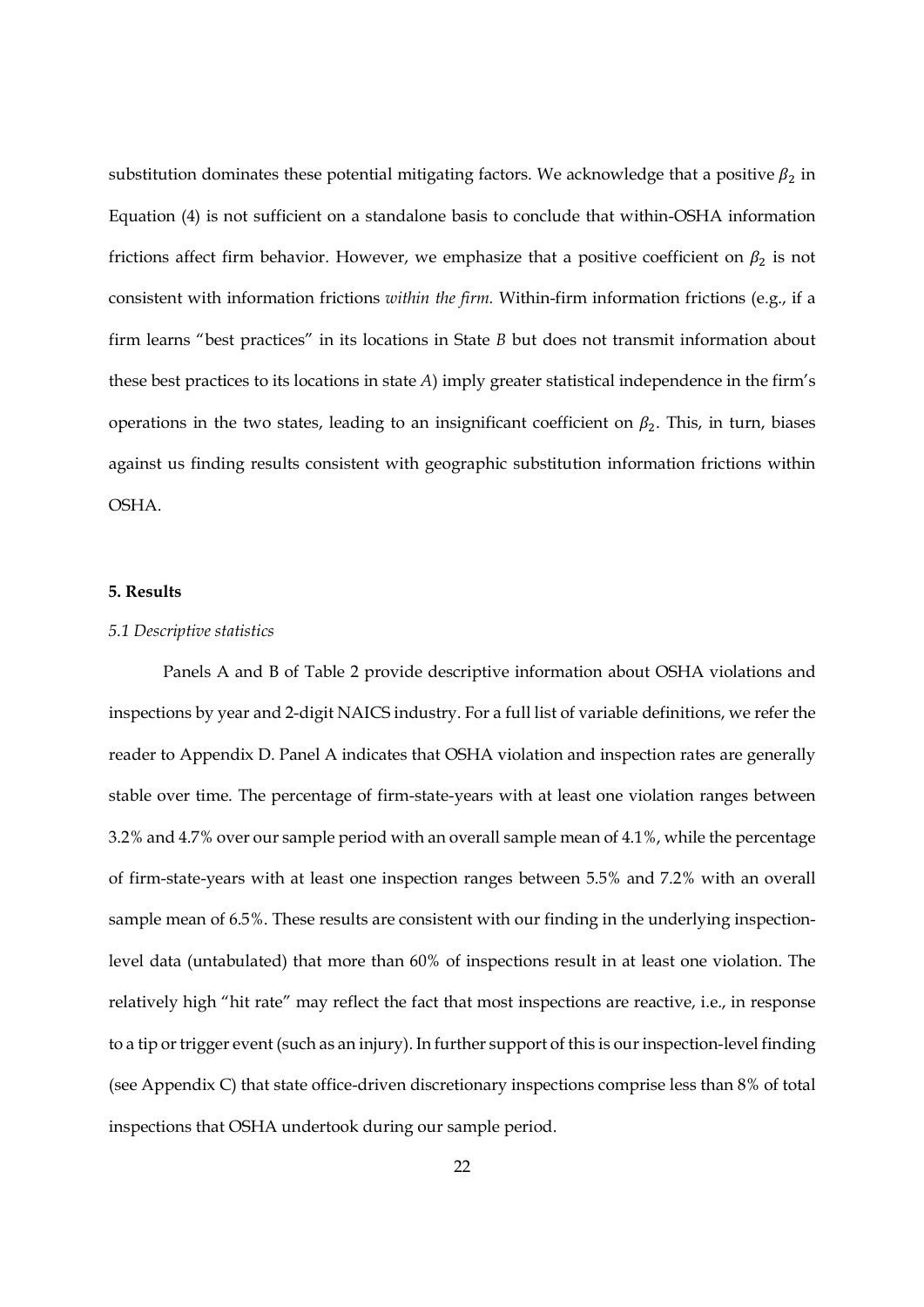Turning to Panel B, we see that firms in the retail trade, manufacturing, transportation, and hospitality industries appear to most frequently commit OSHA violations and are inspected the most frequently by OSHA. These industries are all labor-intensive and rely on low-wage workers who may be less aware of their rights in the workplace. The relative proportion of discretionary inspections comprises a larger share of total inspections in the construction industry than in others. Surprisingly, we see similar ratios of discretionary inspections to total inspections in both high-violation industries (e.g., retail trade) and low-violation industries (e.g., healthcare).

In Panel C we provide descriptive statistics for our regression sample used in Tables 3 - 8. The average firm-state-year commits a violation approximately 4.1% of the time. Nearly half (48%) of firm-state-years represent firms that committed a violation in at least one state in that year (i.e.,  $AnyViol_{it} = 1$ ). This is unsurprising, given that a single violation in a single state will set  $Any Viol_{it}$  to 1 for all firm-states in which that firm operates. Sample firms have a median of four establishments in the states in which they operate. Sample firms are also generally large and relatively profitable, as evidenced by even the 10<sup>th</sup> percentile of ROA being positive.

## 5.2 Baseline model

 We begin by implementing Equation (3) using a firm-state-year panel. We present results from this specification in Table 3. The dependent variable in both cases is  $ViolAnv<sub>it+1</sub>$ , an indicator that equals 1 if firm i commits an OSHA rule violation in any state in year t+1. In Column (1) we include only the independent variables of interest, ViolInState<sub>ijt</sub> and ViolOutOfState<sub>ijt</sub>, while in Column (2) we also include firm-level control variables. We find that committing an OSHA violation in any location in one year is negatively associated with committing an OSHA violation in any location in the next year. A lower firm-wide violation rate in the year following a detected violation is consistent with the prediction in our model and in Hypothesis 1, that OSHA sanctions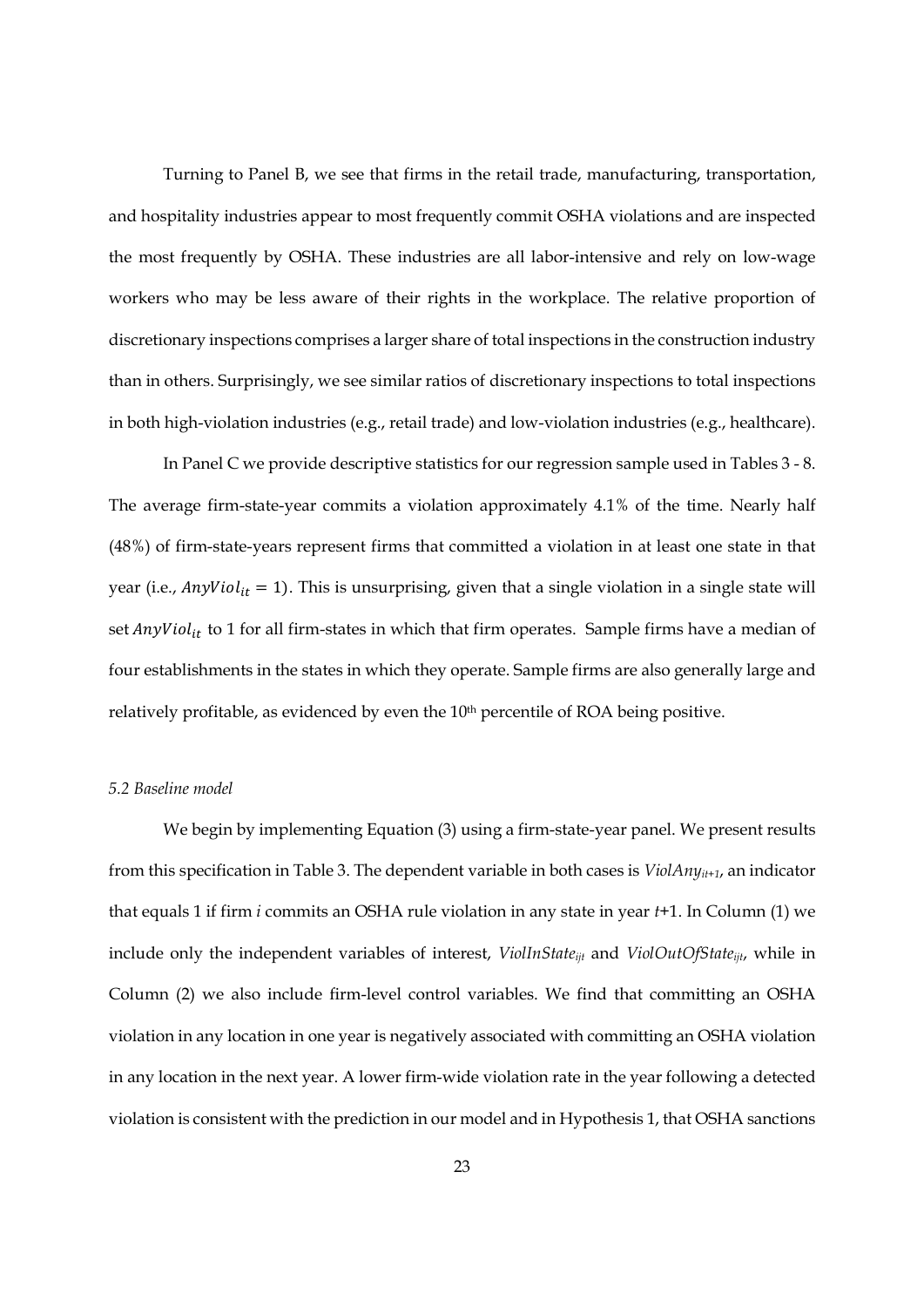serve to deter firms from committing future OSHA violations. This result is also consistent with prior work on the deterrence effect, which shows that the OSHA enforcement process reduces future violations by the same firm (e.g., Weil 1996; Levine, Toffel, and Johnson 2012).

## 5.3 Geographic substitution

While we observe a decrease in the firm-wide violation rate after a prior-year violation, this decrease need not be uniform across states in which the firm operates. There are economic reasons to expect a non-uniform effect across states because of OSHA's structure. OSHA's decentralized structure leads to information frictions across state lines (as shown by our model and corroborated by our interviewees) and, hence, imperfect sharing of case-related information across states. Firms thus have incentives to substitute opportunistic behavior across states because the expected cost of shifting violation locations is lower than the expected cost of continuing to commit violations in the same state over time. Hence, while a firm's likelihood of committing a future violation in the same state following a current-year violation will decrease, it may not reduce its future violation likelihood to the same extent (if at all) in other states.

We explicitly test for such heterogeneity by estimating Equation (4) in Table 4. Column (1) includes our full set of fixed effects but no control variables, while Column (2) introduces control variables. We find that violations in a given state are associated with fewer violations in the same state in the next year. However, violations in out-of-state facilities are associated with more in-state violations the next year. The latter result is consistent with geographic substitution and indicates that within-OSHA information frictions dominate any potential learning effect.<sup>19</sup> The findings in Column (2) imply that if the results are driven by something other than

<sup>19</sup> See Hypothesis 2 and the accompanying Condition (ii) of Proposition 1 for more details.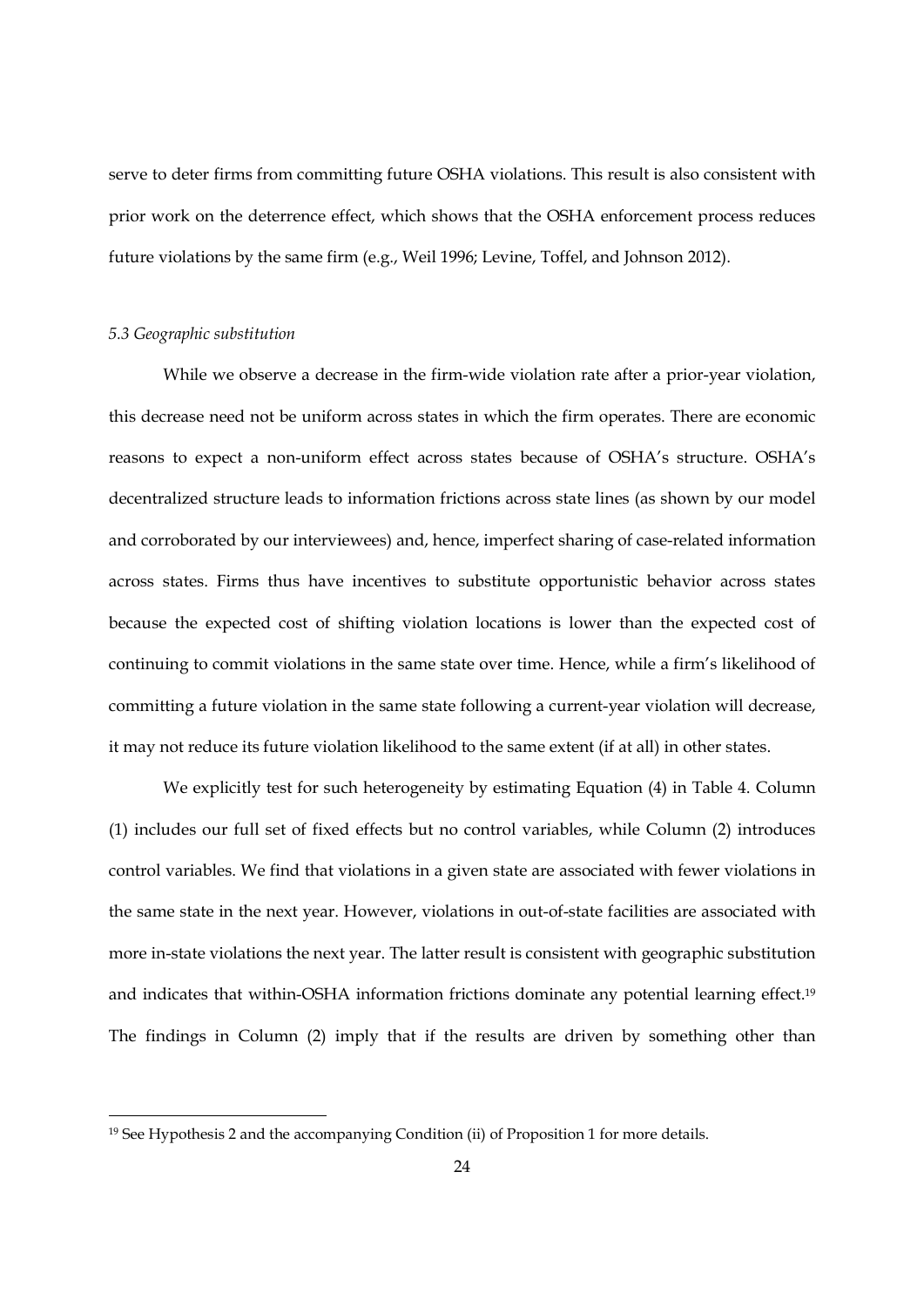substitution, it must be related to worker safety outcomes but unrelated to firm performance, capital structure, or valuation. Moreover, if firms shift violations across establishments, rather than across states, this should lead to substitution within states, biasing against our findings.

To allow for a more quantitative interpretation of our findings, in Columns (3) and (4), we consider penalty severity rather than incidence. We replace  $ViollnState_{ii}$  and  $ViollOutOfState_{ii}$  with lnPenalty\$InStateijt and lnPenalty\$OutOfStateijt, the natural logarithms of one plus the dollar values of penalties assessed for in-state and out-of-state violations, respectively. Using dollar penalties allows us to do a back-of-the-envelope calculation to determine the elasticity of substitution in penalty dollars across state lines. Because the average observation in our data is of a firm with operations in 30 other states, we multiply that by the coefficient on lnPenalty\$OutOfState<sub>ijt</sub> to find that every \$1000 in penalties in one state results in the firm substituting behavior in a way that leads to an increase of \$111 in penalties in other states. In other words, there is an 11.1% elasticity of substitution (0.37%  $\times$  30 states). This result is in keeping with the existence of exploitable information frictions within OSHA that the firm can take advantage of. To better understand the interactions between firm and OSHA behavior, we focus the remainder of our analysis on the incidence of violations rather than penalty dollars. Finally, in untabulated analyses, we also find that our results are robust to the inclusion of firm by year fixed effects, indicating that our findings are unlikely to be explained by learning or firm-specific shocks to operational efficiency.

## 6. How do within-OSHA information frictions affect violation behavior?

Information frictions within OSHA may inhibit inspectors' ability to assess fines through one of two channels: (i) less efficient selection of target firms to inspect, and (ii) an inability to hold firms accountable for habitual violations by assessing appropriate penalties. In this section, we investigate these two channels. Because a violation requires a preceding inspection and because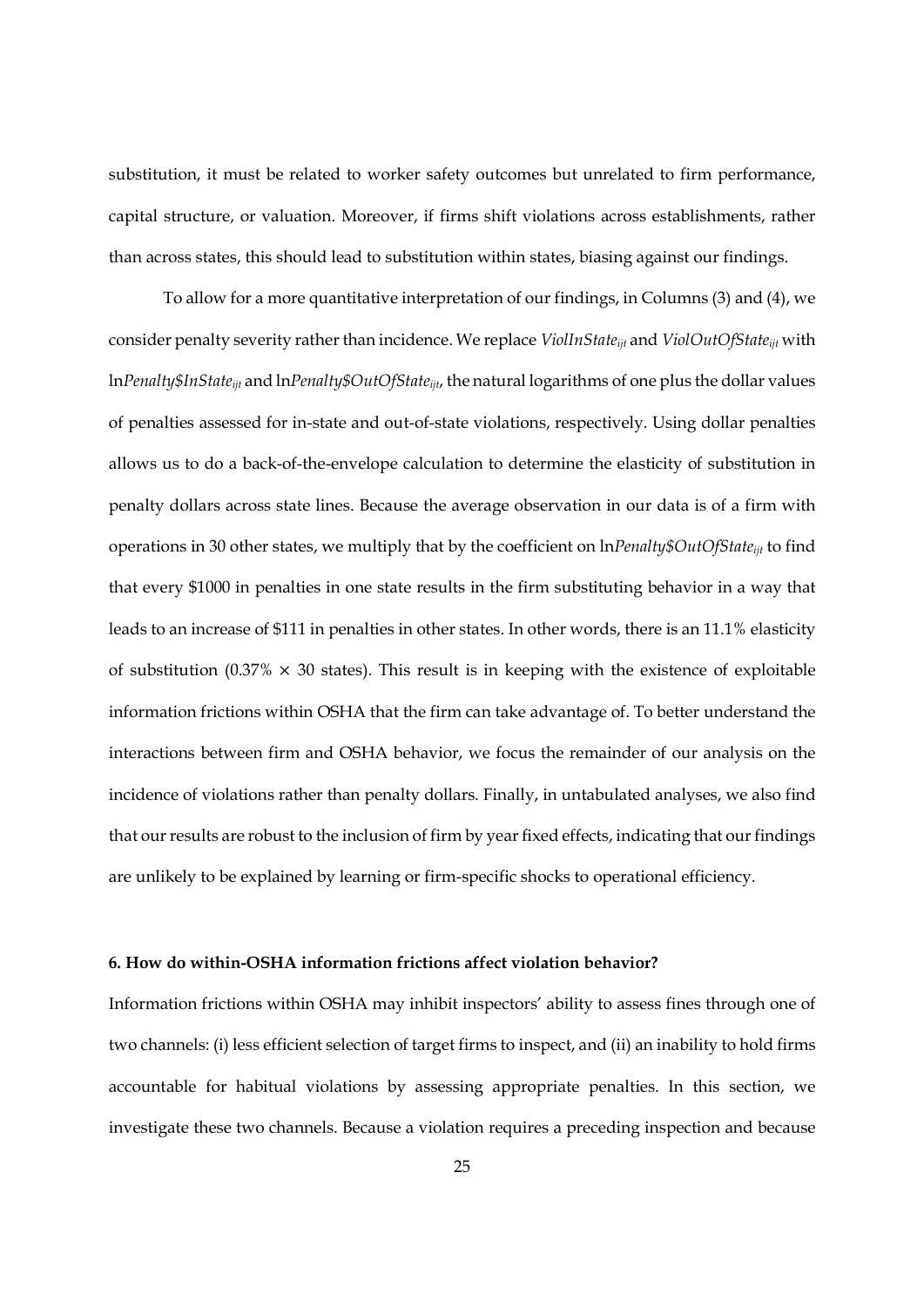deterrence should be tightly related to the punishments that can be assessed, these are likely the first order mechanisms behind geographic substitution.

## 6.1 Inspections

If information frictions affect local OSHA inspectors' abilities to respond to violations outside their jurisdiction, then we should see patterns arise on the extensive margin of inspector behavior: inspections. To assess this possibility, we model the degree to which inspections in a state follow from prior violations inside and outside of that state. We alter equation (4) by replacing the dependent variable with  $Any InspectionInState_{i}$ , a dummy variable that equals one if there is an inspection conducted of firm  $i$  in state  $j$  in year  $t+1$ , and then including dummy variables for whether or not there was a violation in the state or in another state. We also control for prior-year "clean" inspections, i.e., indicators CleanInspInStatet and CleanInspOutOfStatet, that equal one if a firm faced year-t inspections but no violations in-state and out-of-state, respectively.

Most inspections are not undertaken at the discretion of state-level OSHA offices. Instead, they are more often taken in direct response to triggering events (e.g., confidential tips or workplace injuries) or are determined by a formula set at the federal level.20 Individual OSHA offices have little say in whether to conduct these inspections with the reactive inspections occurring only after something has gone wrong. To understand how information frictions affect inspection behavior, it is therefore important to understand patterns in more discretionary, proactive inspections. Discretionary inspections rely on ad hoc decisions made at the state OSHA level and, according to our interviews, depend on available resources, availability of supporting

<sup>&</sup>lt;sup>20</sup> OSHA highlights a list of industries to focus on each year, and the source documents underlying these lists suggest that prior-year violations likely play a role in determining this set of industries, but beyond this we are not able to fully reverse-engineer the determinants of OSHA inspections.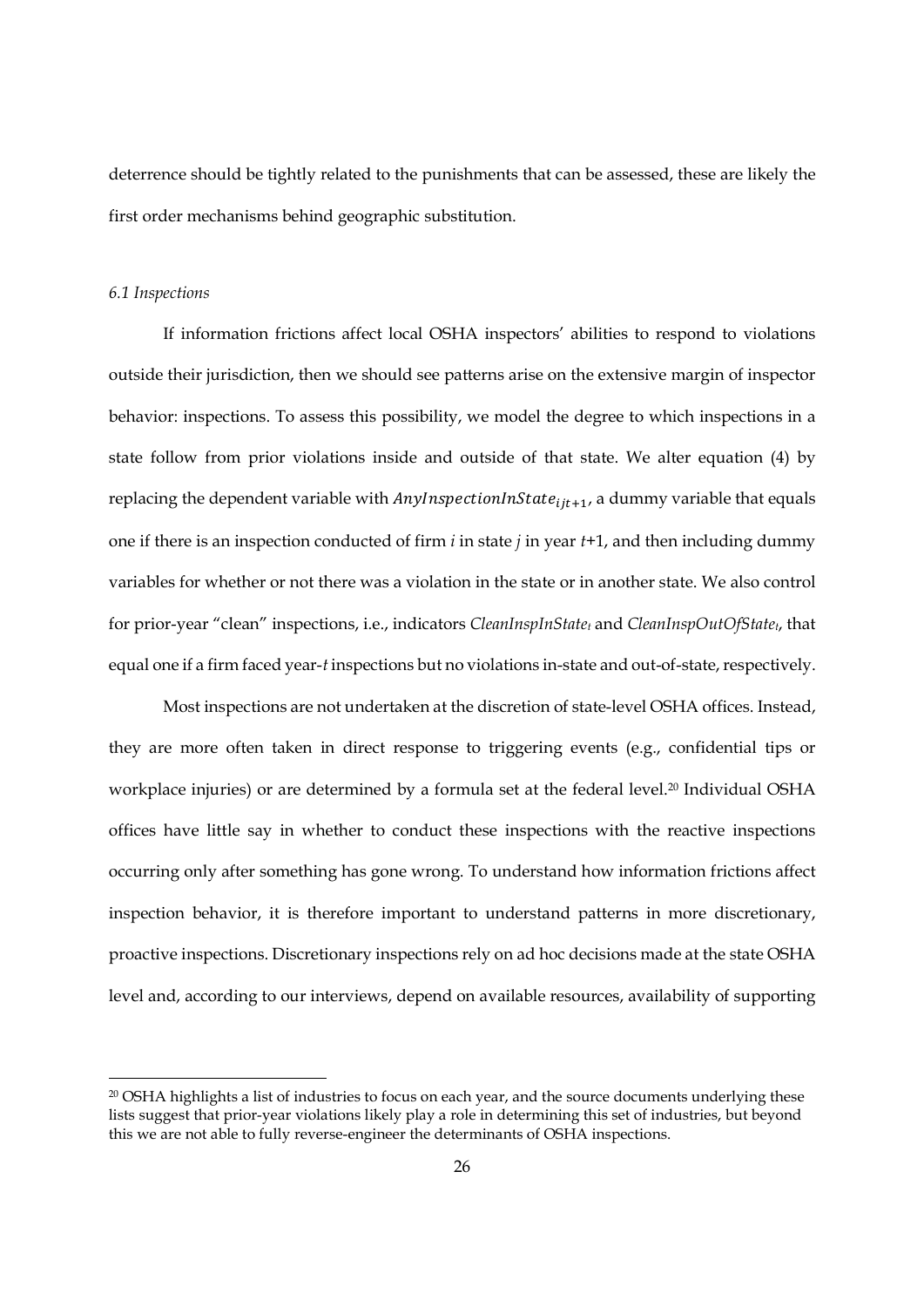case information, and information gathering that is independent of obligatory inspection triggers such as confidential tips and workplace injuries.

Our results in Table 5 underscore the importance of separately identifying and studying discretionary inspections. In columns (1) and (2), we consider all inspections and find that inspections are indeed higher in year  $t+1$  in response to violations in all jurisdictions in year  $t$ . Unsurprisingly, we also find a negative and significant relation between clean inspections in one year and the likelihood of inspection in the next. Given OSHA's limited resources, we would expect a firm that has been inspected and found to be compliant with workplace safety laws to be less likely to immediately face re-investigation. In columns (3) – (8), we replace the dependent variable with indicator variables based on the presence of three types of inspections. These indicator variables are *ReactiveInState*<sub>iit+1</sub>, an indicator that equals 1 for firm-state-years that only face inspections that are reactive on OSHA's part, PlannedInState $_{i}$ <sub>it+</sub>, an indicator that equals 1 for firm-state-years with at least one inspection determined by OSHA headquarters but no inspections undertaken at the state office's discretion, and  $DisclnState_{ijt+1}$ , an indicator that equals 1 for firm-state-years with at least one discretionary inspection. Notably, reactive inspections are by construction only undertaken in response to whistleblower tips, accidents, or injuries. When separating inspections in this manner, we continue to find a relation between outof-state violations in year t and reactive inspections in year t+1 in columns (3) and (4). However, we find no relation between out-of-state violations in year t and either planned or discretionary inspections in year  $t+1$  in columns  $(5)-(8)$ . The former result is consistent with a mechanical, reactive OSHA response to geographic substitution by firms. The latter is consistent with OSHA compliance officers facing informational hurdles in applying their knowledge of past violations when those past violations occur outside the state.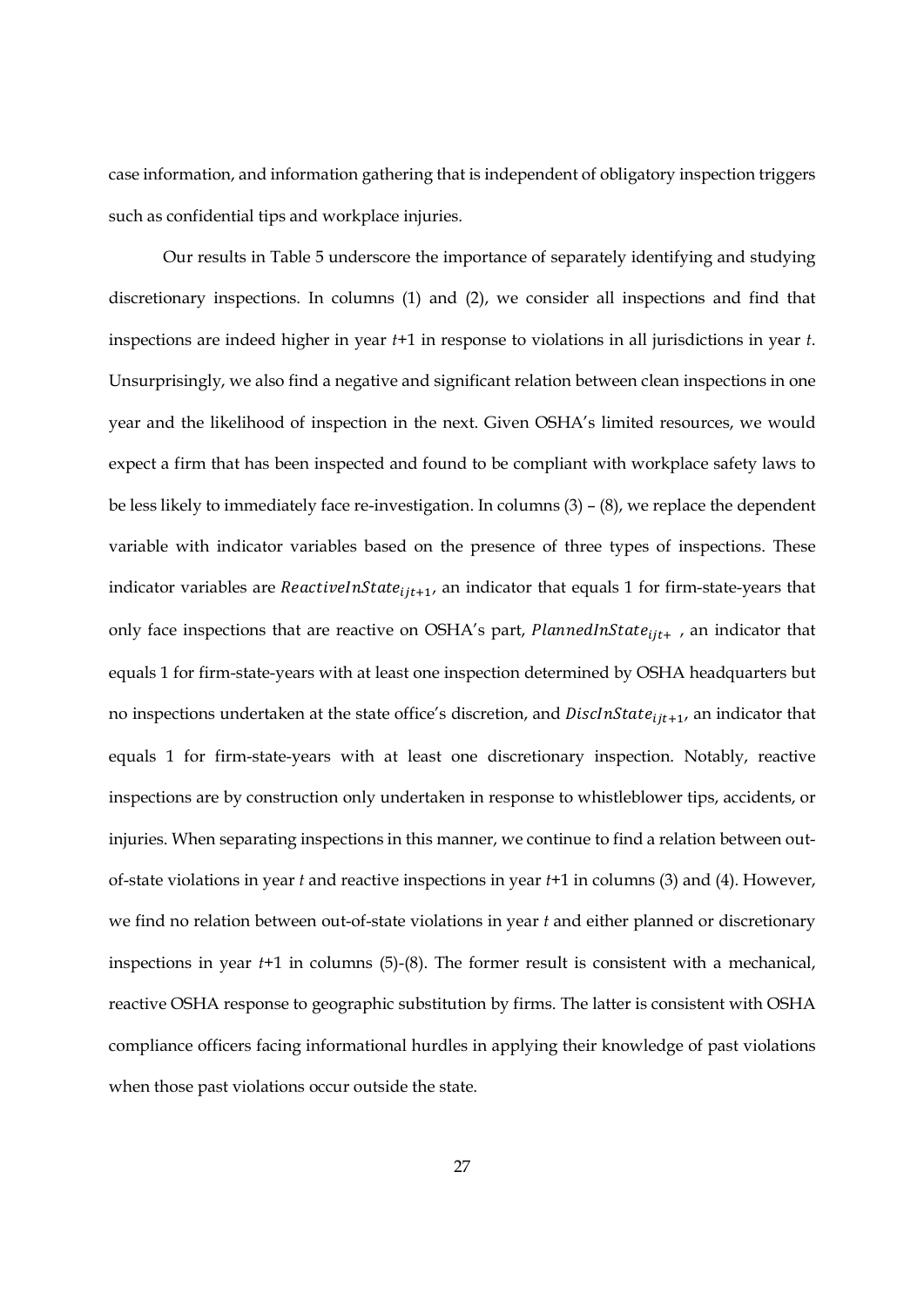It is plausible that our results on inspections are driven by information spillovers across workers. While Johnson (2020) finds that media coverage of OSHA violations is primarily local, it could still be the case that a firm's employee in one state learns of a violation by the firm in another state, raising her awareness of related workplace safety issues in her own place of work. This, in turn, may increase the likelihood that the employee reports these issues to OSHA, triggering a whistleblower-induced inspection. Of course, a whistleblowing complaint may also arise because of actual operational changes that arise from geographic violation substitution. Nonetheless, to test the argument above, in untabulated analyses we separately investigate whistleblower-induced and accident or injury-driven inspections. Across both types of reactive inspections, we find similar results to those in Table 5 columns (3) and (4). As such, while we cannot rule out the possibility that employee learning induces some non-discretionary inspections, it does not appear to be the driver of our results on non-discretionary inspections.

## 6.2 Repeat and Willful violations

 Typical penalties for OSHA violations are on the order of tens of thousands of dollars. While this is significant for smaller firms, such penalties would have less of an effect on the bottom line among the publicly traded firms we study. However, penalties associated with Repeat and Willful violations are tenfold in size, as mandated by federal statute.21 These penalties are also publicized by OSHA via press releases, leading to additional reputation costs (Johnson 2020).

Internal information sharing plays an important role in OSHA's ability to detect and assess Repeat and Willful violations. Case notes and knowledge of past inspections at other plants are often necessary to substantiate the decision to label a violation as Repeat or Willful. If, as the

<sup>21</sup> See Code of Federal Regulations 29 CFR 1903.15(d)(1-2).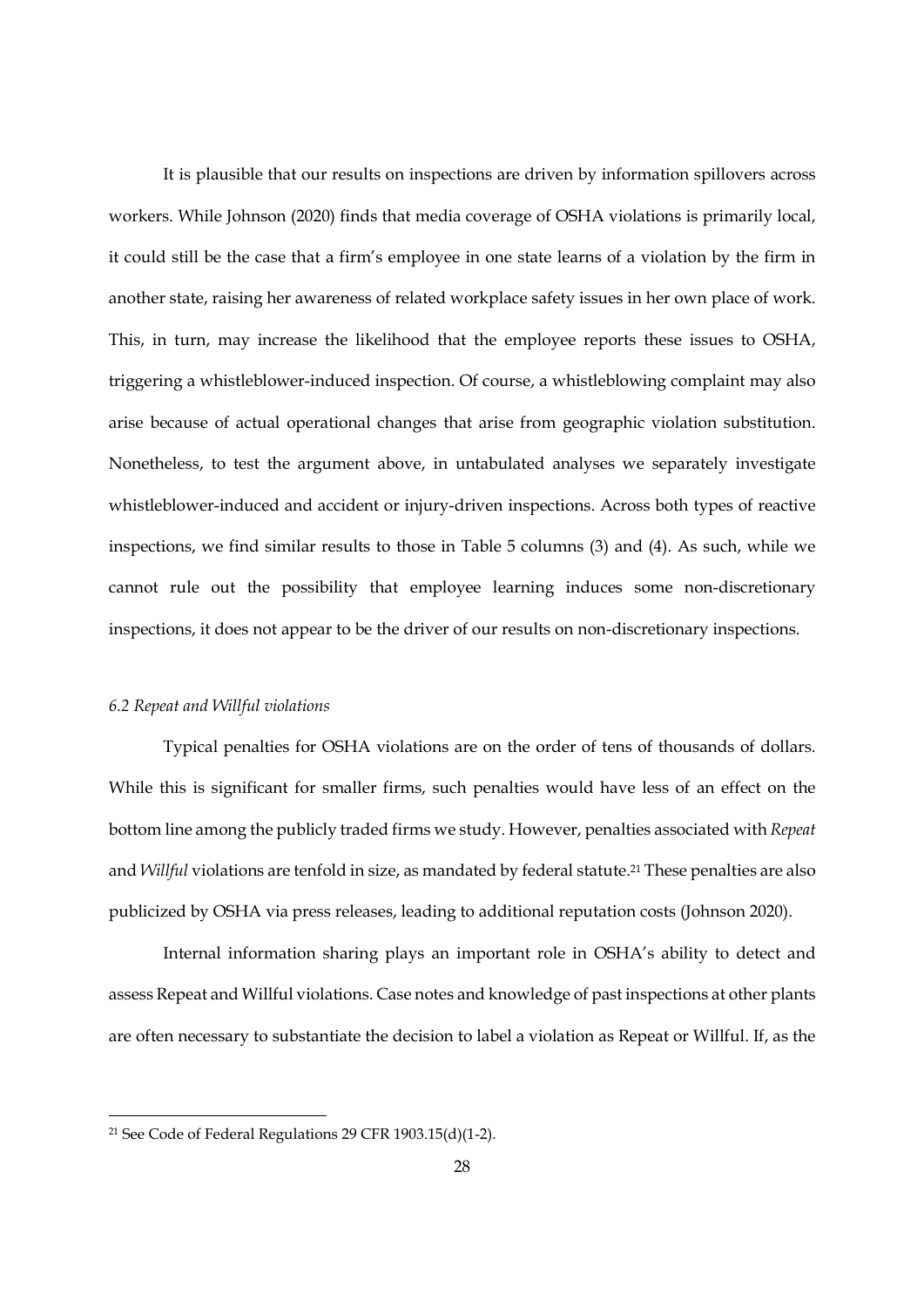OSHA compliance officers we interviewed assert, information frictions lead to difficulties in obtaining said documentation, then one should expect that local OSHA inspectors have less supporting information to pursue severe penalties for Repeat and Willful violations. In turn, it may be cheaper in expectation for firms to engage in geographic substitution rather than consistently committing violations in the same state. This prediction represents a firm-level analogue of crime displacement and patterns in individuals' misconduct decisions (Iyengar 2008).

In columns  $(1) - (2)$  of Table 6, we investigate whether information frictions play a role in assessing these severe penalties. We estimate a modified version of equation (4) that replaces the dependent variable with  $RWinState_{iit}$ , an indicator that equals one if there is a Repeat or Willful violation for firm  $i$  in state  $j$  in year  $t$ . We find that a violation in a given state leads to an increase in the likelihood that a Repeat or Willful (RW) violation is assessed in the same state the next year. This result is consistent with a lack of information frictions making it easier to assess severe fines, as OSHA compliance officers have unfettered access to case materials from their own files and from files of other officers in the same state. Given our findings in Table 4, our results also indicate an increase in the rate of RW violations specifically rather than violations more broadly.

In contrast to the result above, we do not find a link between year-t general violations and year-t+1 RW violations across state lines (where information frictions play a role). In conjunction with our geographic substitution results in Table 4, this result indicates that while the overall rate of violations increases following an out-of-state violation, the RW violation rate—conditional on a violation occurring—goes down. We interpret this finding as indicative that violations that should be flagged by OSHA branches in other states as Repeat or Willful are not being assessed as such, due to informational frictions. In sum, our findings in Tables 5 and 6 suggest that OSHA's internal information frictions reduce the efficacy of inspections and the assessing of penalties.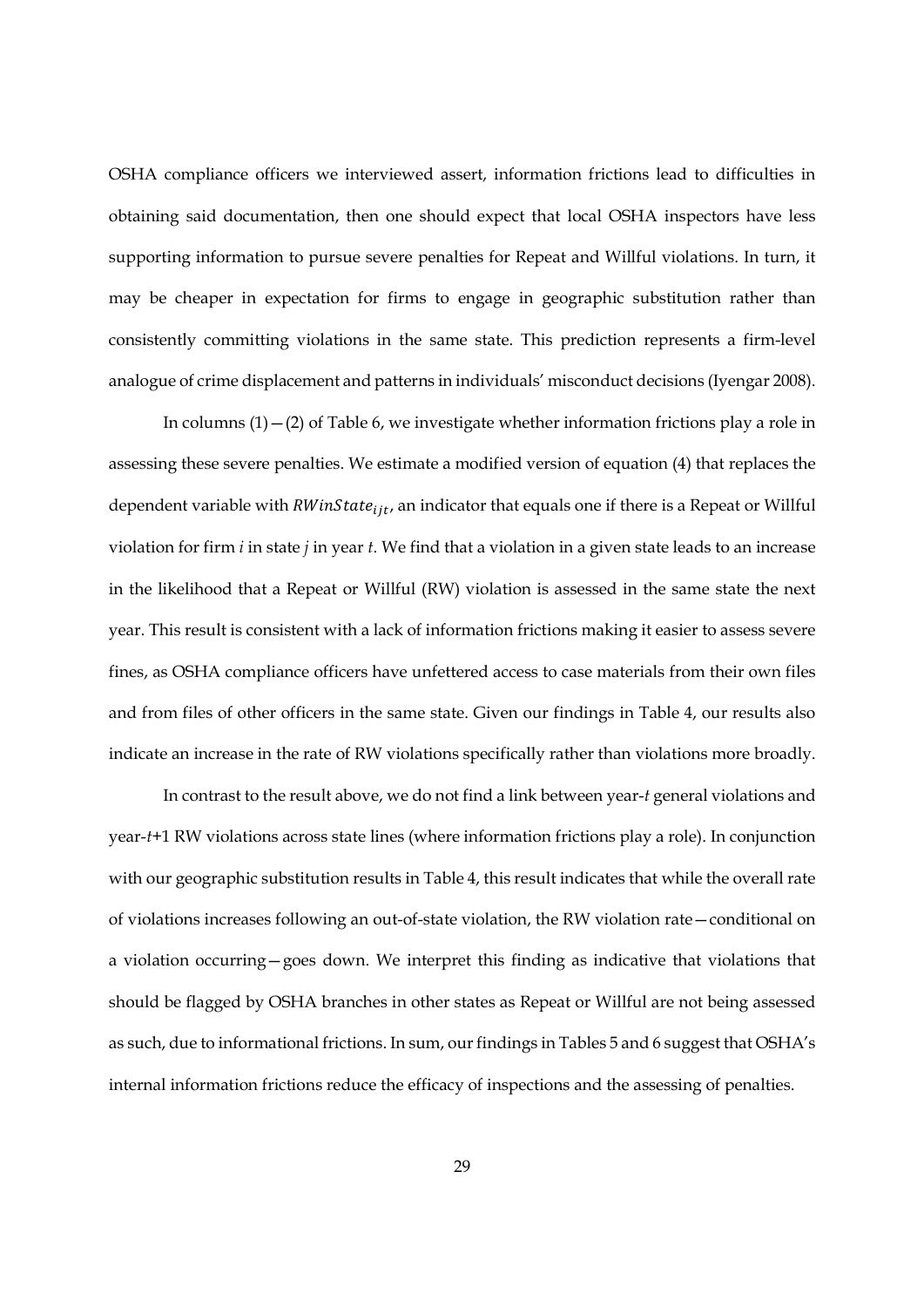## 6.3 State Plans

OSHA offices in 21 states employ State Plans, which follow similar standards to federal OSHA offices but exert more discretion in certain areas. As we discuss in Section 2, this discretion leads to less information sharing between OSHA State Plans and other states. To further rule out within-firm frictions as a driver of our results, we explore substitution into State Plan vs. non-State Plan states. Ceteris paribus, there is no reason within-firm information frictions should vary according to whether a given state uses an OSHA state plan. In Table 7 we estimate an augmented version of equation (4) that incorporates interactions of both ViollnState and ViolOutState with StatePlan, an indicator that equals one for firm-states overseen by a State Plan (SP). We find stronger geographic substitution into SP states, consistent with greater information frictions.

To understand the mechanism underlying the results in Table 7, we examine differences in inspection patterns in state plan states. State Plan OSHA offices have greater discretion in their inspections and may use this discretion to make more efficient inspection decisions. To test this possibility, in Table 8 we introduce interaction terms between StatePlan and our violation and inspection variables. In columns (1)-(4), we find mixed evidence of differences between State Plan and non-State Plan states for inspections outside of state offices' discretion (Reactive and Planned). However, we find no evidence in columns (5) and (6) that State Plan states undertake more efficient discretionary inspection decisions, suggesting that the results in Table 7 are not driven by intentional differences in inspection patterns.

## 7. What drives firms to engage in geographic substitution?

Our final set of tests explores strategic factors that may influence how firms respond to information frictions within OSHA. We consider factors related to each of the three sides of the fraud triangle – firm-level pressures, opportunities, and rationalization (Wilks and Zimbelman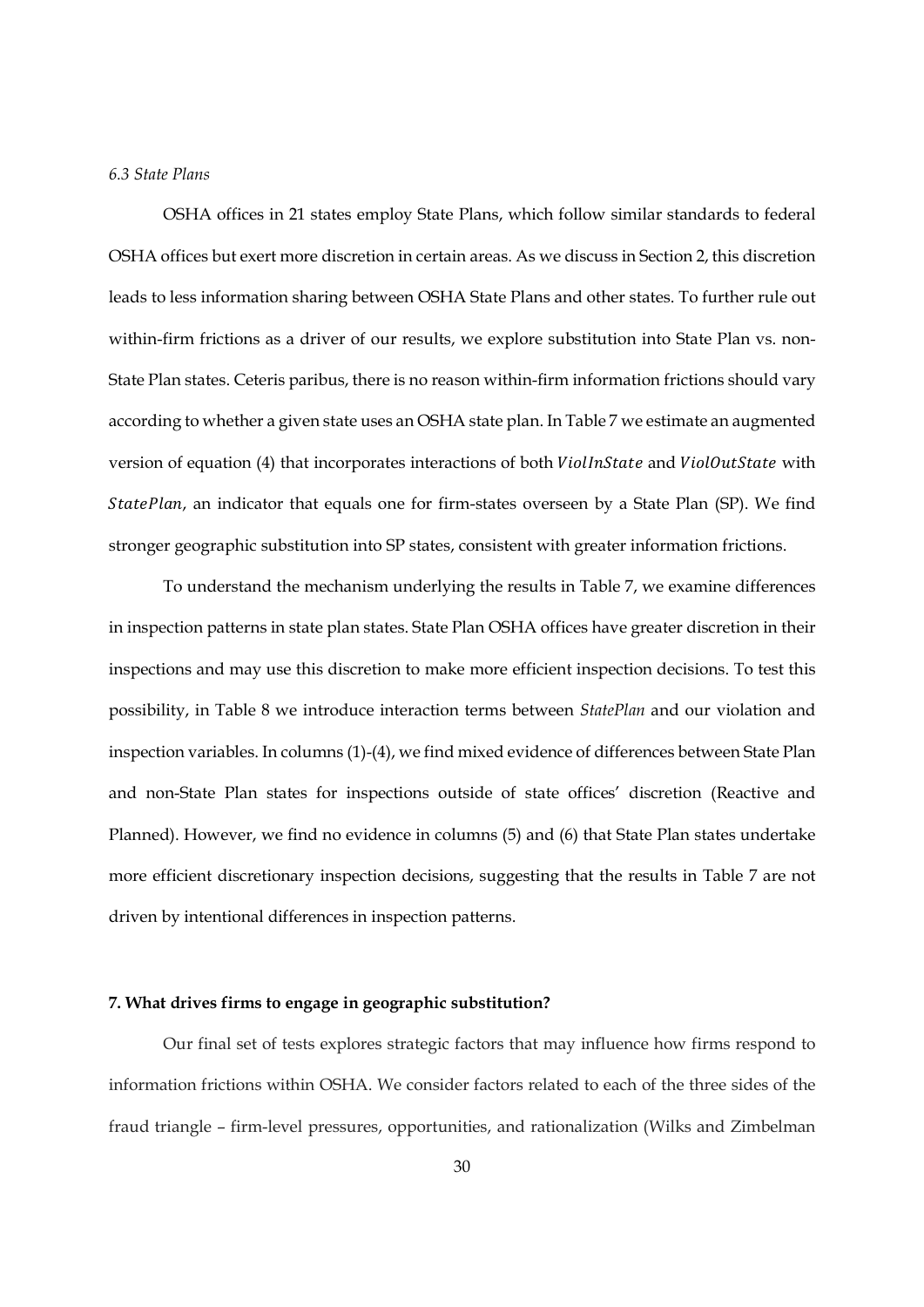2004) – as drivers of geographic substitution. Specifically, we consider the roles of financial incentives, corporate governance and monitoring, and corporate culture.

## 7.1 Financial incentives

Poor labor practices can arise in response to financial pressures (Cohn and Wardlaw 2016; Raghunandan 2021). To assess the role of such pressures, we construct three measures of firms' financial incentives to engage in geographic violation substitution. In all cases, we construct variables to correspond to the timing of the dependent variable, i.e., t+1. The sample size varies across these three tests due to differences in data availability for the three measures we consider.

We first consider out-of-state Repeat or Willful violations. A firm receiving a Repeat or Willful violation may have stronger financial incentives to engage in geographic substitution because of the increased likelihood that further violations in the same state will also be classified as Repeat or Willful, whereas heightened penalties do not follow firms across states, as shown in Table 6. Consistent with this idea, when we include both ViolOutOfState<sub>ijt</sub> and RWOutOfState<sub>ijt</sub> in a modified version of Equation (4), we find a stronger substitution effect in column (1) of Table 9 Panel A when an out-of-state violation in year t is classified as Repeat or Willful.

We next consider overall financial performance. Financially stronger firms may both face less pressure to engage in geographic violation substitution for cost-cutting reasons and be more willing to increasing firm-wide compliance expenditures in response to a violation in a particular state. We find results consistent with this notion in column (2) of Table 9 Panel A, where we include an interaction term for top-performing firms,  $TopDecileROA<sub>t+1</sub>$  (measured as being in the top decile of the sample by ROA). The negative coefficient on the interaction term suggests that financially stronger firms shift violations across states less.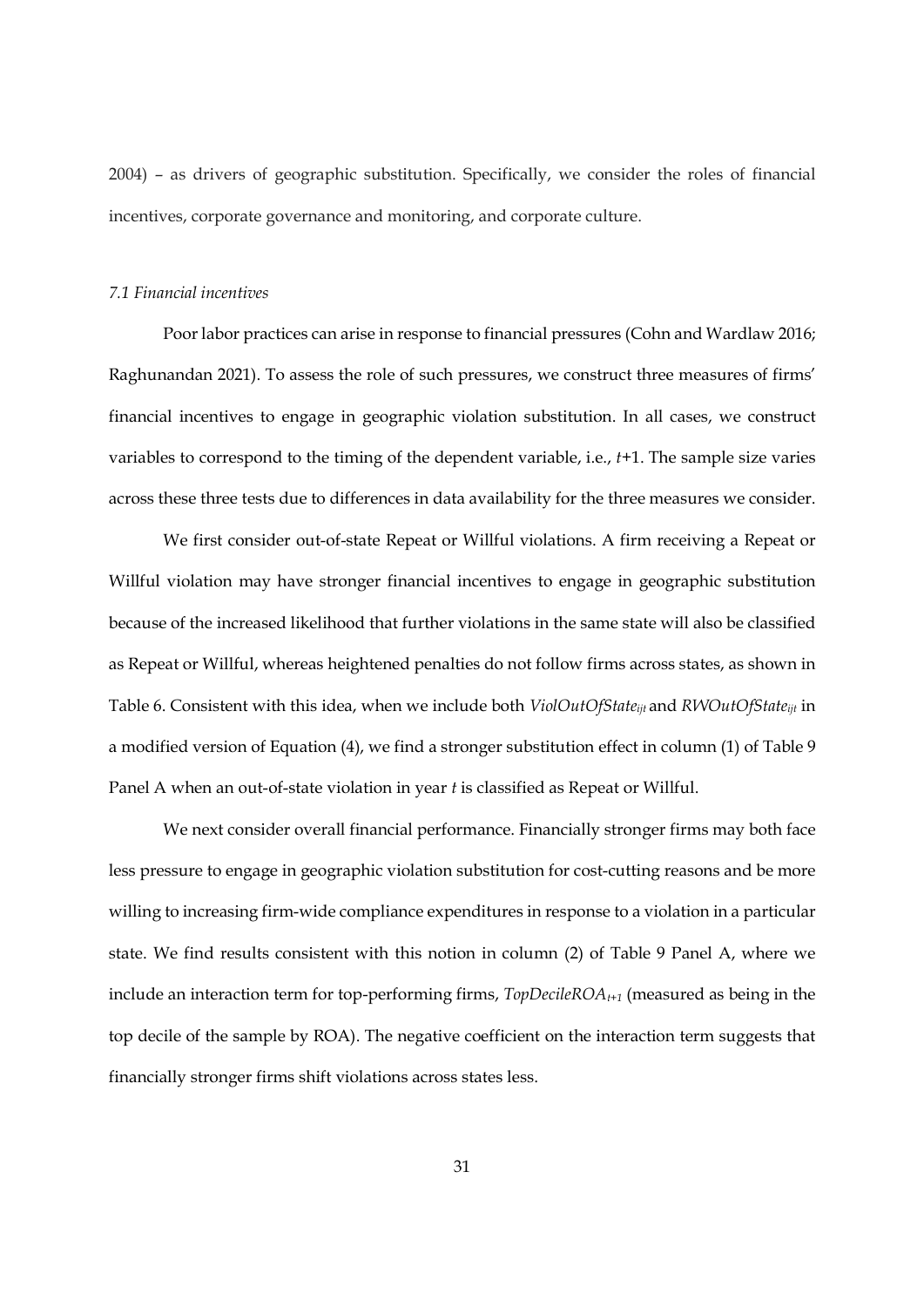A clear and periodic incentive firms face is to meet short-term earnings benchmarks. Prior literature (Caskey and Ozel 2017; Raghunandan 2021) finds that firms facing meet-or-beat incentives are more likely to engage in labor practices harmful to employees. Building on this literature, we test whether firms that just meet or beat earnings expectations are more likely to engage in geographic substitution. To do so we construct an indicator, MeetorBeat<sub>it</sub>, that equals one if firm i just meets or beats the analyst consensus ("street") earnings forecast. We then interact MeetorBeat<sub>it</sub> with ViolOutOfState<sub>iit</sub>. Our results in column (3) of Table 9 Panel A suggest that firms with meet-or-beat incentives are more likely to engage in geographic substitution.

## 7.2 Firm opportunities and culture

We next turn to firms' opportunities to engage in geographic substitution and the culture necessary to rationalize poor behavior. We contribute to prior literature (e.g., Beasley 1996; Kedia, Luo, and Rajgopal 2019; Hope et al., 2021) on the role opportunities and culture play in facilitating firms' decisions to engage in misconduct by focusing on decisions to engage in, and strategically shift, violations of workplace safety laws. We consider four distinct constructs that may affect the extent to which firms are willing or able to engage in geographic substitution. These constructs are (i) internal information quality, as a firm with poor internal information may not be able to exploit frictions within OSHA's information environment; (ii) corporate governance, as a bettergoverned firm may be unable to internally justify geographic substitution; (iii) geographic dispersion of firm operations, as more dispersed firms may have more options for how and where they engage in geographic substitution; and (iv) corporate compliance culture, as firms with greater willingness to break rules may be more willing to rationalize shifting misconduct rather than improving workplace safety across the organization. As with Panel A, sample sizes vary across the four columns of Table 9 Panel B due to differences in data availability.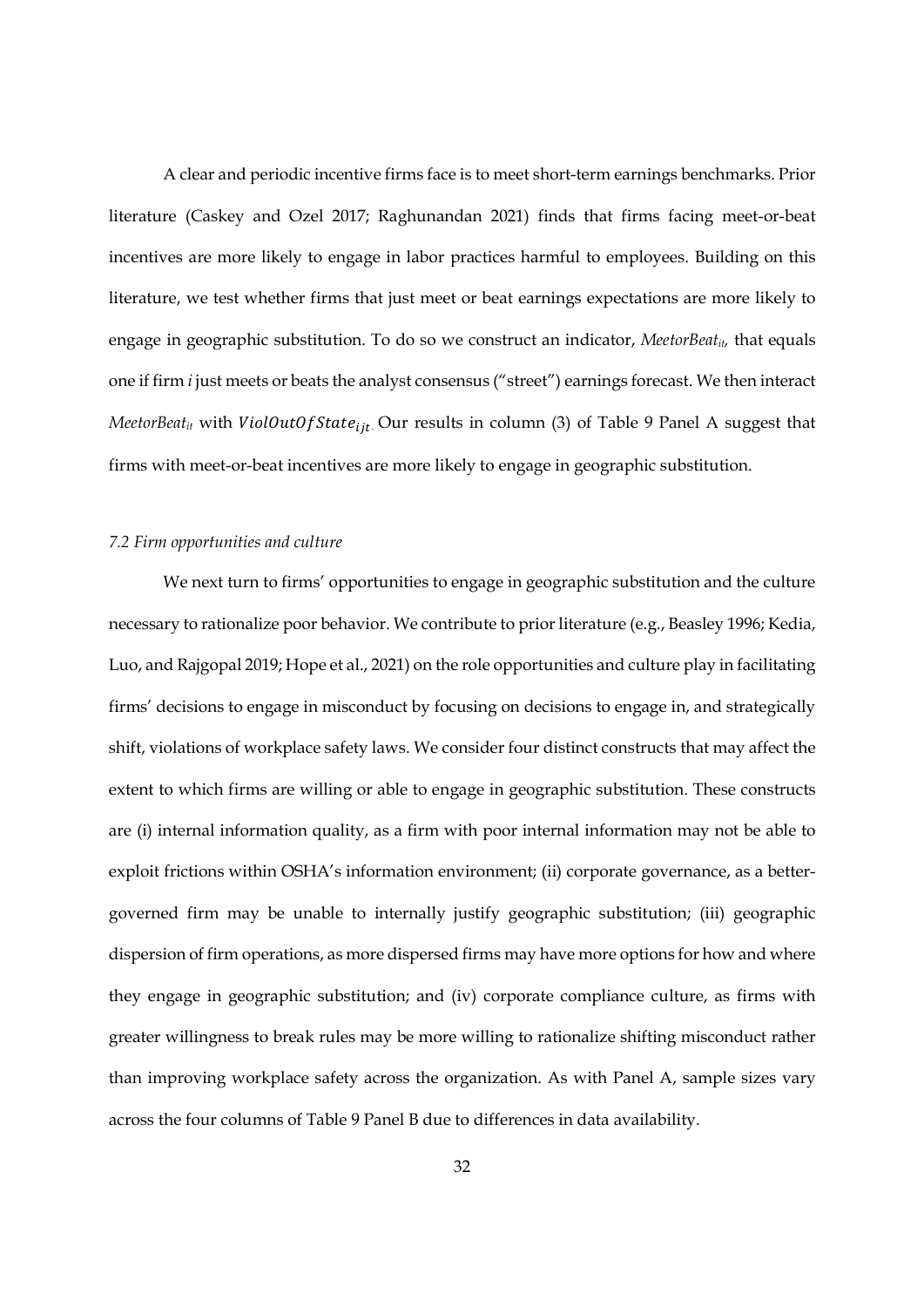To measure internal information quality, we follow Gallemore and Labro (2015) and Hope et al. (2021) by considering a firm to have high internal information quality if it does not disclose an internal control weakness (NoICW, an indicator that equals one for such firm-years and zero otherwise). The positive and significant coefficient on the interaction between NoICW and ViolOutOfState in column (1) of Table 9 Panel B suggests that geographic substitution arises more easily when firms have the internal information capability to exploit inefficiencies within OSHA.

We measure corporate governance using the percentage of independent directors on the firm's board, BoardIndep. Prior literature (e.g., Beasley 1996) identifies the role of an independent board in mitigating corporate misconduct. If workplace misconduct creates long-term harm to culture or operational efficiency, an independent board may curtail a manager's ability to engage in geographic substitution. The negative and significant coefficient on the interaction between BoardIndep and ViolOutOfState in column (2) of Table 9 Panel B suggests that geographic substitution is weaker for firms with more independent boards.

A firm's opportunities to engage in geographic substitution depend on how its operations are spread across states. To measure within-firm geographic dispersion, we follow Garcia and Norli (2012) and count the number of distinct states that a firm mentions in its annual 10-K filings, which we label *Dispersion*. Underlying this metric is the argument that a firm will only mention states in its 10-K that it deems material to its operations; a firm for which more states are material is more dispersed. Because dispersion is mechanically correlated with firm size and varies systematically by industry, we de-mean Dispersion with respect to size decile and two-digit NAICS industry. The positive and significant coefficient on the interaction between Dispersion and ViolOutOfState in column (3) of Table 9 Panel B suggests that firms with more options for engaging in geographic substitution do so more frequently.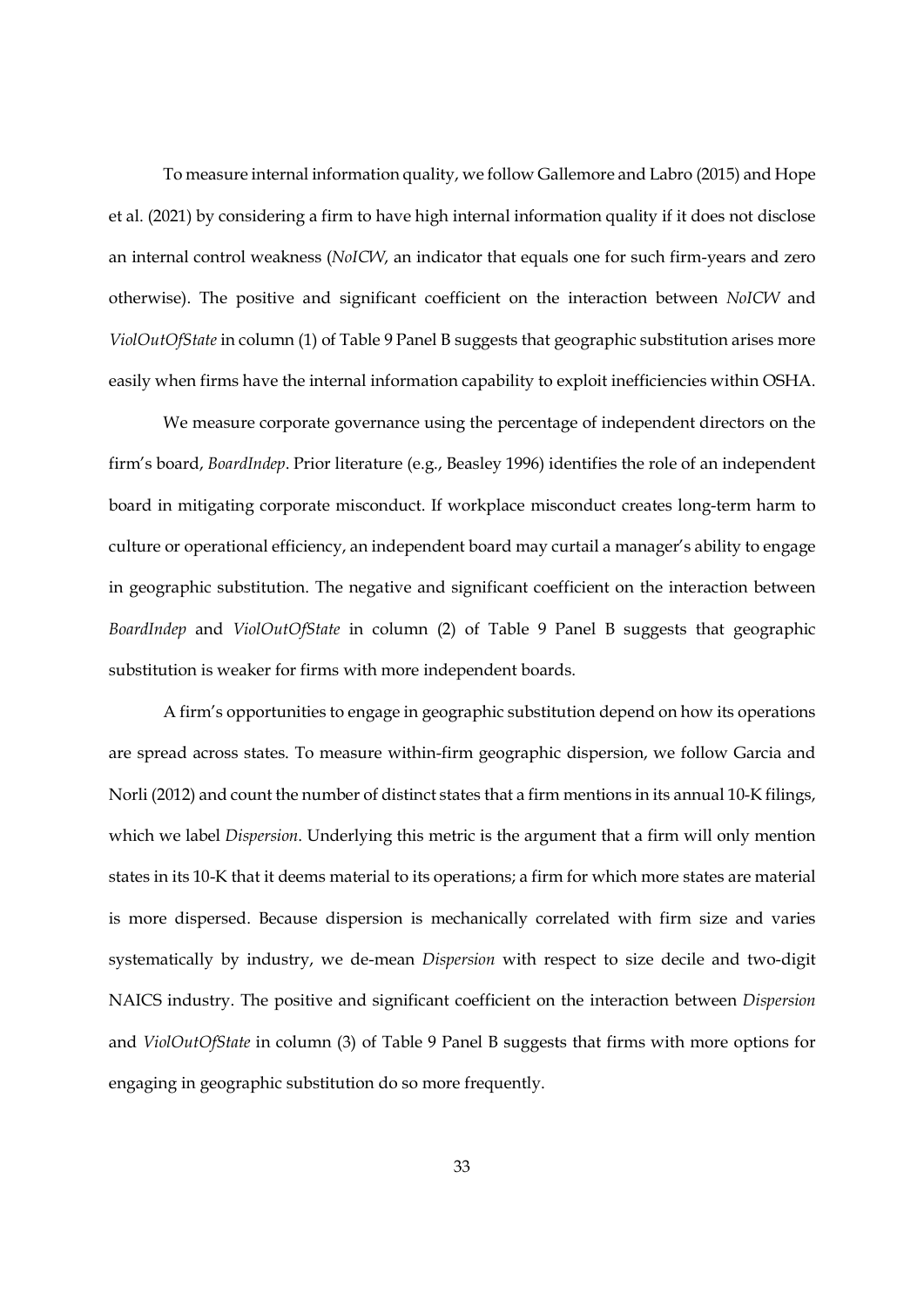Finally, we turn to compliance culture, as a firm's culture may drive its willingness to continue violating safety standards even after being made aware of prior violations. We follow Kedia, Luo, and Rajgopal (2019) to measure culture, creating an indicator  $WeakComplete$  that equals one if the firm faced federal penalties for non-OSHA violations in the prior three years. We obtain federal penalty data from Violation Tracker, a comprehensive dataset on corporate misconduct assessed by more than 50 federal agencies published by the non-profit entity Good Jobs First. The most common types of violations are environmental violations (assessed by the Environmental Protection Agency), wage-related violations (assessed by the Department of Labor's Wage and Hour Division), and antitrust and consumer protection violations (assessed by the Department of Justice). In column (4) of Table 9 Panel B we observe a positive and significant coefficient on the interaction between WeakCompliance and ViolOutOfState, suggesting geographic substitution is indeed more prevalent in firms with a weaker compliance culture.

## 8. Conclusion

We study whether information frictions within the Occupational Safety and Health Administration (OSHA) affect firm violations of workplace safety laws. We find that firms caught violating in one state subsequently violate less in that state, instead shifting violations elsewhere. This geographic substitution cannot be explained by differential enforcement rates across states and is more pronounced in states with greater regulatory information frictions, indicating that geographic substitution is not driven by information frictions within firms. We also investigate how information frictions affect OSHA inspection behavior and the potential deterrence effects of severe penalties. We find that out-of-state violations impact reactive investigations (those based on whistleblowers or injuries), but not centrally-planned inspections or those taken at the discretion of local offices. Additionally, violations in one state lead to an increase in severe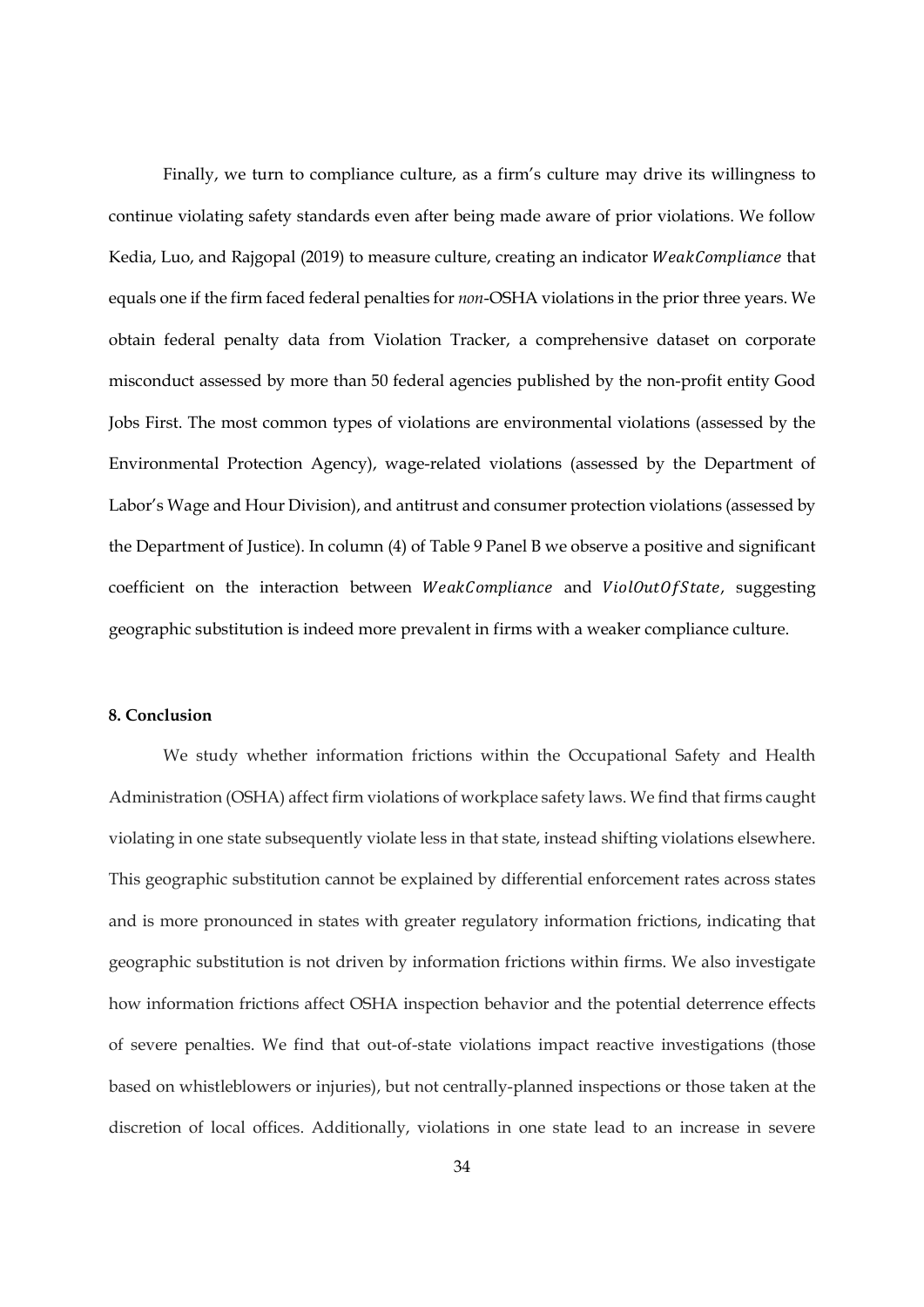(Repeat or Willful) penalties in the same state, but the severe penalty rate decreases for firms previously violating in a different state. This result is consistent with frictions limiting the sharing of documentation required by statute to assess these penalties.

Collectively, our findings show that information frictions within a decentralized regulator have a measurable impact on firm misconduct. These frictions likely reduce the positive externalities derived from increased enforcement actions in one jurisdiction. Our findings thus highlight a potential informational cost that decentralized organizations face. OSHA imposes a federal standard for workplace safety, but it delegates authority in implementing that standard to state offices. If OSHA were to address information frictions, it would likely need to better align objectives for individual OSHA offices with the entire organization (Nagar 2002), increasing the incentive to share information across states. Our results also suggest the need for decentralized organizations to invest in internal information systems, as the limitations of the internal OSHA Information System repeatedly arose in interviews with OSHA compliance officers. We caution that the costs of such an investment must be weighed. Prior research shows that better local disclosure improves enforcement efficiency (Johnson 2020). Given our findings on geographic substitution, there may also be a role for disclosure in annual reports as an additional deterrent (Christensen, Floyd, Liu, and Maffett 2017). Our study suggests a need for future research into other institutional factors to obtain a fuller picture of enforcement efficiency in federal regulators.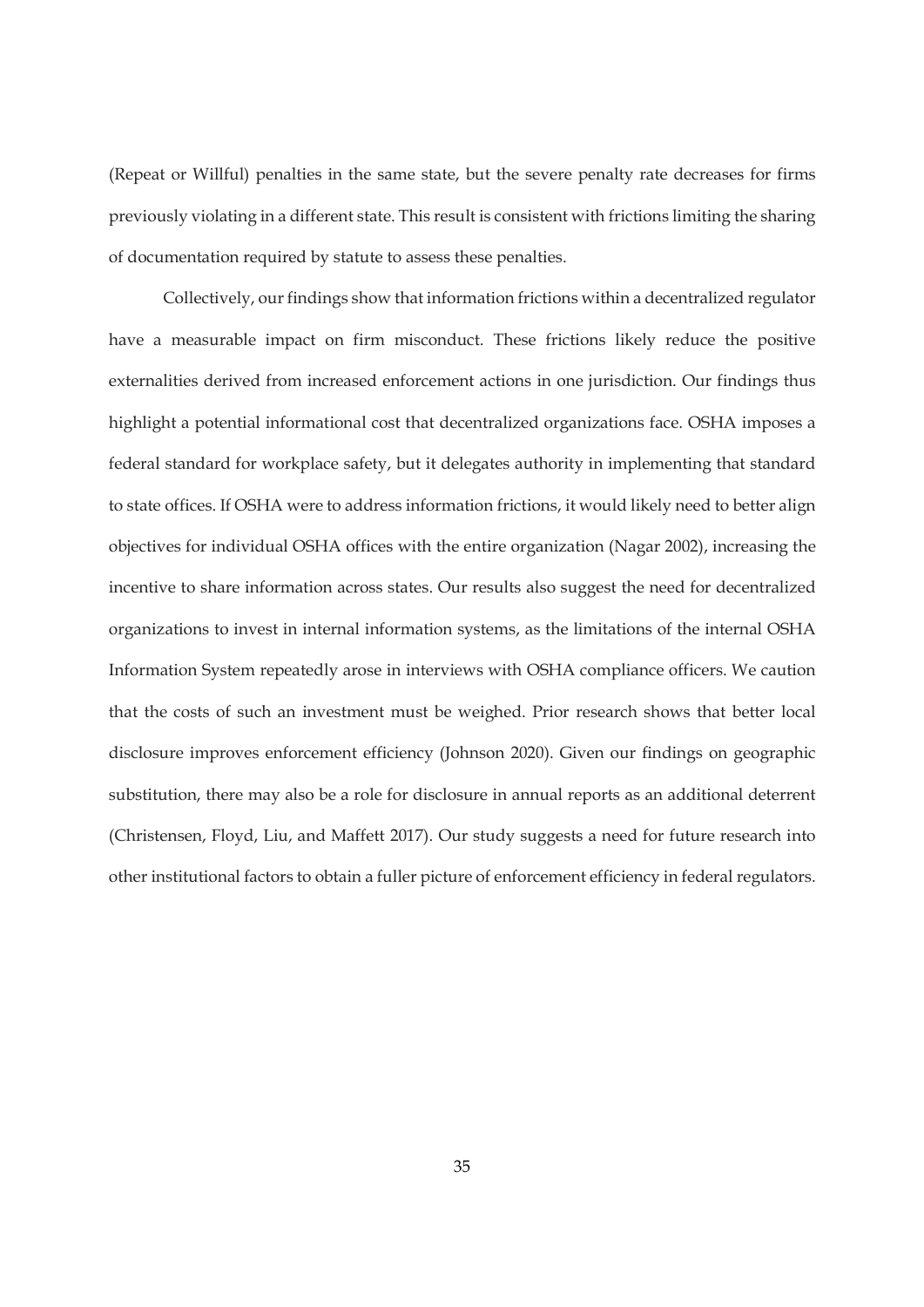## References

- Abernethy, M. A., Bouwens, J., & Van Lent, L. (2004). Determinants of control system design in divisionalized firms. The Accounting Review, 79(3), 545-570.
- Agarwal, S., Lucca, D., Seru, A., & Trebbi, F. (2014). Inconsistent regulators: Evidence from banking. Quarterly Journal of Economics, 129(2), 889-938.
- Alonso, R., Dessein, W., & Matouschek, N. (2008). When does coordination require centralization? American Economic Review, 98(1), 145-79.
- Aobdia, D. (2018). The impact of the PCAOB individual engagement inspection process— Preliminary evidence. The Accounting Review, 93(4), 53-80.
- Baiman, S., Larcker, D. F., & Rajan, M. V. (1995). Organizational design for business units. Journal of Accounting Research, 33(2), 205-229.
- Beasley, M. S. (1996). An empirical analysis of the relation between the board of director composition and financial statement fraud. The Accounting Review, 71(4), 443-465.
- Beck, M. J., Gunn, J. L., & Hallman, N. (2019). The geographic decentralization of audit firms and audit quality. Journal of Accounting and Economics, 68(1), 101234.
- Bernardo, A. E., Cai, H., & Luo, J. (2004). Capital budgeting in multidivision firms: Information, agency, and incentives. Review of Financial Studies, 17(3), 739-767.
- Bernstein, S., & Sheen, A. (2016). The operational consequences of private equity buyouts: Evidence from the restaurant industry. Review of Financial Studies, 29(9), 2387-2418.
- Beuselinck, C., Cascino, S., Deloof, M., & Vanstraelen, A. (2019). Earnings management within multinational corporations. The Accounting Review, 94(4), 45-76.
- Blackburne, T., Kepler, J. D., Quinn, P. J., & Taylor, D. (2020). Undisclosed SEC investigations. Management Science.
- Bolton, P., & Dewatripont, M. (1994). The firm as a communication network. Quarterly Journal of Economics, 109(4), 809-839.
- Bonsall, S., Holzman, E., & Miller, B. (2020). Wearing out the watchdog: SEC case backlog and investigation likelihood. Working Paper.
- Bowen, R. M., Call, A. C., & Rajgopal, S. (2010). Whistle-blowing: Target firm characteristics and economic consequences. The Accounting Review, 85(4), 1239-1271.
- Bradbury, J. C. (2006). Regulatory federalism and workplace safety: Evidence from OSHA enforcement, 1981--1995. Journal of Regulatory Economics, 29(2), 211-224.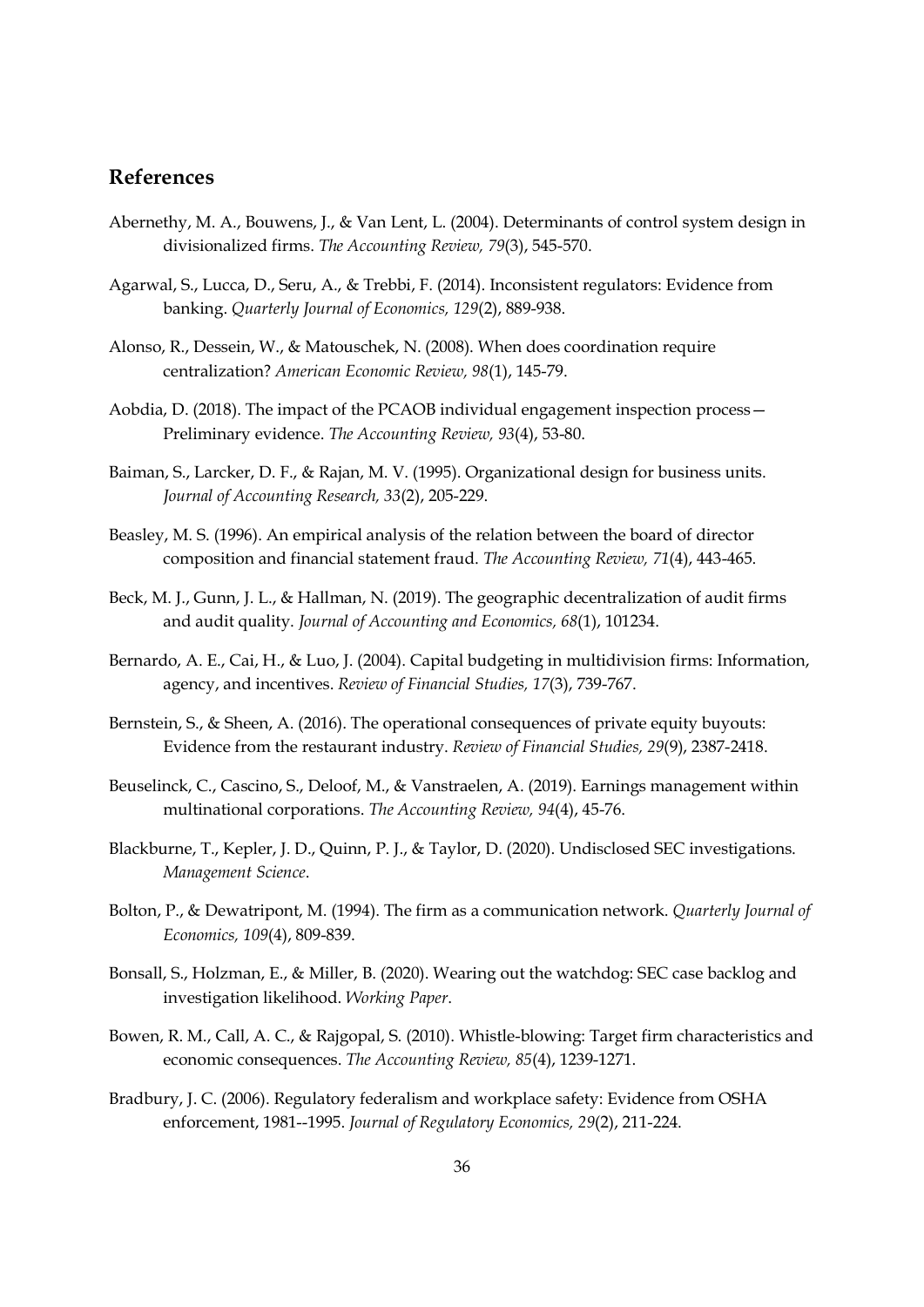- Brüggen, A., & Moers, F. (2007). The role of financial incentives and social incentives in multitask settings. Journal of Management Accounting Research, 19(1), 25-50.
- Call, A. C., Martin, G. S., Sharp, N. Y., & Wilde, J. H. (2018). Whistleblowers and outcomes of financial misrepresentation enforcement actions. Journal of Accounting Research, 56(1), 123-171.
- Caskey, J., & Ozel, N. B. (2017). Earnings expectations and employee safety. Journal of Accounting and Economics, 63(1), 121-141.
- Chamberlain, G. (1984). Panel data. Handbook of Econometrics, 2, 1247-1318.
- Choi, J.-H., Kim, J.-B., Qiu, A. A., & Zang, Y. (2012). Geographic proximity between auditor and client: How does it impact audit quality? Auditing: A Journal of Practice & Theory, 31(2), 43-72.
- Christensen, H. B., Floyd, E., Liu, L. Y., & Maffett, M. (2017). The real effects of mandated information on social responsibility in financial reports: Evidence from mine-safety records. Journal of Accounting and Economics, 64(2-3), 284-304.
- Christie, A. A., Joye, M. P., & Watts, R. L. (2003). Decentralization of the firm: theory and evidence. Journal of Corporate Finance, 9(1), 3-36.
- Cohn, J. B., & Wardlaw, M. I. (2016). Financing constraints and workplace safety. Journal of Finance, 71(5), 2017-2058.
- Cohn, J., Nestoriak, N., & Wardlaw, M. (2021). Private equity buyouts and workplace safety. Review of Financial Studies, forthcoming.
- DeFond, M. L., Francis, J. R., & Hallman, N. J. (2018). Awareness of SEC enforcement and auditor reporting decisions. Contemporary Accounting Research, 35(1), 277-313.
- Dessein, W. (2002). Authority and communication in organizations. Review of Economic Studies, 69(4), 811-838.
- Dube, A., Dube, O., & García-Ponce, O. (2013). Cross-border spillover: US gun laws and violence in Mexico. American Political Science Review, 107(3), 397-417.
- Dyreng, S. D., Hanlon, M., & Maydew, E. L. (2012). Where do firms manage earnings? Review of Accounting Studies, 17(3), 649-687.
- Ege, M. S. (2015). Does internal audit function quality deter management misconduct? The Accounting Review, 90(2), 495-527.
- Gallemore, J., & Labro, E. (2015). The importance of the internal information environment for tax avoidance. Journal of Accounting and Economics, 60(1), 149-167.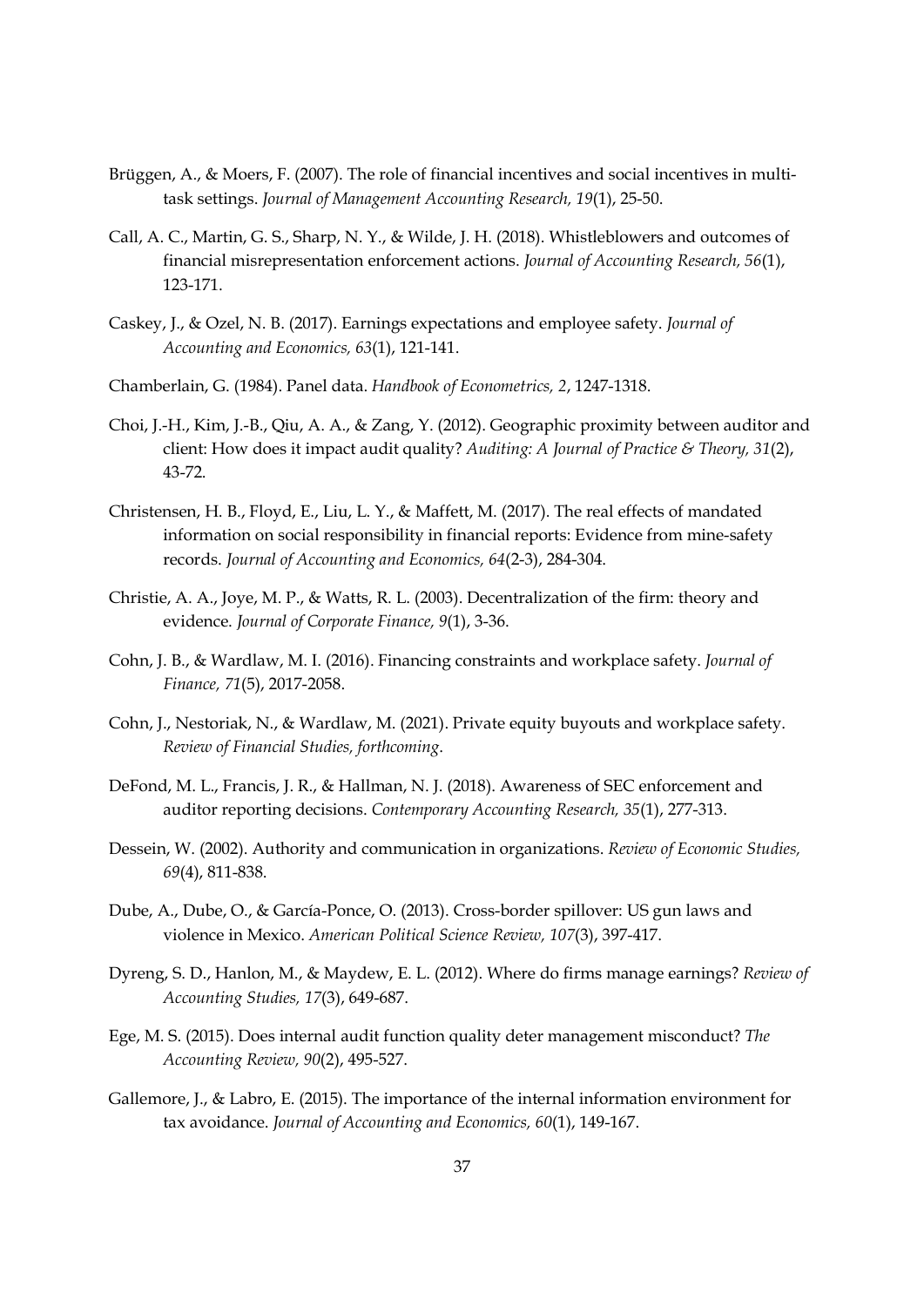- Garcia, D., & Norli, Ø. (2012). Geographic dispersion and stock returns. Journal of Financial Economics, 106(3), 547-565.
- Garicano, L. (2000). Hierarchies and the organization of knowledge in production. Journal of Political Economy, 108(5), 874-904.
- Glaeser, S., & Guay, W. R. (2017). Identification and generalizability in accounting research: A discussion of Christensen, Floyd, Liu, and Maffett (2017). Journal of Accounting and Economics, 64(2-3), 305-312.
- Göx, R. F., & Schiller, U. (2006). An economic perspective on transfer pricing. Handbooks of Management Accounting Research, 2, 673-695.
- Heese, J., & Pérez-Cavazos, G. (2020). When the boss comes to town: The effects of headquarters' visits on facility-level misconduct. The Accounting Review, 95(6), 235-261.
- Heese, J., & Pérez-Cavazos, G. (2021). The effect of retaliation costs on employee whistleblowing. Journal of Accounting and Economics.
- Holmström, B., & Milgrom, P. (1991). Multitask principal-agent analyses: Incentive contracts, asset ownership, and job design. Journal of Law, Economics, & Organization, 7, 24.
- Hope, O.-K., Wang, D., Yue, H., & Zhao, J. (2021). Information quality and workplace safety. Journal of Management Accounting Research.
- Iyengar, R. (2008). I'd rather be hanged for a sheep than a lamb: The unintended consequences of'three-strikes' laws. Working Paper.
- Jensen, M. C., & Meckling, W. H. (1995). Specific and general knowledge, and organizational structure. Journal of Applied Corporate Finance, 8(2), 4-18.
- Johnson, M. S. (2020). Regulation by shaming: Deterrence effects of publicizing violations of workplace safety and health laws. American Economic Review, 110(6), 1866-1904.
- Johnson, M. S., Levine, D. I., & Toffel, M. W. (2017). Organizational and geographic spillover effects of regulatory inspections: Evidence from OSHA. Working Paper.
- Johnson, M. S., Levine, D. I., & Toffel, M. W. (2020). Improving regulatory effectiveness through better targeting: Evidence from OSHA. Working Paper.
- Jung, J., & Makowsky, M. D. (2014). The determinants of federal and state enforcement of workplace safety regulations: OSHA inspections 1990--2010. Journal of Regulatory Economics, 45(1), 1-33.
- Kanodia, C. (1993). Participative budgets as coordination and motivational devices. Journal of Accounting Research, 31(2), 172-189.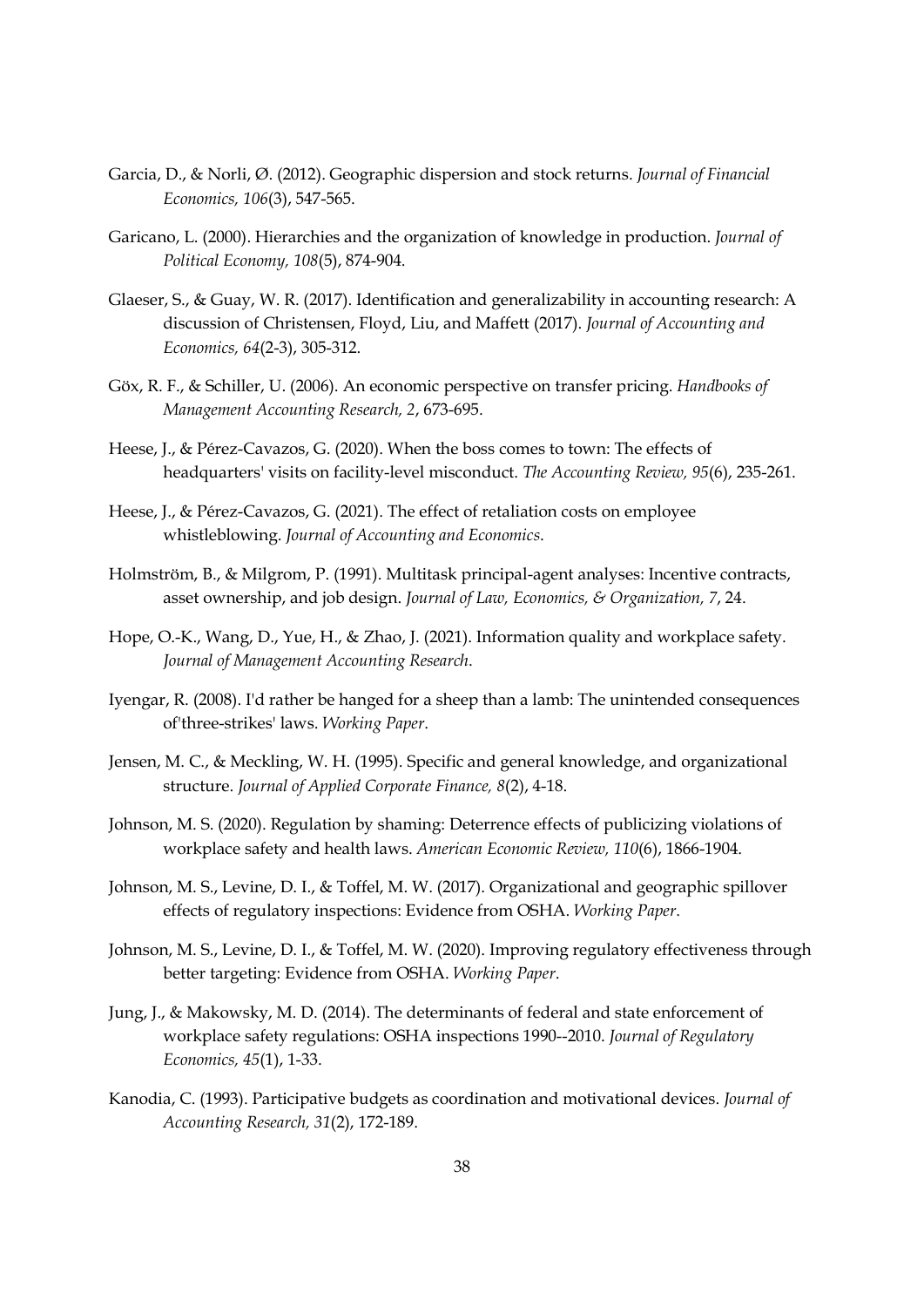- Kedia, S., & Rajgopal, S. (2011). Do the SEC's enforcement preferences affect corporate misconduct? Journal of Accounting and Economics, 51(3), 259-278.
- Kedia, S., Luo, S., & Rajgopal, S. (2019). The association between compliance history and financial misreporting. Working Paper.
- Knight, B. (2013). State gun policy and cross-state externalities: Evidence from crime gun tracing. American Economic Journal: Economic Policy, 5(4), 200-229.
- Labro, E., Lang, M. H., & Omartian, J. D. (2019). Predictive analytics and the changing manufacturing employment relationship: Plant level evidence from census data. Working Paper.
- Laffont, J.-J., & Tirole, J. (1986). Using cost observation to regulate firms. Journal of Political Economy, 94(3, Part 1), 614-641.
- Levine, D. I., Toffel, M. W., & Johnson, M. S. (2012). Randomized government safety inspections reduce worker injuries with no detectable job loss. Science, 336(6083), 907-911.
- Li, S. X., & Sandino, T. (2018). Effects of an information sharing system on employee creativity, engagement, and performance. Journal of Accounting Research, 56(2), 713-747.
- Li, S. X., & Sandino, T. (2021). From online content to offline results: Effects of a best practices initiative on an enterprise social network. Working Paper.
- Li, X., & Raghunandan, A. (2020). Institutional ownership and labor-related misconduct: Evidence from US federal violations. Working Paper.
- Macher, J. T., Mayo, J. W., & Nickerson, J. A. (2011). Regulator heterogeneity and endogenous efforts to close the information asymmetry gap. Journal of Law and Economics, 54(1), 25-54.
- Makridis, C. A., & Ohlrogge, M. (2017). Validating RefUSA micro-data with the Longitudinal Employer-Household Dynamics Data. Economics Letters, 152, 83-87.
- Melumad, N. D., & Reichelstein, S. (1987). Centralization versus delegation and the value of communication. Journal of Accounting Research, 1-18.
- Melumad, N., Mookherjee, D., & Reichelstein, S. (1992). A theory of responsibility centers. Journal of Accounting and Economics, 15(4), 445-484.
- Morantz, A. D. (2009). Has devolution injured American workers? State and federal enforcement of construction safety. Journal of Law, Economics, & Organization, 25(1), 183-210.
- Nagar, V. (2002). Delegation and incentive compensation. The Accounting Review, 77(2), 379-395.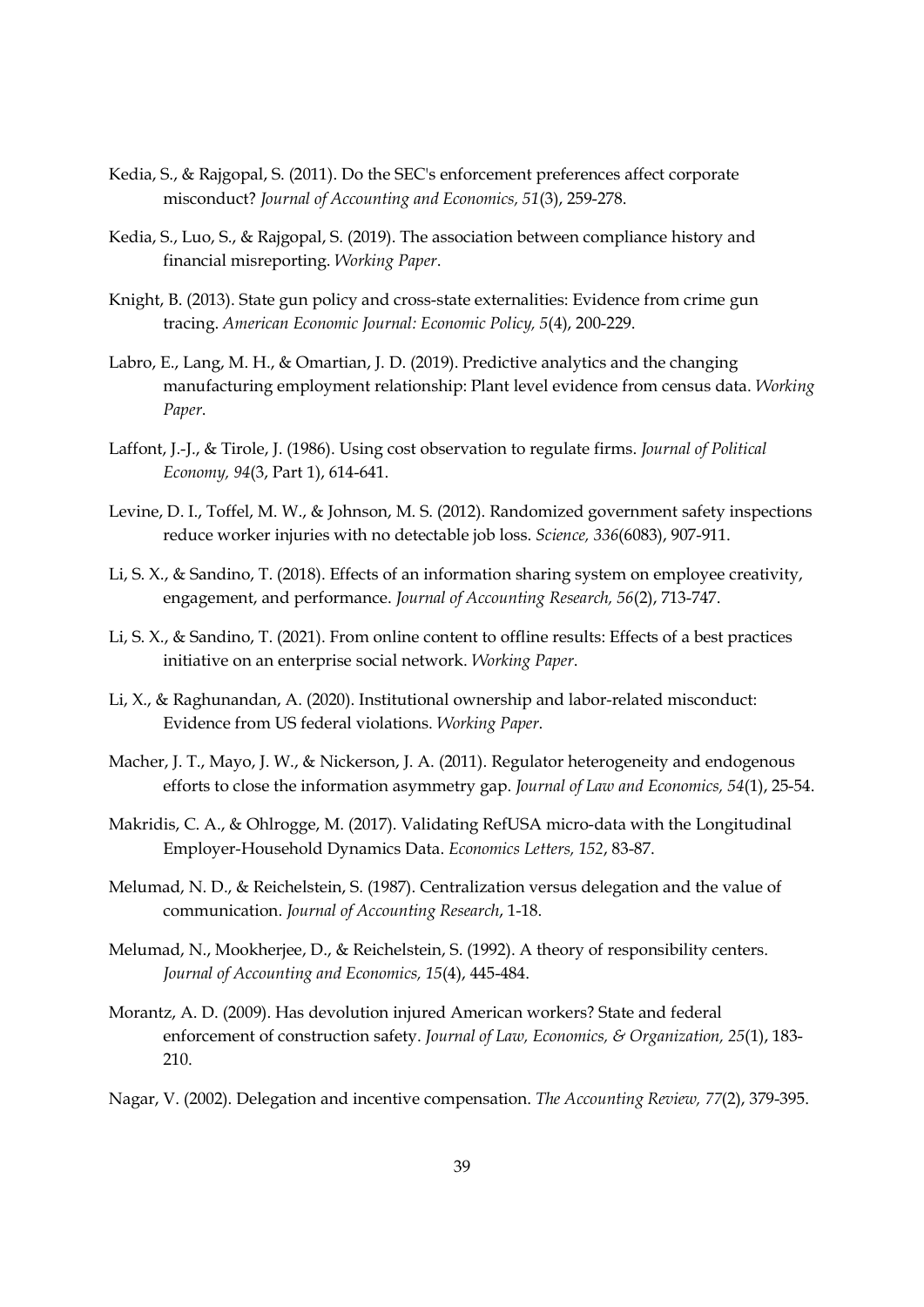- Parsons, C. A., Sulaeman, J., & Titman, S. (2018). The geography of financial misconduct. Journal of Finance, 73(5), 2087-2137.
- Raghunandan, A. (2021). Financial misconduct and employee mistreatment: Evidence from wage theft. Review of Acconting Studies, forthcoming.
- Robinson, L. A., & Stocken, P. C. (2013). Location of decision rights within multinational firms. Journal of Accounting Research, 51(5), 1261-1297.
- Sani, J. (2021). Delegation of decision rights within firms and the role of peer information environment. Working Paper.
- Schantl, S. F., & Wagenhofer, A. (2020). Deterrence of financial misreporting when public and private enforcement strategically interact. Journal of Accounting and Economics, 101311.
- Solomon, D. H., & Soltes, E. F. (2020). Is 'not guilty' the same as 'innocent'? Evidence from SEC financial fraud investigations. Working Paper.
- Stice-Lawrence, L. (2020). Regulatory spillover and monitoring frictions at the SEC. Working Paper.
- Weil, D. (1996). If OSHA is so bad, why is compliance so good? RAND Journal of Economics, 618- 640.
- Wilks, T. J., & Zimbelman, M. F. (2004). Decomposition of fraud-risk assessments and auditors' sensitivity to fraud cues. Contemporary Accounting Research, 21(3), 719-745.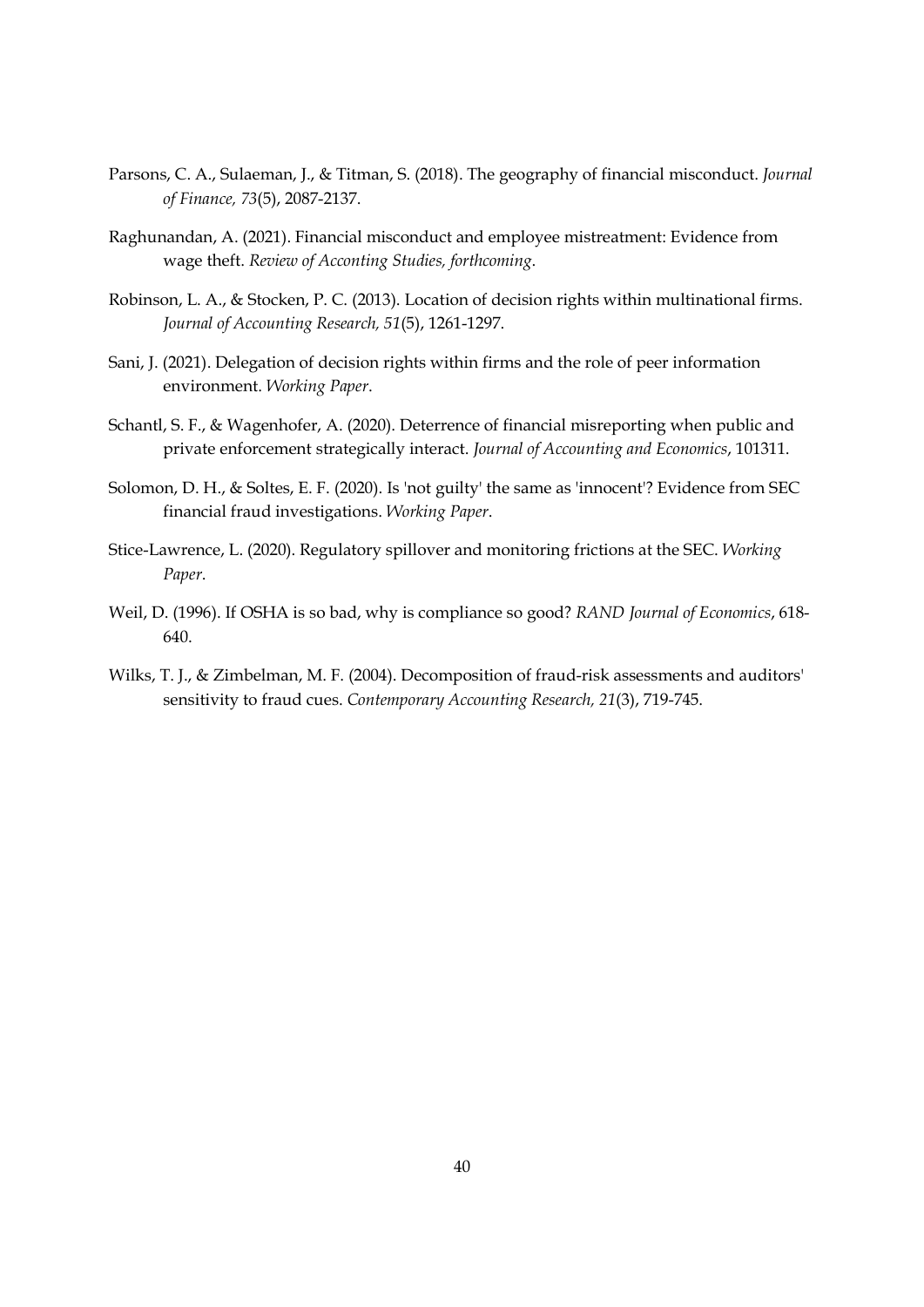## APPENDIX A: State Plan Adoption Years

The table below presents a list of states in which workplace safety laws are enforced through state plans, as well as the years that these state plans went into effect. We obtain this information from OSHA's website directly (https://www.osha.gov/stateplans).

| <b>State</b> | Year State Plan Adopted | <b>State</b>   | Year State Plan Adopted |
|--------------|-------------------------|----------------|-------------------------|
| Alaska       | 1977                    | New Mexico     | 1984                    |
| Arizona      | 1981                    | North Carolina | 1976                    |
| California   | 1977                    | Oregon         | 1982                    |
| Hawaii       | 1978                    | South Carolina | 1976                    |
| Indiana      | 1981                    | Tennessee      | 1978                    |
| Iowa         | 1976                    | Utah           | 1976                    |
| Kentucky     | 1980                    | Vermont        | 1977                    |
| Maryland     | 1980                    | Virginia       | 1984                    |
| Michigan     | 1981                    | Washington     | 1982                    |
| Minnesota    | 1976                    | Wyoming        | 1980                    |
| Nevada       | 1981                    |                |                         |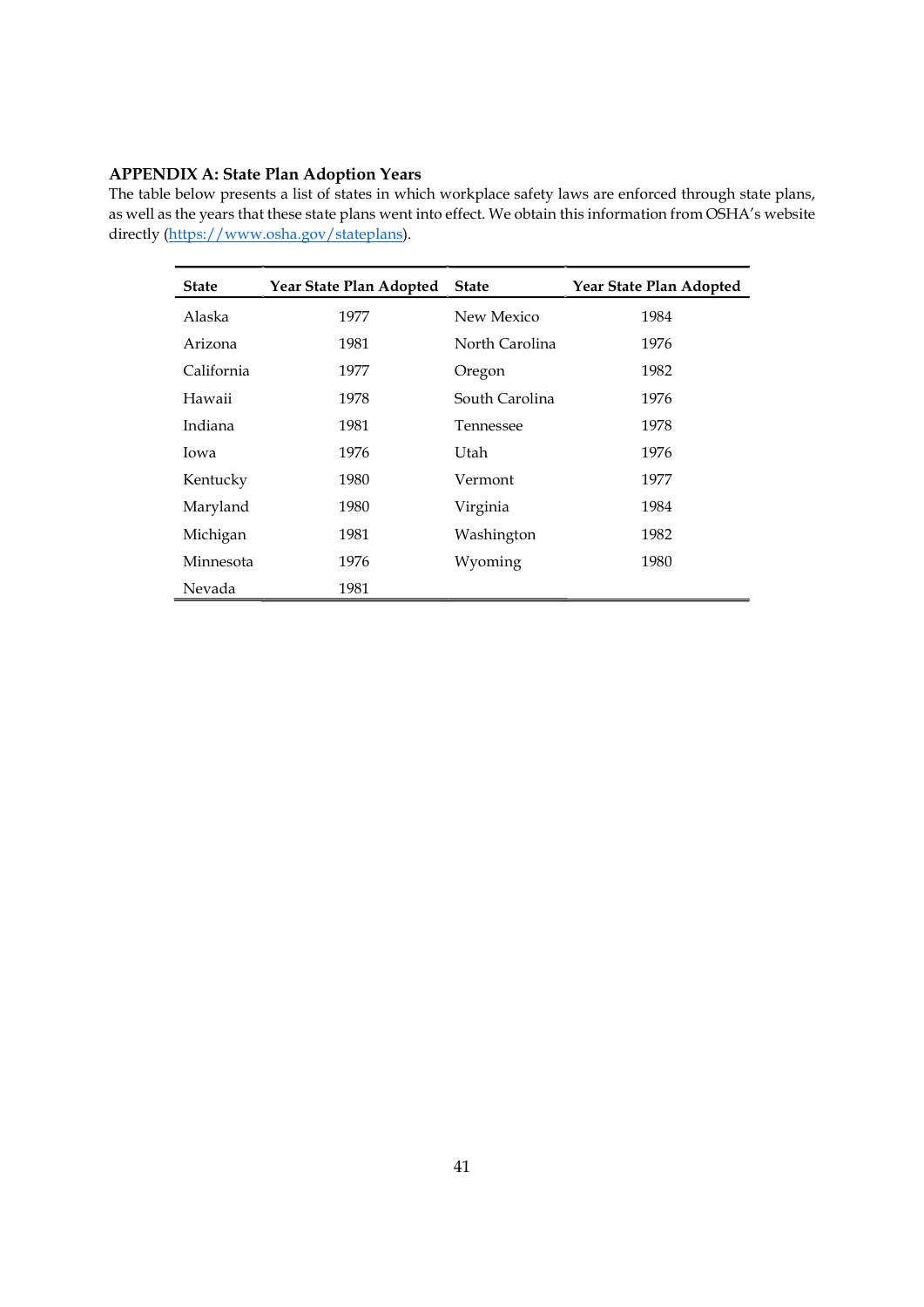## APPENDIX B: Model in Detail

## B.1 Model setup B.1.1 Firm's problem

A single representative firm operates plants in two different geographic locations  $j \in \mathbb{C}$ {1, 2}. For simplicity we assume that both locations are capacity-constrained such that the firm always produces up to its full capability in each location. That is, we do not explicitly model the demand for the firm's output nor the firm's choice of how much output to produce. The firm obtains revenue  $R_j$  in each location from its output. The firm also incurs production costs  $\tilde{c}$  in each location. The production costs can be high ( $\tilde{c} = c_H$ ) with probability p or low ( $\tilde{c} = c_L$ ) with probability  $1 - p$ . Low production costs, before considering the effects of enforcement, provide the firm with additional profits that are normalized to 1 in each location. That is, without loss of generality we assume that  $c_H - c_L = 1$ . The firm's costs are the same in both locations, i.e., the realization of  $\tilde{c}$  is common across the firm. "High" and "low" costs could reflect whether, for example, the firm's prior investments into improving efficiency or automation succeeded. In the absence of any manipulation, the firm's profits are therefore given by  $\pi = R_1 + R_2 - 2\tilde{c}$ .

We assume that if the firm observes low costs, it takes no illegal or manipulative actions with respect to workplace safety. If the firm's production costs are high, however, it can illegally cut corners in each market to lower its production costs for that market. We model the firm's attempts to lower its costs (when it observes high costs) as follows. The firm chooses a probability  $m_j$  for each location with which illegal cost-cutting succeeds. If cost-cutting succeeds in location  $j$  the firm obtains a benefit normalized to 1 in location  $j$ . However, when the firm engages in illegal cost-cutting, it will incur a fine F if it is caught. We let  $b_j$  be the probability that OSHA detects the firm's illegal actions in market *j*, and  $\widehat{b}_j$  be the firm's conjecture of this probability. The firm also incurs disutility from manipulative effort, regardless of whether its manipulation succeeds. This disutility is a function of both  $m_1$  and  $m_2$ . Specifically, we let the firm's net utility from manipulation be given by

$$
U(m_1, m_2 | c = c_H) = m_1 (1 - \widehat{b_1} \cdot F) + m_2 (1 - \widehat{b_2} \cdot F) - \left[ \frac{1 - \theta}{2} m_1^2 + \frac{1 - \theta}{2} m_2^2 + \frac{\theta}{2} (m_1 + m_2)^2 \right] (1, repeated)
$$
  
The structure of Equation (1) closely follows that in Schantl and Wagenhofer (2020).

When the firm sees  $c = c_L$  it does not cut costs. If instead the firm sees  $c = c_H$  it chooses probabilities with which cost-cutting occurs in each of the two markets. The first-order conditions for Equation (1) with respect to  $m_1, m_2$  are

$$
m_1 = (1 - b_1 \cdot F) - \theta m_2 \tag{B1}
$$

$$
m_2 = (1 - b_2 \cdot F) - \theta m_1 \tag{B2}
$$

Rearranging yields the following optimal levels of manipulation:

$$
m_1 = \frac{1}{1+\theta} - \frac{F \cdot (\widehat{b_1} - \theta \widehat{b_2})}{1-\theta^2} \tag{B3}
$$

$$
m_2 = \frac{1}{1+\theta} - \frac{F \cdot (\widehat{b_2} - \theta \widehat{b_1})}{1 - \theta^2}
$$
 (B4)

From (4) and (5), we see that manipulation in each region is *decreasing* in the conjectured probability of inspection in that region but increasing in the conjectured probability of inspection in the other region.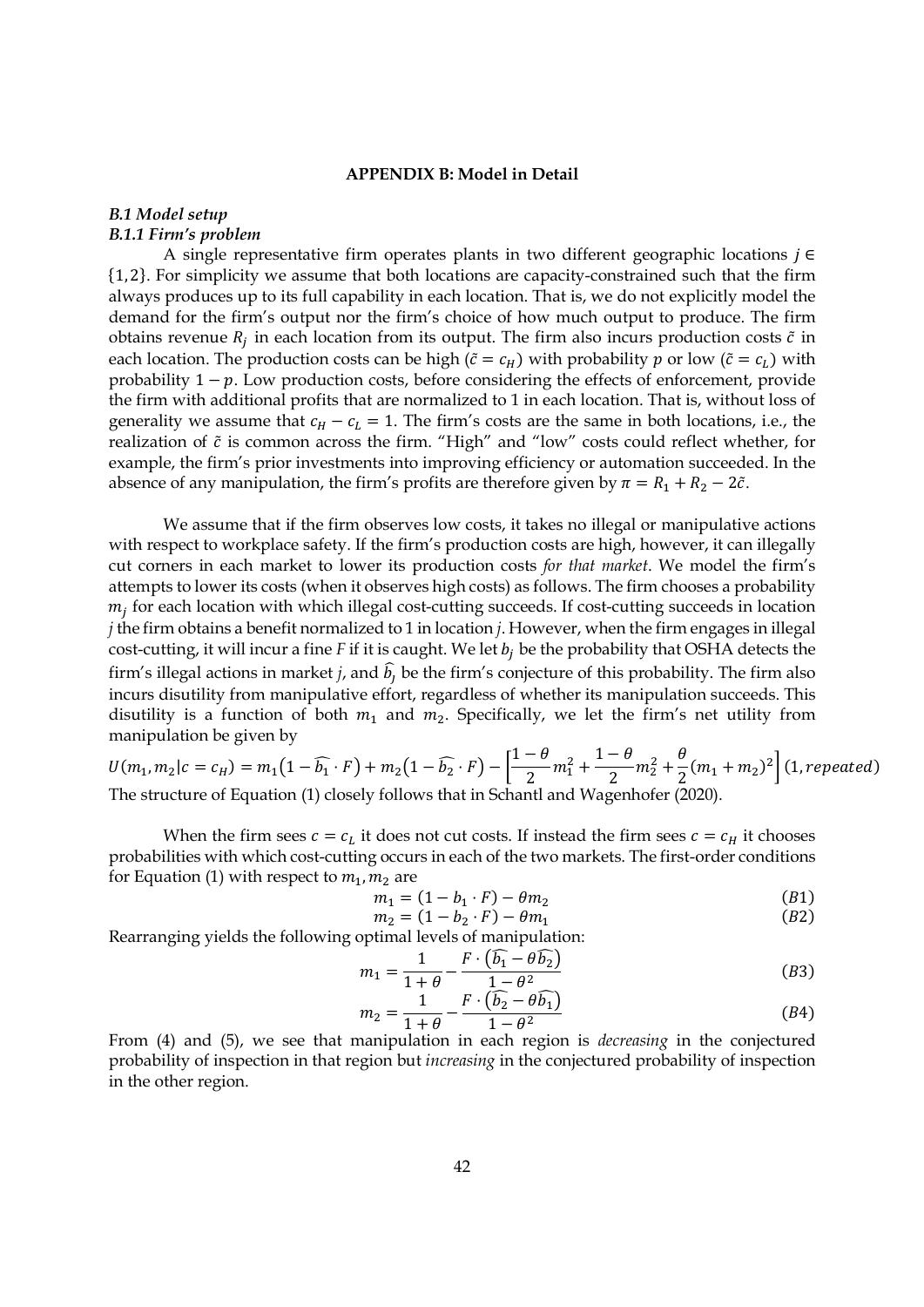### B.1.2 OSHA

OSHA operates two separate branches in locations 1 and 2 (hereafter "OSHA1" and "OSHA2"). Both branches seek to detect misconduct when it occurs, but detection is costly. OSHA investigations are successful with probability *b*, expending effort  $\frac{kb^2}{2}$ , where *k* is a constant. Both OSHA branches can infer whether a plant had low or high production costs based on its output, so an OSHA branch only decides whether to investigate when it sees low costs  $r_L$ . OSHA branches are assumed to only observe reported costs for its location, e.g., OSHA1 does not see what the firm's reported costs are in location 2.<sup>22</sup> Let  $r_j$  denote the firm's observable signal of production costs in region *j*. If the firm does not cut corners and has high costs, then  $r_i = r_H$ . Conversely, if the firm either naturally has low costs or has high costs but cuts corners to reduce its costs, then  $r_j = r_L$ . Because the firm has no incentive to increase its costs, when  $r_j = r_H$  OSHA in region j knows that the firm has not taken any illegal actions and thus does not investigate., An investigation only occurs when low costs are reported.

Following Schantl and Wagenhofer (2020), each region observes a noisy signal  $\tilde{y}_j$  of the true costs before cost-cutting efforts. This signal is given by

 $\widetilde{y}_j = \tilde{c} + \tilde{l}_j$  $(2, repeated)$ where  $\tilde{l}_j$  is a random noise term normally distributed with mean 0. The variance of  $\tilde{l}$  depends on previous-year outcomes. Specifically, and without loss of generality, we assume that in the previous year the firm had a chance to manipulate in region 1 (but not region 2). If the firm did not manipulate, or if the firm did manipulate and was not caught by OSHA1, then neither OSHA1 nor OSHA2 learns any further information. When this is the case, the variance of both  $\tilde{I}_1$  and  $\tilde{I}_2$  is given by  $u^2 + \alpha^2$ .

If instead OSHA1 successfully detected a violation in the previous year, we assume that it was able to learn some information that reduces the variance of  $\tilde{I}_1$  in the process. As a result, the variance of  $\tilde{I}_1$  instead becomes  $u^2$ . However, OSHA1 cannot perfectly convey what it has learned to OSHA2 because of information frictions within OSHA. It can, however, enter information into OSHA's internal records which provides OSHA2 with additional information that improves the precision of  $I_2$ . We model this by assuming that when OSHA1 has detected a violation in the prior period, the variance of the firm-specific information  $\tilde{I}_2$  becomes  $u^2 + \delta^2$ , where  $\delta^2 < \alpha^2$ . That is, the information  $\tilde{I}_2$  becomes more precise but is still noisier than the information  $\tilde{l}_1$  due to imperfect information sharing. The term  $\delta^2$  reflects the level of *information* frictions present. When  $\delta^2$  is higher, OSHA2 learns less from a successful investigation by OSHA1 in the previous year.

Upon receiving a signal, OSHA in region j must choose its investigative effort. Given its quadratic investigation costs, the level of investigation  $b$  maximizes

$$
\max_{b_j} \mathbb{P}\left(\tilde{c} = c_H | r_j = c_L, y_j\right) \cdot b - \frac{kb^2}{2}
$$
\nwhich yields 
$$
b = \frac{\mathbb{P}(\tilde{c} = c_H | r_j = c_L, y_j)}{\mathbb{P}(b)}.
$$

which yields  $b =$  $\boldsymbol{k}$ .

<sup>&</sup>lt;sup>22</sup> While this assumption is useful for tractability of the model, it does not alter our main conclusions.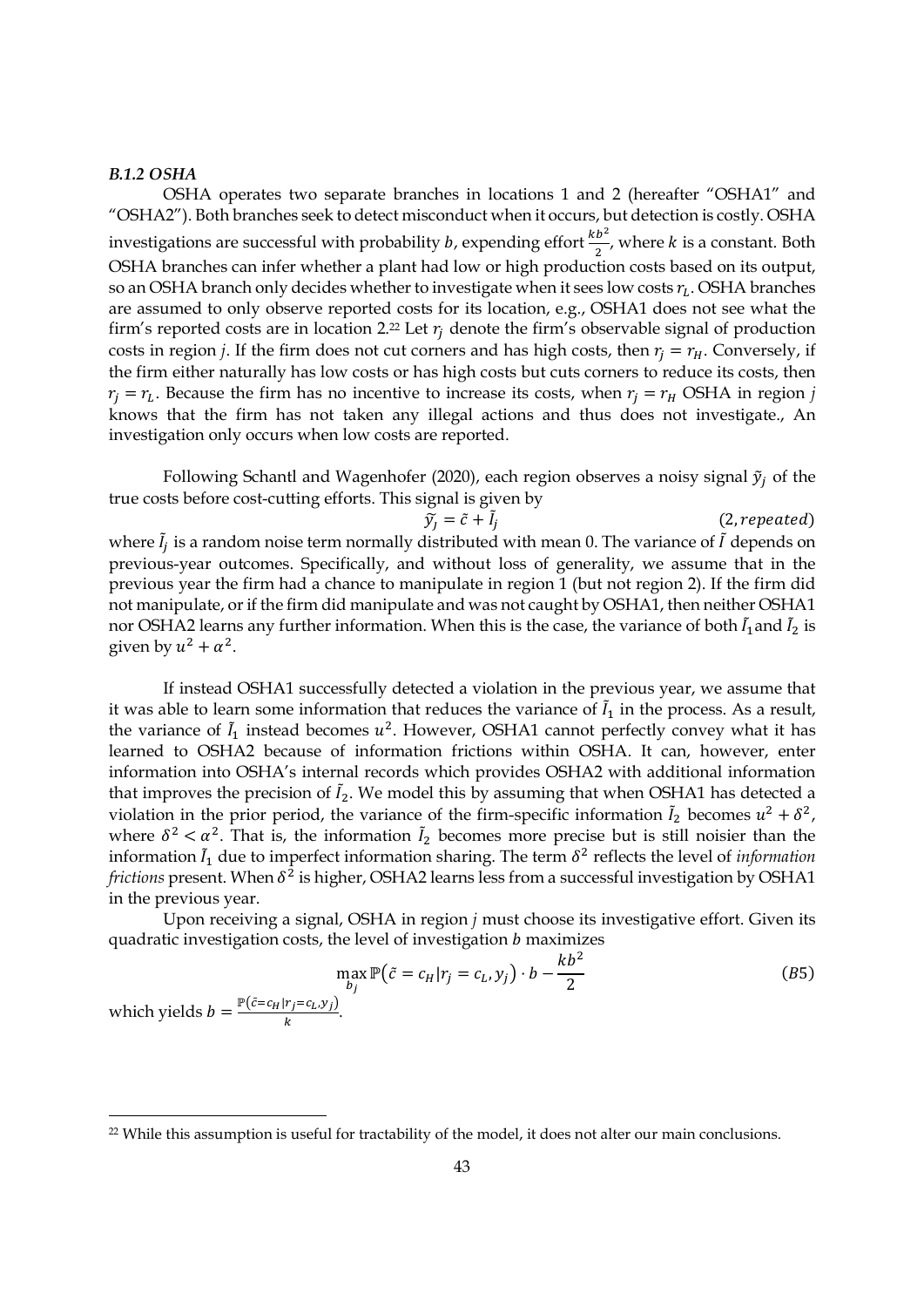## B.2 Equilibrium

Let  $\sigma_j^2$  denote the variance of the signal  $y_j$  in period j, conditional on knowing the true cost c. If OSHA1 catches a violation in the previous year, then  $\sigma_1^2 = u^2$  and  $\sigma_2^2 = u^2 + \delta^2$ . By contrast, if OSHA2 does not catch a violation in the previous year, then  $\sigma_1^2 = \sigma_2^2 = u^2 + \alpha^2$ . If OSHA in region *j* observes  $r_L$  and conjectures a manipulation level  $\widehat{m}_j$ , then for a given realization of the signal  $y_j$ the ex-post likelihood that the firm has engaged in illegal activities to cut its costs is given by

$$
\mathbb{P}(c = c_H | r_L, y_j) = \frac{p \hat{m}_j \phi(y_j | r_L, \sigma_j^2)}{p \hat{m}_j \phi(y_j | r_L, \sigma_j^2) + (1 - p) \phi(y_j + 1 | r_L, \sigma_j^2)} = \frac{1}{1 + \frac{1 - p}{p \hat{m}_j} \cdot \frac{\phi(y_j + 1 | r_L, \sigma_j^2)}{\phi(y_j | r_L, \sigma_j^2)}} \tag{B6}
$$

where  $\phi(\cdot)$  represents the normal distribution with mean zero.

To solve for the rational expectations equilibrium, we set the conjectured manipulation  $\widehat{m}_j$  equal to the actual manipulation in region *j*. Since  $b_j = \frac{1}{\nu}$  $\frac{1}{k} \mathbb{P}\big(c = c_H | r_L, y_j\big)$ , this implies

$$
m_1 = \frac{1}{1+\theta} - \frac{F}{(1-\theta^2)k} \cdot \mathbb{E}_{y_1, y_2} \left( \frac{1}{1 + \frac{1-p}{pm_1} \cdot \frac{\phi(y_1 + 1|r_L, \sigma_1^2)}{\phi(y_1|r_L, \sigma_1^2)}} - \theta \frac{1}{1 + \frac{1-p}{pm_2} \cdot \frac{\phi(y_2 + 1|r_L, \sigma_2^2)}{\phi(y_2|r_L, \sigma_2^2)}} \right) (B7)
$$
  

$$
m_2 = \frac{1}{1+\theta} - \frac{F}{(1-\theta^2)k} \cdot \mathbb{E}_{y_1, y_2} \left( \frac{1}{1 + \frac{1-p}{pm_2} \cdot \frac{\phi(y_2 + 1|r_L, \sigma_2^2)}{\phi(y_2|r_L, \sigma_2^2)}} - \theta \frac{1}{1 + \frac{1-p}{pm_1} \cdot \frac{\phi(y_1 + 1|r_L, \sigma_1^2)}{\phi(y_1|r_L, \sigma_1^2)}} \right) (B8)
$$

 $\Delta$  $\phi(y_1|r_L, \sigma_1^2)$  / From (B7) and (B8) we can establish the model's main results and, hence, empirical predictions. We summarize these results in the following proposition:

## Proposition 1. If OSHA1 has observed a violation in the previous year:

- (i) Overall manipulation i.e.,  $m_1 + m_2$  is lower than in the case where OSHA1 did not observe a violation in the previous year
- (ii) Manipulation in market 1 is always lower when OSHA1 has observed a prior-year violation compared to when OSHA1 has not observed a prior-year violation. However, manipulation in market 2 when OSHA1 has observed a prior-year violation may be either higher or lower compared to when OSHA1 did not observe a prior-year violation. Specifically, there is some threshold value  $\overline{\delta^2} \in [0, \alpha^2]$  for which manipulation in market 2 when OSHA1 has observed a prior-year violation is higher than the no-prior-year-violation case if and only if  $\delta^2 > \delta^2$ .
- (iii) Manipulation in market 1 decreases when the level of information frictions  $\delta^2$  increase while manipulation in market 2 increases as a function of  $\delta^2$ .

## Proof of Proposition 1

### B.1 Condition (i)

To verify Condition (i), first note that we can add cross-terms and cancel  $(1 - \theta)$  in the denominator of the second term of the expressions for  $m_1, m_2$  to rewrite overall manipulation  $m_1 + m_2$  as

$$
m_1 + m_2 = \frac{2}{1+\theta} - \frac{F}{(1+\theta)k} \mathbb{E}_{y_1, y_2} \left( \frac{1}{1 + \frac{1-p}{pm_1} \cdot \frac{\phi(y_1 + 1 | r_L, \sigma_1^2)}{\phi(y_1 | r_L, \sigma_1^2)}} + \frac{1}{1 + \frac{1-p}{pm_2} \cdot \frac{\phi(y_2 + 1 | r_L, \sigma_2^2)}{\phi(y_2 | r_L, \sigma_2^2)}} \right) (B9)
$$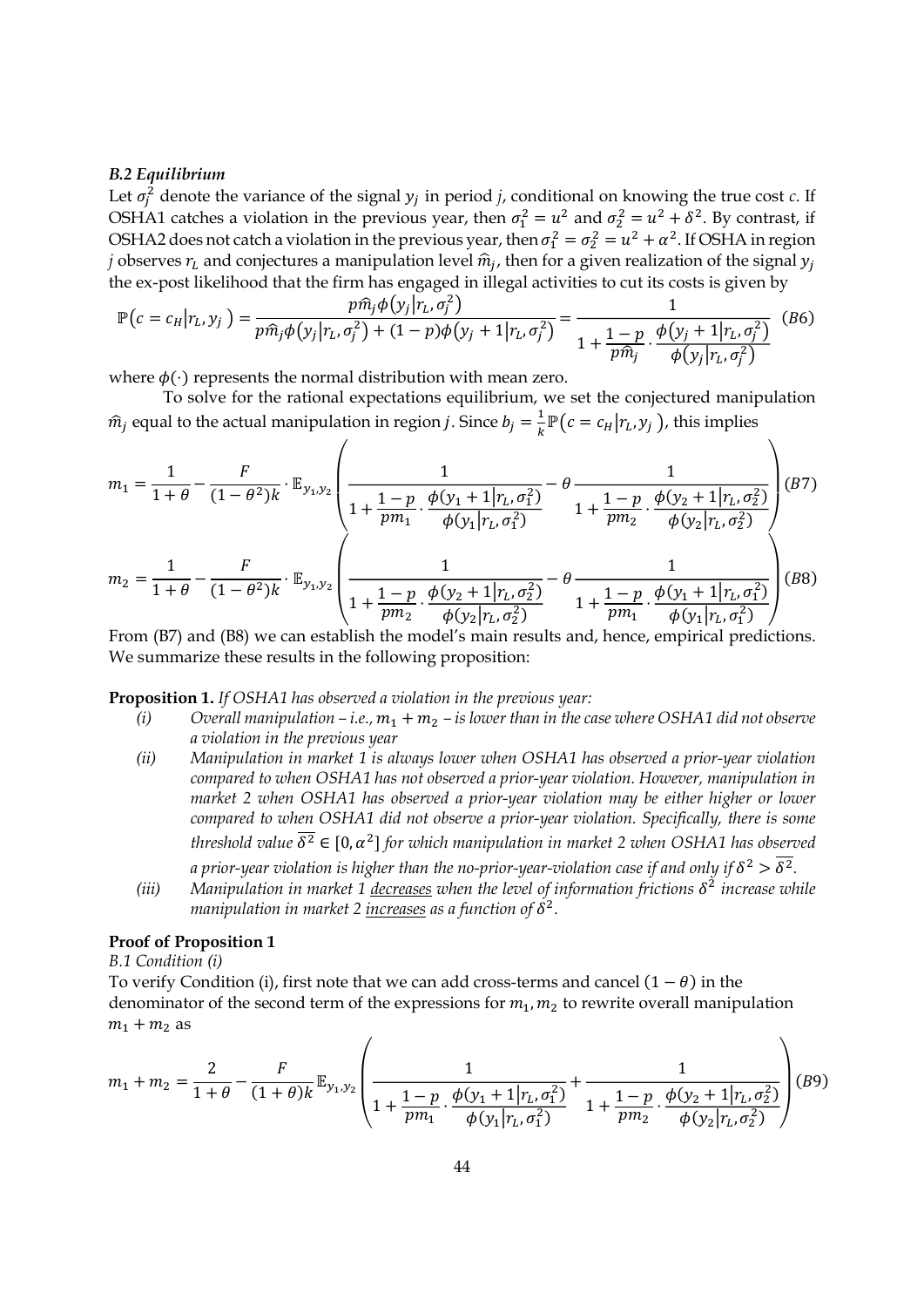Recall that the variances of the signals received in both markets  $y_1$ ,  $y_2$  are lower when a violation has been previously observed in market 1 in period 1, relative to the case where no violation was observed. Verifying condition (i), then, is equivalent to verifying that the righthand side of (A1) is increasing in  $\sigma_1^2$  and  $\sigma_2^2$ . In turn, this is equivalent to verifying that

$$
G \equiv \mathbb{E}_{y_1, y_2} \left( \frac{1}{1 + \frac{1 - p}{pm_1} \cdot \frac{\phi(y_1 + 1 | r_L, \sigma_1^2)}{\phi(y_1 | r_L, \sigma_1^2)}} + \frac{1}{1 + \frac{1 - p}{pm_2} \cdot \frac{\phi(y_2 + 1 | r_L, \sigma_2^2)}{\phi(y_2 | r_L, \sigma_2^2)}} \right)
$$
(B10)

is decreasing in  $\sigma_1^2$  and  $\sigma_2^2$ .

To verify that this is the case, we can rewrite the expression above using the integral equivalent:

$$
G = \int_{\mathbb{R}} \frac{1}{1 + \frac{1 - p}{pm_1} \cdot \frac{\phi(y_1 + 1 | r_L, \sigma_1^2)}{\phi(y_1 | r_L, \sigma_1^2)}} \phi(y_1 | r_L, \sigma_1^2) dy_1 + \int_{\mathbb{R}} \frac{1}{1 + \frac{1 - p}{pm_2} \cdot \frac{\phi(y_2 + 1 | r_L, \sigma_2^2)}{\phi(y_2 | r_L, \sigma_2^2)}} \phi(y_2 | r_L, \sigma_2^2) dy_2 \quad (B11)
$$

Using the formula for a normal distribution, each term of the two terms in the expression above can be rewritten as  $(9.11)$ 

$$
\frac{1}{\sqrt{2\pi\sigma_i^2}} \int_{\mathbb{R}} \frac{e^{-\frac{(2x+1)}{\sigma_i^2}}}{1 + \frac{1-p}{pm_i} \cdot e^{-\frac{(2x+1)}{\sigma_i^2}}} e^{-x^2/2\sigma_i^2} dy_i
$$
(B12)

By differentiating under the integral sign it is straightforward to verify that for any value of  $m_i$ , we have  $\overline{1}$ 

$$
\frac{\partial}{\partial \sigma_i^2} \int_{\mathbb{R}} \frac{1}{1 + \frac{1 - p}{pm_i} \cdot e^{-\frac{(2x + 1)}{\sigma_i^2}}} e^{-\frac{x^2}{2\sigma_i^2}} dy_i = \int_{\mathbb{R}} \left[ \frac{\partial}{\partial \sigma_i^2} \frac{e^{-\frac{x^2}{2\sigma_i^2}}}{1 + \frac{1 - p}{pm_i} \cdot e^{-\frac{(2x + 1)}{\sigma_i^2}}} \right] dy_i < 0 \tag{B13}
$$

Applying the product rule implies that the overall expression given in (A4) is decreasing as well. As a result, when both  $\sigma_1^2$  and  $\sigma_2^2$  decrease as a result of OSHA1 successfully detecting a violation in period 1, total manipulation across the two markets decreases.

### B.2 Conditions (ii) and (iii)

We next turn to market-by-market manipulation, as described in Conditions (ii) and (iii) of Proposition 1. To do so, we now rely on specific expressions for the variances  $\sigma_1^2$ ,  $\sigma_2^2$ . We can subtract (B8) from (B7) to obtain

$$
m_1 - m_2 = \frac{F}{(1-\theta)k} \cdot \mathbb{E}_{y_1, y_2} \left( \frac{1}{1 + \frac{1-p}{pm_2} \cdot \frac{\phi(y_2 + 1 | r_L, \sigma_2^2)}{\phi(y_2 | r_L, \sigma_2^2)}} - \frac{1}{1 + \frac{1-p}{pm_1} \cdot \frac{\phi(y_1 + 1 | r_L, \sigma_1^2)}{\phi(y_1 | r_L, \sigma_1^2)}} \right)
$$
(B14)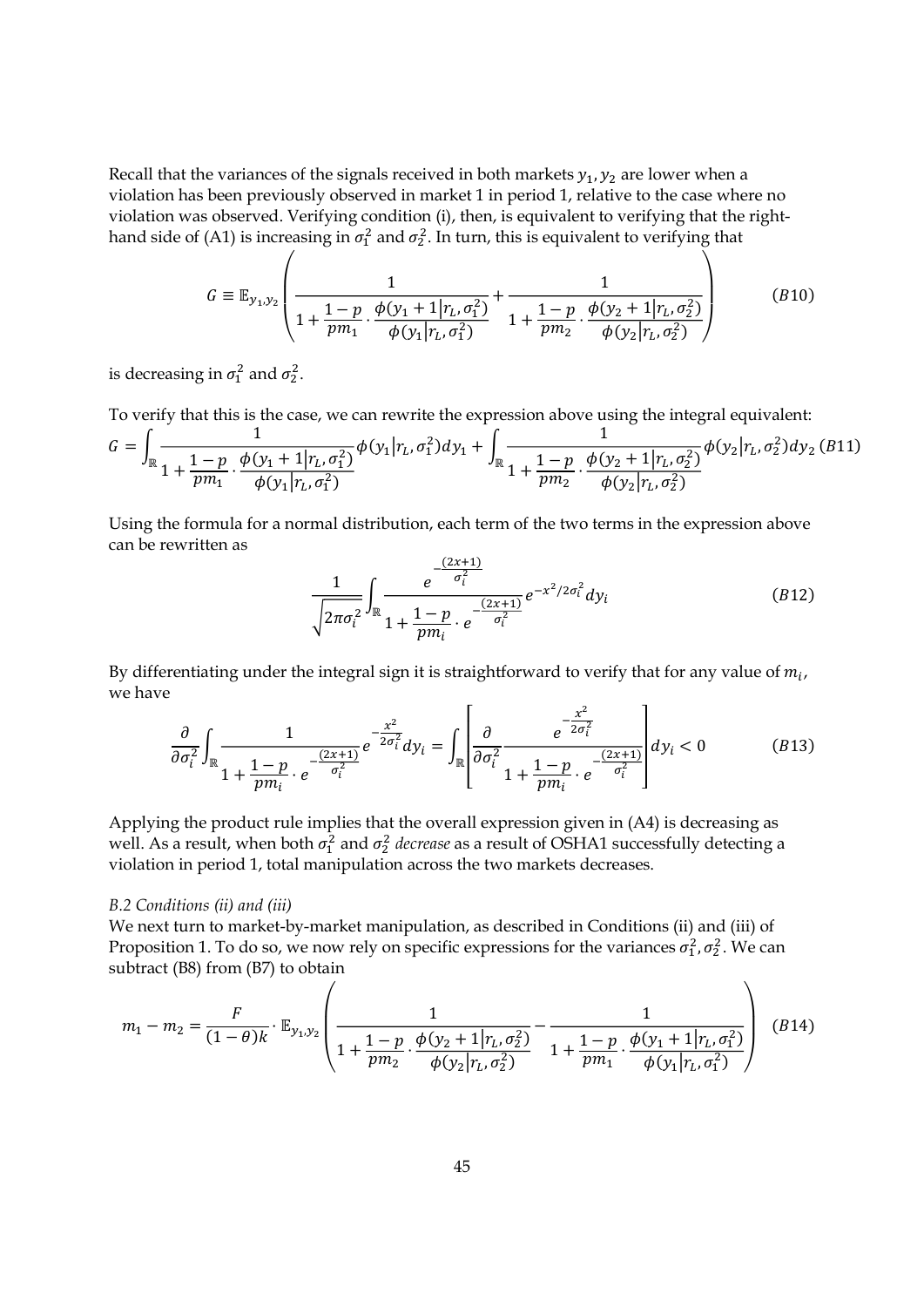Because the expression

$$
\mathbb{E}_{y_1, y_2} \left[ \frac{1}{1 + \frac{1 - p}{pm_i} \cdot \frac{\phi(y_i + 1 | r_L, \sigma_i^2)}{\phi(y_i | r_L, \sigma_i^2)}} \right]
$$

is decreasing in  $\sigma_i^2$ , we know that for any  $x > 0$  and any  $\delta^2 > 0$ , we must have

$$
\mathbb{E}_{y_1, y_2} \left[ \frac{1}{1 + \frac{1 - p}{px} \cdot \frac{\phi(y_i + 1 | r_L, u^2)}{\phi(y_i | r_L, u^2)}} \right] > \mathbb{E}_{y_1, y_2} \left[ \frac{1}{1 + \frac{1 - p}{px} \cdot \frac{\phi(y_i + 1 | r_L, u^2 + \delta^2)}{\phi(y_i | r_L, u^2 + \delta^2)}} \right] \tag{B15}
$$

Using (B14) and (B15), we can establish that  $m_1 < m_2$  when a prior-period violation has occurred. To see this, first note that when the variance of the signal in both periods is the same – that is, when  $\sigma_1^2 = \sigma_2^2$  – we will have a symmetric solution  $m_1 = m_2$ , i.e.,  $m_1 - m_2 = 0$ . As a result, the right-hand side of Equation (B14) must also equal zero. This, in turn, implies that 1 1

$$
\frac{1}{1 + \frac{1 - p}{pm_2} \cdot \frac{\phi(y_2 + 1 | r_L, u^2 + \delta^2)}{\phi(y_2 | r_L, u^2 + \delta^2)}} = \frac{1}{1 + \frac{1 - p}{pm_1} \cdot \frac{\phi(y_1 + 1 | r_L, u^2 + \delta^2)}{\phi(y_1 | r_L, u^2 + \delta^2)}}
$$
(B16)

Expression (B15) also implies that

$$
\mathbb{E}_{y_1, y_2} \left( \frac{1}{1 + \frac{1 - p}{pm_1} \cdot \frac{\phi(y_1 + 1 | r_L, u^2 + \delta^2)}{\phi(y_1 | r_L, u^2 + \delta^2)}} \right) < \mathbb{E}_{y_1, y_2} \left( \frac{1}{1 + \frac{1 - p}{pm_1} \cdot \frac{\phi(y_1 + 1 | r_L, u^2)}{\phi(y_1 | r_L, u^2)}} \right) \tag{B17}
$$

For Equation (B14) to remain valid, it must therefore be the case that  $m_1$  decreases or  $m_2$ increases (or both) when  $\sigma_1^2 = u^2$ ,  $\sigma_2^2 = u^2 + \delta^2$  (relative to the case  $\sigma_1^2 = \sigma_2^2 = u^2 + \delta^2$ ). Either case would imply that  $m_1 < m_2$  when a prior-period violation has occurred.

Finally, to establish that  $m_1$  decreases after a violation relative to the no-prior-violation case, let the superscripts  $V$  and  $\overline{N}V$  denote a violation and non-violation having occurred in the prior period, respectively. Condition (i) of Proposition 1 can be re-stated as

$$
m_1^V + m_2^V < m_1^{NV} + m_2^{NV} \tag{B18}
$$

 $\mathbf{I}$ 

While, as described above, expressions (B16) and (B17) imply that  $m_1^V < m_2^V$  $\frac{V}{2}$  (B19)

The combination of expressions (B18) and (B19), plus the fact that by symmetry we must have  $m_1^{NV} = m_2^{NV}$ , implies that

$$
2m_1^V < m_1^V + m_2^V < m_1^{NV} + m_2^{NV} = 2m_1^{NV} \tag{B20}
$$

The inequality chain (B20) implies that  $m_1^V < m_1^{NV}$ , i.e., that the likelihood of manipulation in market 1 is lower after a prior-period violation has been detected in market 1. This establishes the first part of Condition (ii).

To establish the second part of Condition (ii), i.e., to document the link between  $m_2^V$  and  $m_2^{NV}$ , we consider two extreme values for the level of information frictions present  $\delta^2$ : (i)  $\delta^2 = 0$  (i.e., perfect information transmission from OSHA1 to OSHA2), and (ii)  $\delta^2 = \alpha^2$  (i.e., no information transmission at all).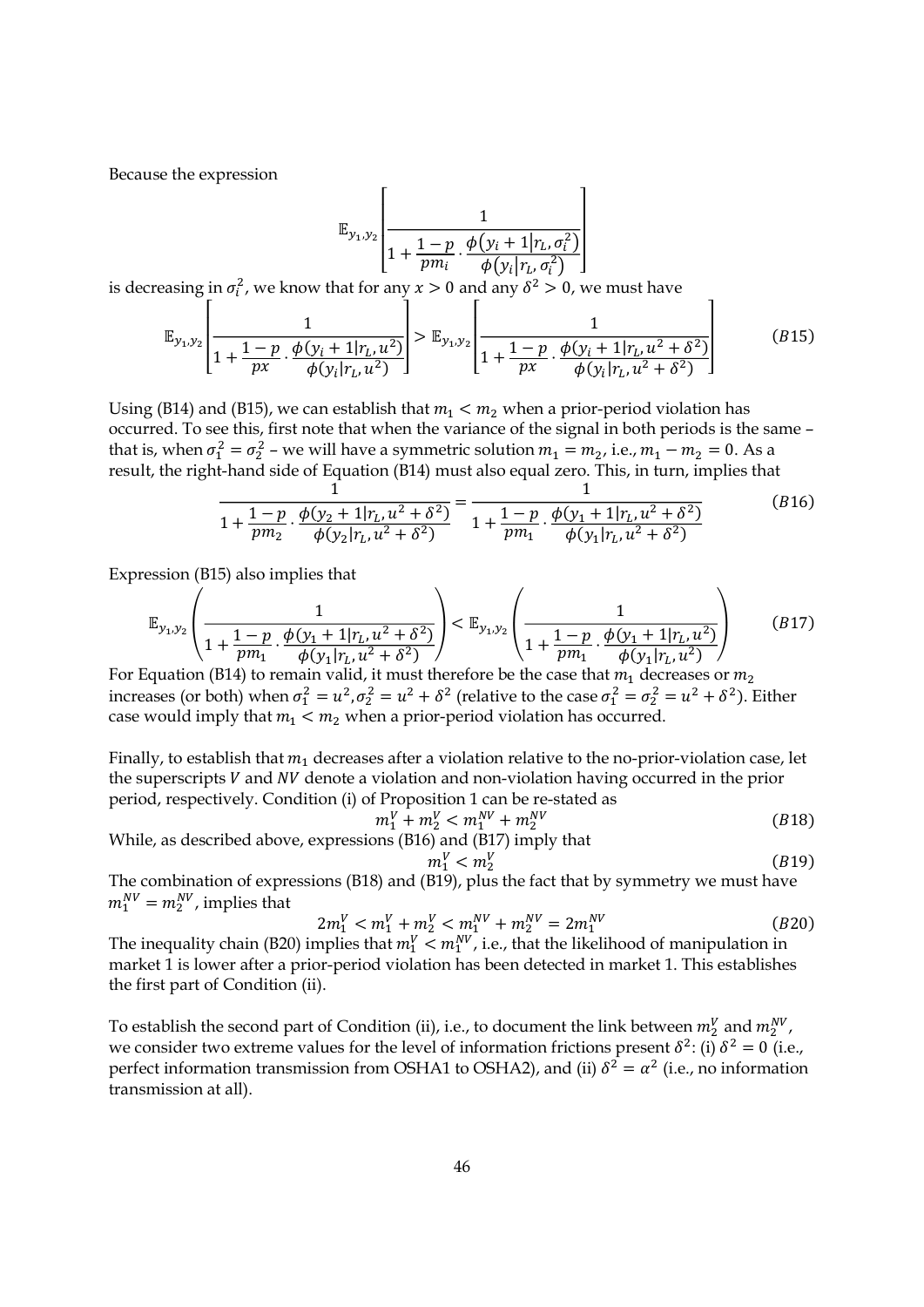Consider first the case of perfect information transmission between OSHA1 and OSHA2, i.e., where  $\delta^2 = 0$ . In this case,  $\sigma_1^2 = \sigma_2^2 = u^2$ . When  $\sigma_1^2 = \sigma_2^2$ , the convexity of the penalty function implies a symmetric equilibrium (i.e., with equal manipulation in both markets). In conjunction with the inequality in (B18), it must therefore be the case that

$$
m_2^V = m_1^V < m_1^{NV} = m_2^{NV}
$$

and so manipulation in market 2 is lower after a violation in market 1 in the prior period.

Now consider the case where there is no information transmission from OSHA1 to OSHA2, i.e., where  $\delta^2 = \alpha^2$ . Manipulation in market 2 after a violation in market 1 is given by:  $\overline{\phantom{0}}$ 

$$
m_2^V = \frac{1}{1+\theta} - \frac{F}{(1-\theta^2)k} \cdot \mathbb{E}_{y_1, y_2} \left( \frac{1}{1 + \frac{1-p}{pm_2^V} \cdot \frac{\phi(y_2 + 1|r_L, u^2 + \alpha^2)}{\phi(y_2|r_L, u^2 + \alpha^2)}} - \theta \frac{1}{1 + \frac{1-p}{pm_1^V} \cdot \frac{\phi(y_1 + 1|r_L, u^2)}{\phi(y_1|r_L, u^2)}} \right) (B21)
$$

 $\overline{1}$ 

Define the quantities

$$
X_1^V \equiv \mathbb{E}_{y_1, y_2} \left[ \frac{1}{1 + \frac{1 - p}{pm_1^V} \cdot \frac{\phi(y_1 + 1 | r_L, u^2)}{\phi(y_1 | r_L, u^2)}} \right]
$$
  

$$
X_1^{NV} \equiv \mathbb{E}_{y_1, y_2} \left[ \frac{1}{1 + \frac{1 - p}{pm_1^{NV}} \cdot \frac{\phi(y_1 + 1 | r_L, u^2 + \alpha^2)}{\phi(y_1 | r_L, u^2 + \alpha^2)}} \right]
$$

It is straightforward to establish that  $X_1^V > X_1^{NV}$  using the same approach as in the proof of Condition (i). When  $\delta^2 = \alpha^2$  we know that  $m_2^V$  is the value of  $\mu$  that solves the equation

$$
\mu = \frac{1}{1+\theta} - \frac{F}{(1-\theta^2)k} \cdot \left( \mathbb{E}_{y_1, y_2} \left( \frac{1}{1+\frac{1-p}{p\mu} \cdot \frac{\phi(y_2+1|r_L, u^2+\alpha^2)}{\phi(y_2|r_L, u^2+\alpha^2)}} \right) - \theta X_1^V \right)
$$
(B22)

while  $m_2^{NV}$  is the value of  $\mu$  that solves the equation

$$
\mu = \frac{1}{1+\theta} - \frac{F}{(1-\theta^2)k} \cdot \left( \mathbb{E}_{y_1, y_2} \left( \frac{1}{1 + \frac{1-p}{p\mu} \cdot \frac{\phi(y_2 + 1|r_L, u^2 + \alpha^2)}{\phi(y_2|r_L, u^2 + \alpha^2)}} \right) - \theta X_1^{NV} \right)
$$
(B23)

In Equations (B18) and (B19), the only term that is different is  $X_1^V$  in (B22) versus  $X_1^{NV}$  in (B23). Because  $X_1^V > X_1^{NV}$ , the value of  $\mu$  that solves (B22) must be *greater* than the value of  $\mu$  that solves (B23), i.e., when  $\delta^2 = \alpha^2$  and no information is transmitted, we have  $m_2^V > m_2^{NV}$ .

We have thus established that when  $\delta^2 = \alpha^2$ , a previous-period violation in market 1 leads to *more* violation in market 2 (i.e.,  $m_2^{NV} < m_2^{V}$ ), while when  $\delta^2 = 0$ , a previous-period violation in market 1 leads to *less* violation in market 2 (i.e,  $m_2^{VV} > m_2^{V}$ ). Because of continuity, if Condition (iii) of Proposition 1 holds – that is, if  $\frac{\partial m_2^V}{\partial \delta^2} > 0$  and  $\frac{\partial m_1^V}{\partial \delta^2} < 0$  – then there must be some threshold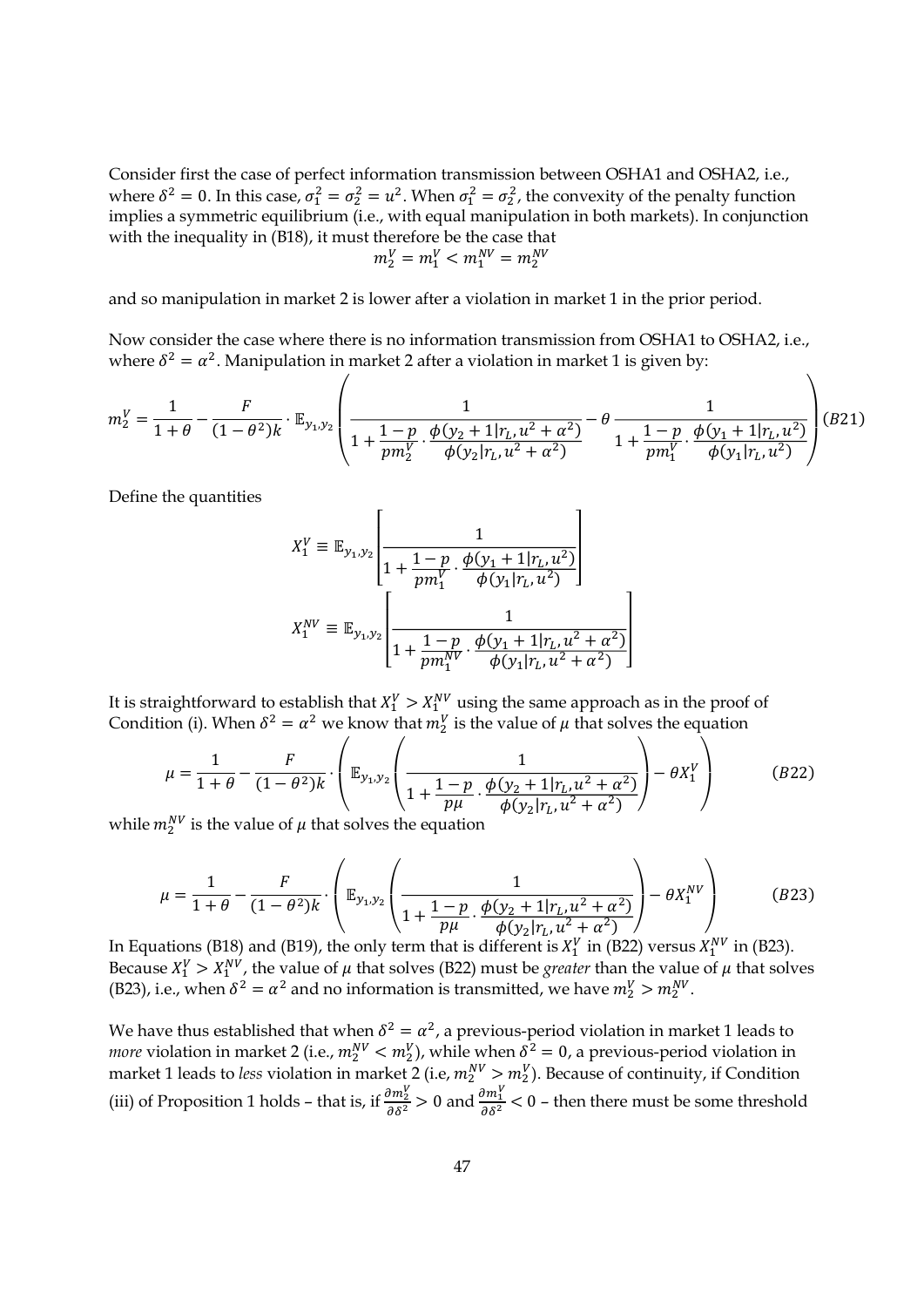$\delta^2$  such that a previous-period violation in Market 1 leads to a higher likelihood of violations in Market 2 if and only if  $\delta^2 > \delta^2$ .

To verify Condition (iii) of Proposition 1, we need to show that  $\frac{\partial m_2^V}{\partial \delta^2} > 0$  and  $\frac{\partial m_1^V}{\partial \delta^2} < 0$  in the system of equations (B7) and (B8). We have already proven that for  $i \in \{1,2\}$ ,

 $\partial$  $\frac{\partial}{\partial \sigma_i^2} [m_1 + m_2] > 0$  (B24)

Because of the chain rule, inequality  $(B24)$  implies that д

i.e., that

$$
\frac{\partial m_1}{\partial \delta^2} + \frac{\partial m_2}{\partial \delta^2} > 0
$$
 (B25)

Hence, in order to verify Condition (iii) of Proposition 1 – and to therefore establish the existence of the threshold value  $\overline{\delta^2}$  – it suffices to show that  $\frac{\partial m_1}{\partial \delta^2}$  < 0. To do so, we consider the right-hand side of Equation (B7). Because the distribution of  $y_1$  is invariant to  $\delta^2$ , to show that  $\frac{\partial m_1}{\partial \delta^2}$  < 0 it suffices to show that

 $\frac{\partial}{\partial \delta^2} [m_1 + m_2] > 0$ 

$$
\frac{\partial}{\partial \delta^2} \mathbb{E}_{y_1, y_2} \left( \frac{1}{1 + \frac{1 - p}{pm_2'} \cdot \frac{\phi(y_2 + 1 | r_L, u^2 + \delta^2)}{\phi(y_2 | r_L, u^2 + \delta^2)}} \right) < 0
$$
\n(B26)

Inequality (B26) can be verified by differentiating under the integral sign exactly as in the case of inequality (B13), confirming the proof of Condition (iii).  $\Box$ 

## End of proof

Condition (i) of Proposition 1 implies that when OSHA becomes more informed in aggregate, the firm's overall level of manipulation (i.e., the sum across all markets) decreases. This is consistent with prior literature, both empirical (e.g., Macher, Mayo, and Nickerson 2011) and theoretical (e.g., Laffont and Tirole 1986) which suggests that regulators can deter manipulation by being better informed. Condition (i) of Proposition 1 directly implies our first empirical hypothesis:

Hypothesis 1. Firms that are sanctioned by OSHA for workplace safety violations are less likely to commit workplace safety violations in the following year.

Condition (ii) of Proposition 1 implies the need for empirical tests because of two countervailing forces that occur as a result of OSHA1 being informed about  $\tilde{l}$ . On the one hand, OSHA2 is *more* informed when OSHA1 learns  $\tilde{l}$  since  $\delta^2 < \alpha^2$ , meaning that ceteris paribus it is more likely to investigate for any given signal. On the other hand, the fact that OSHA1 is better informed than OSHA2 encourages the firm to substitute away from manipulating in market 1 to manipulating in market 2. In Condition (ii), we show that which of these two forces dominate depends on whether the level of information frictions exceeds a threshold  $\delta^2$ . Whether this is the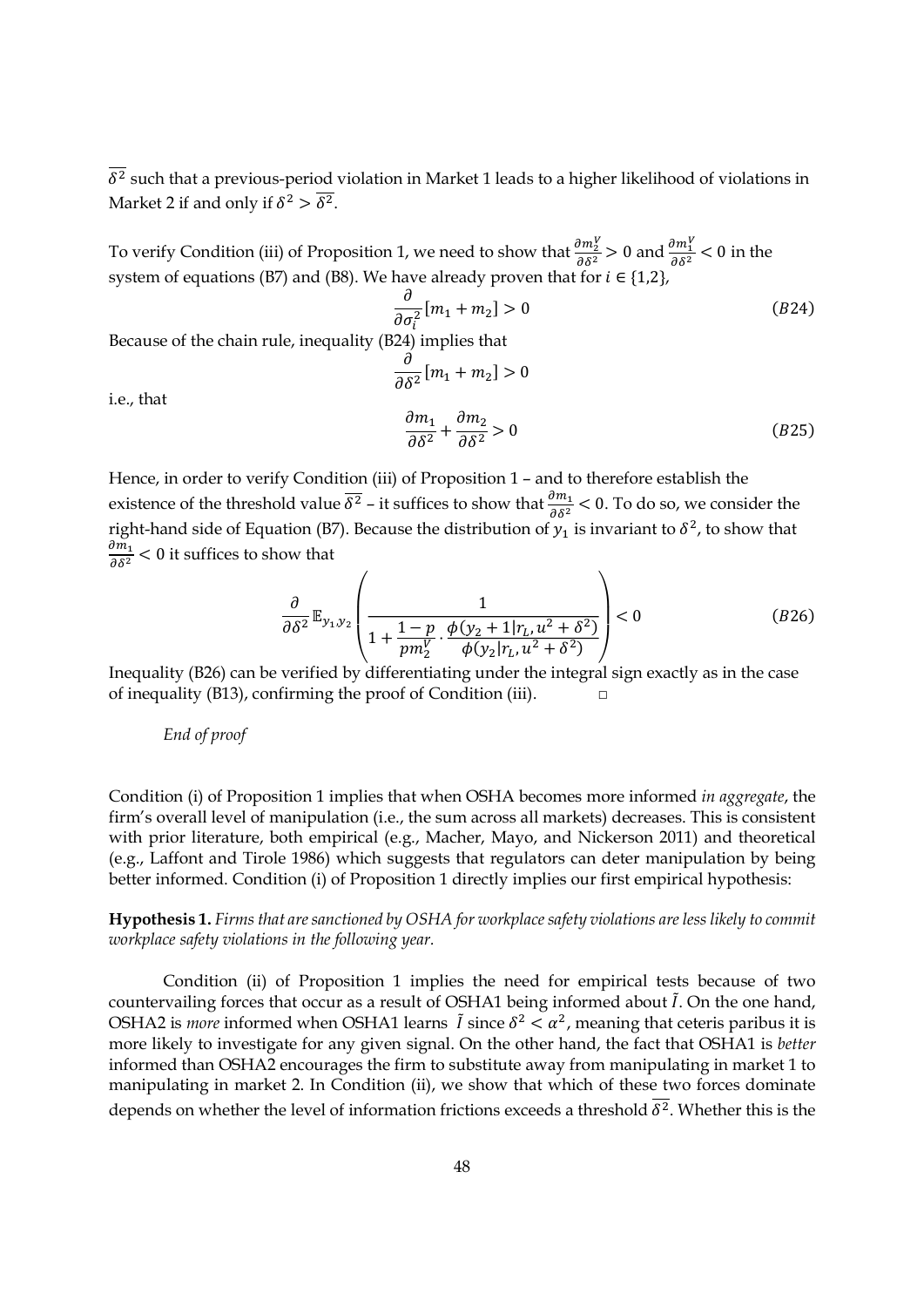case is an empirical question. Based on our interviews we expect that, empirically,  $\delta^2 > \overline{\delta^2}$ . This generates our second empirical hypothesis:

Hypothesis 2. Information frictions within OSHA lead to geographic misconduct substitution on the part of overseen firms: a firm that commits a violation in one location is less likely to commit a violation in the same location next year but more likely to commit a violation in a different location next year.

Condition (iii) of Proposition 1 extends condition (ii) by establishing that the level of information frictions matters: greater information frictions lead the firm to substitute away from manipulation in market 1 toward manipulation in market 2. This is intuitive: when information frictions are more severe, OSHA2's signal is noisier relative to OSHA1's. Hence, OSHA2 is less likely to investigate even when it sees a high signal. This generates our third empirical hypothesis:

Hypothesis 3. The level of geographic misconduct substitution by the firm is positively associated with the level of information frictions within OSHA.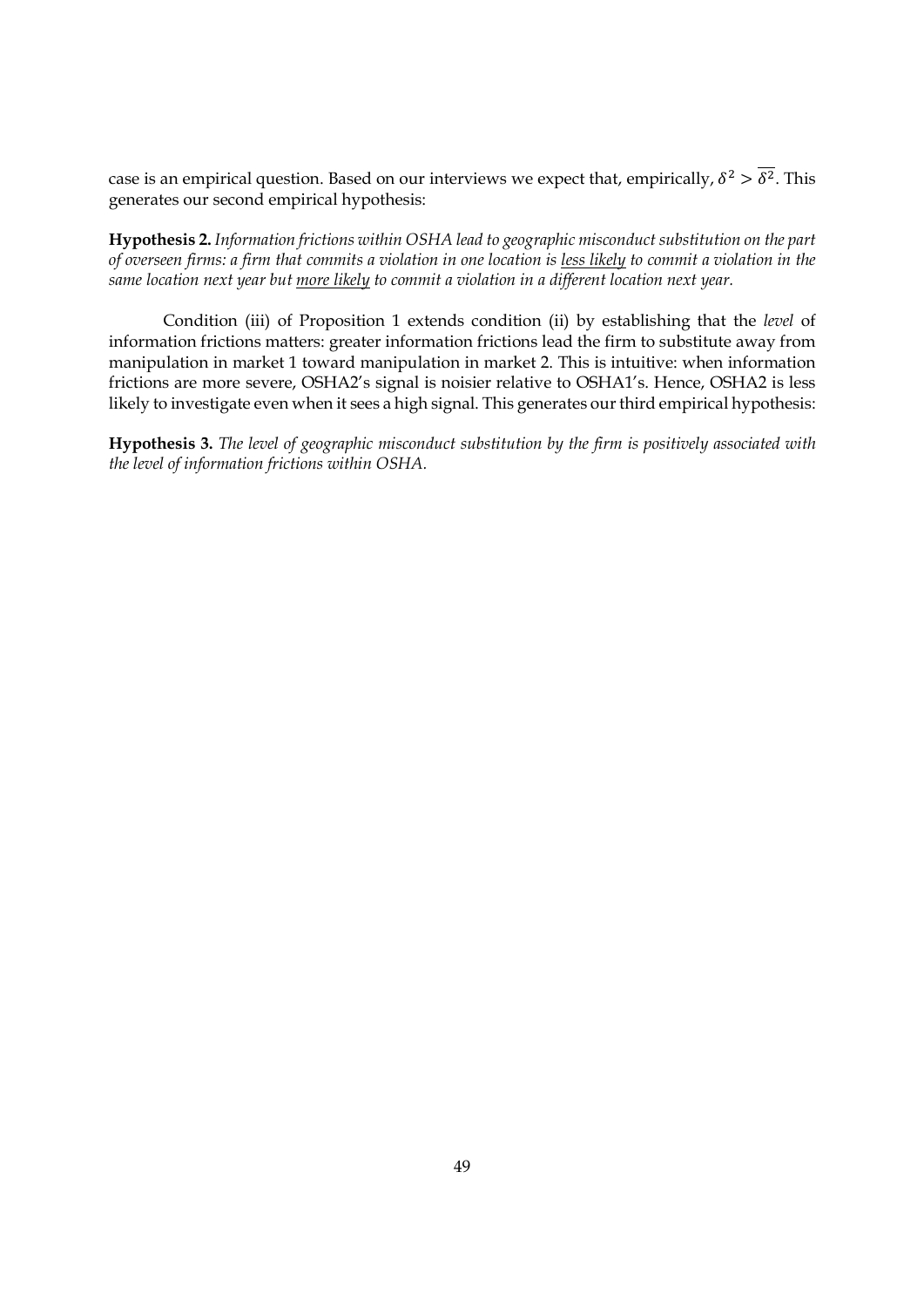## APPENDIX C: OSHA inspection classification

OSHA classifies inspections into two types: programmed or unprogrammed. These two types of inspections are then further subdivided into thirteen categories, as we detail in Table C1. The goal of this section is to delineate between inspections that are reactive, those that are centrally planned by OSHA headquarters, and those that are undertaken at the discretion of individual state-level OSHA offices (i.e., proactive). We outline our categorization below. For more details on inspection types and methods, refer to the OSHA field operations manual (available at https://www.osha.gov/enforcement/directives/cpl-02-00-164).

## C.1 Programmed Inspections

Programmed inspections are random, with target selection determined by a formula that is centrally determined by federal OSHA headquarters in Washington, D.C. While OSHA does not disclose its exact formula, the Field Operations Manual suggests that the formula is based on factors such as industry, establishment size, recency of past inspections, and history of workplace safety violations. While state plans ("SP states") may amend this formula (e.g., to place greater focus on specific industries), their amended formula must follow similar guidelines and be formally approved by federal OSHA headquarters. The approval process limits the discretion that state plans may take in determining targets of programmed inspections. The primary reason for these strictures is to ensure that firms cannot anticipate programmed inspections with any precision.

There are three types of programmed inspections: (i) planned, (ii) programmed related, and (iii) programmed other. Planned inspections are those that are conducted by a state office in response to a direct order from federal OSHA, rather than at the discretion of state-level offices, and so we classify these as centrally planned. However, in the course of preparing for and conducting a planned inspection, a state-level office may encounter issues that lead it to conduct additional, related inspections (falling under (ii) or (iii) above). These additional inspections are undertaken at the discretion of the state office, and so we classify them as discretionary.

## C.2 Unprogrammed Inspections

Unprogrammed inspections reflect any OSHA inspection that is not programmed and encompass inspections undertaken for a wide range of reasons. The majority of unprogrammed inspections are those conducted in response to triggering events such as the reporting of a workplace accident or fatality/catastrophe, a complaint made by an employee, or a referral from someone knowledgeable of a workplace safety issue at a place of business (e.g., factory, warehouse, or retail location). The latter two cases (employee complaint or referral) comprise what is more commonly known as whistleblowing. Because these four types of inspections (accident, fatality/catastrophe, complaint, and referral) are in response to trigger events, rather than proactively undertaken on OSHA's part, we classify them as reactive.

Finally, other types of unprogrammed inspections include those taken at the explicit discretion of state-level OSHA offices. Most common among these are monitoring and follow-up inspections, which reflect a state-level office proactively checking in on a facility (often in response to a prior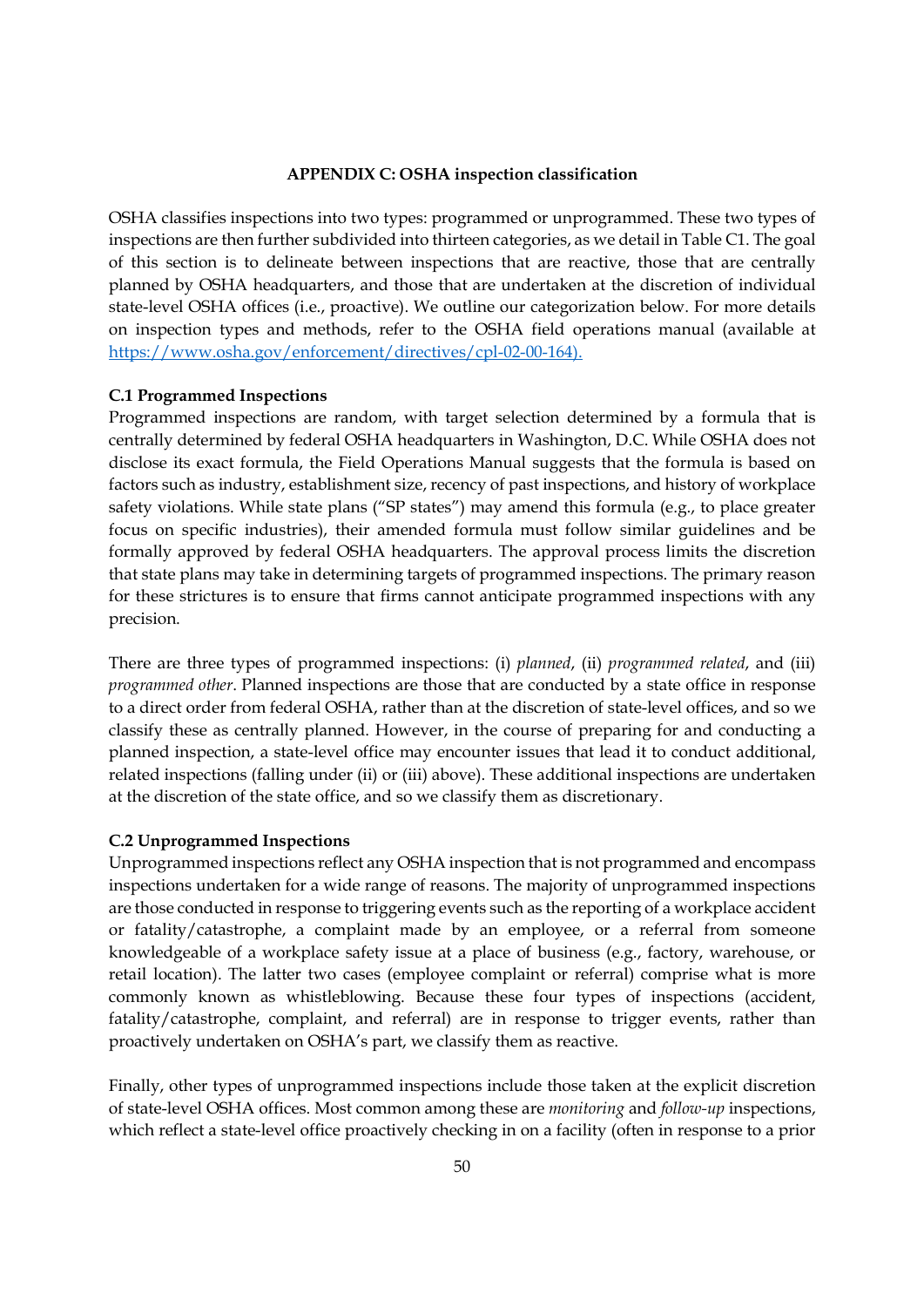safety issue in that workplace). On rare occasions, OSHA explicitly gives a firm an exemption from complying with a given standard (referred to as a variance—see https://www.osha.gov/variance-program for details on the variance program.). An inspection classified as variance reflects OSHA checking in on these exempt establishments to ensure that no other workplace safety procedures are ignored. Finally, as in the case of programmed inspections, when an OSHA state office conducts an unprogrammed inspection it may encounter issues that lead it to conduct additional, related inspections. These are classified as unprogrammed related, unprogrammed other, or other. All of these inspections reflect a proactive decision by a state-level OSHA office (rather than a directive from federal OSHA or a trigger event) to undertake an inspection, and so we classify these as discretionary inspections.

We summarize our approach in the table below. Our investigations sample includes 68,493 individual inspections of public company establishments (which we then aggregate to the firmstate-year level, as outlined in Section 4). We provide the distribution of these investigations by type below.

| OSHA HISPECHUIL LYPES  |                      |                       |                                          |  |  |  |
|------------------------|----------------------|-----------------------|------------------------------------------|--|--|--|
| <b>Inspection Type</b> | Category             | <b>Classification</b> | Number of<br>Investigations in<br>Sample |  |  |  |
| Programmed             | Planned              | Centrally planned     | 22,721                                   |  |  |  |
| Programmed             | Programmed Related   | Discretionary         | 650                                      |  |  |  |
| Programmed             | Programmed Other     | Discretionary         | 358                                      |  |  |  |
| Unprogrammed           | Accident             | Reactive              | 4,354                                    |  |  |  |
| Unprogrammed           | Fatality/Catastrophe | Reactive              | 535                                      |  |  |  |
| Unprogrammed           | Complaint            | Reactive              | 27,736                                   |  |  |  |
| Unprogrammed           | Referral             | Reactive              | 7,761                                    |  |  |  |
| Unprogrammed           | Monitoring           | Discretionary         | 487                                      |  |  |  |
| Unprogrammed           | Variance             | Discretionary         | 3                                        |  |  |  |
| Unprogrammed           | Follow-Up            | Discretionary         | 1,592                                    |  |  |  |
| Unprogrammed           | Unprogrammed Related | Discretionary         | 1,996                                    |  |  |  |
| Unprogrammed           | Unprogrammed Other   | Discretionary         | 67                                       |  |  |  |
| Unprogrammed           | Other                | Discretionary         | 233                                      |  |  |  |
| <b>TOTAL</b>           |                      |                       | 68,493                                   |  |  |  |

OSHA Inspection Types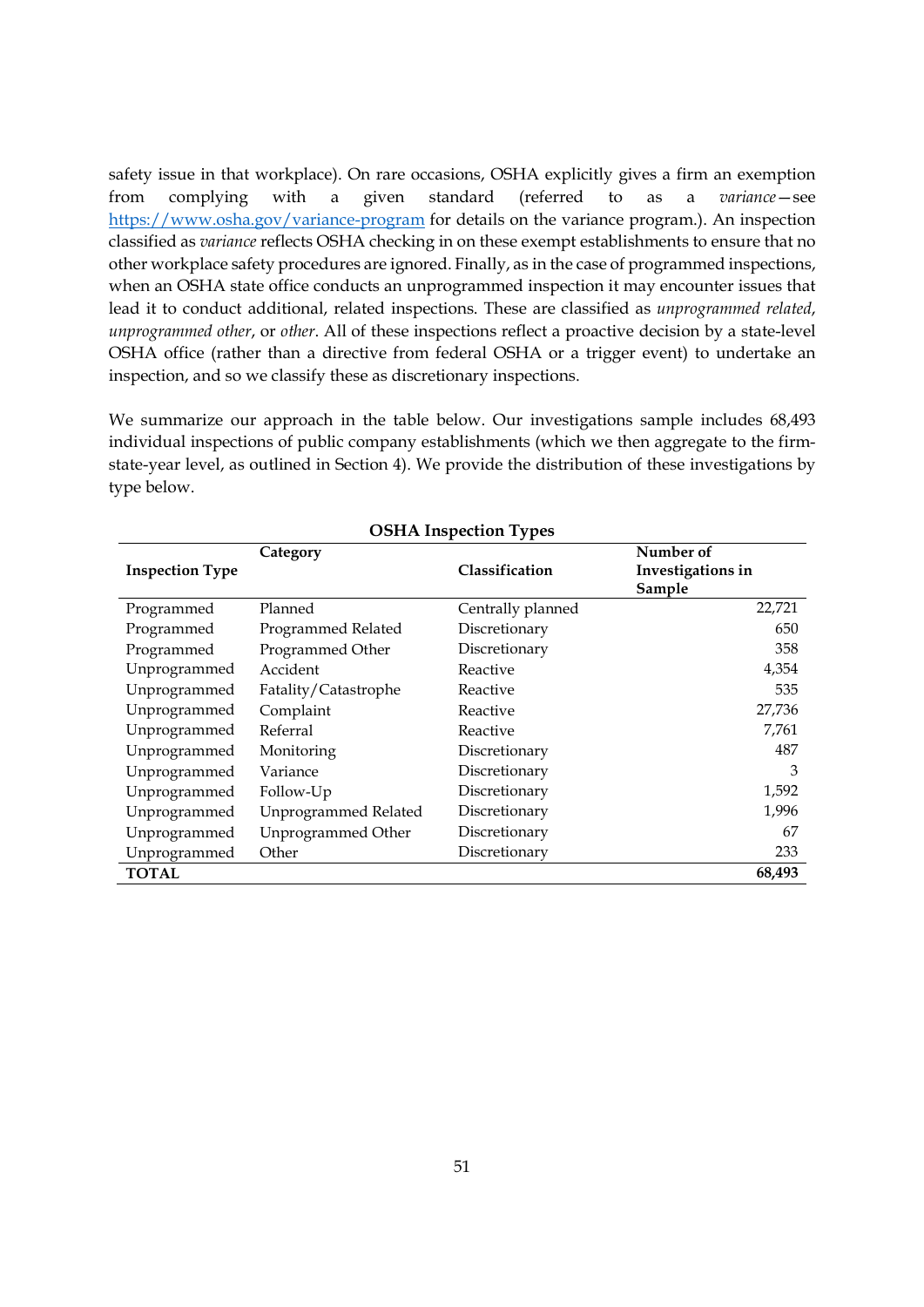## APPENDIX D: Empirical variable definitions

We define below each of the variables used in our regression specifications.

| Unit of                                 |                 |                                                                                                                                                                                                                                                                                                                   |
|-----------------------------------------|-----------------|-------------------------------------------------------------------------------------------------------------------------------------------------------------------------------------------------------------------------------------------------------------------------------------------------------------------|
| Variable                                | measurement     | <b>Definition</b>                                                                                                                                                                                                                                                                                                 |
| ViolAny <sub>it</sub>                   | Firm-year       | Indicator variable that equals $1$ if firm $i$<br>committed at least one OSHA violation in year t,<br>in any state (e.g., this variable equals one for an<br>observation corresponding to firm $i$ in state $j$ in<br>year t even if the firm only committed a violation<br>in some other state $k$ in year $t$ ) |
| ViolInState <sub>ijt</sub>              | Firm-state-year | Indicator variable that equals $1$ if firm $i$<br>committed at least one OSHA violation in state $j$<br>in year $t$                                                                                                                                                                                               |
| ViolOutOfState <sub>ijt</sub>           | Firm-state-year | Indicator variable that equals $1$ if firm $i$<br>committed at least one OSHA violation in any<br>state other than $j$ in year $t$                                                                                                                                                                                |
| lnPenalty\$InState <sub>ijt</sub>       | Firm-state-year | Natural logarithm of 1 plus the OSHA-assessed<br>penalties firm $i$ faces in a state $j$ in year $t$                                                                                                                                                                                                              |
| $lnPenalty$ \$OutOfState <sub>ijt</sub> | Firm-state-year | Natural logarithm of 1 plus the OSHA-assessed<br>penalties firm $i$ faces in all states other than state $j$<br>in year t                                                                                                                                                                                         |
| RWInState <sub>ijt</sub>                | Firm-state-year | Indicator variable that equals $1$ if firm $i$<br>committed at least one Repeat or Willful violation<br>in state $j$ in year $t$                                                                                                                                                                                  |
| $Any Inspection In State_{ijt}$         | Firm-state-year | Indicator variable that equals 1 if firm i faced at<br>least one OSHA inspection (regardless of<br>whether inspection was discretionary, reactive,<br>or centrally planned, and regardless of whether<br>a violation was found or not) in state $j$ in year $t$                                                   |
| ReactiveInState <sub>ijt</sub>          | Firm-state-year | Indicator variable that equals 1 if firm i faced at<br>least one reactive OSHA inspection but no<br>centrally planned or discretionary inspections<br>(regardless of whether a violation was found or<br>not) in state $j$ in year $t$                                                                            |
| PlannedInState <sub>ijt</sub>           | Firm-state-year | Indicator variable that equals 1 if firm <i>i</i> faced at<br>least one centrally-planned OSHA inspection<br>but no discretionary inspections (regardless of<br>whether a violation was found or not) in state $j$<br>in year $t$                                                                                 |
| $DisclnState_{ijt}$                     | Firm-state-year | Indicator variable that equals 1 if firm <i>i</i> faced at<br>discretionary OSHA inspection<br>least one<br>(regardless of whether a violation was found or<br>not) in state $j$ in year $t$                                                                                                                      |
| $CleanInsplnState_{ijt}$                | Firm-state-year | Indicator variable that equals 1 if firm <i>i</i> faced at<br>least one OSHA inspection but did not commit<br>any violations in state $j$ in year $t$                                                                                                                                                             |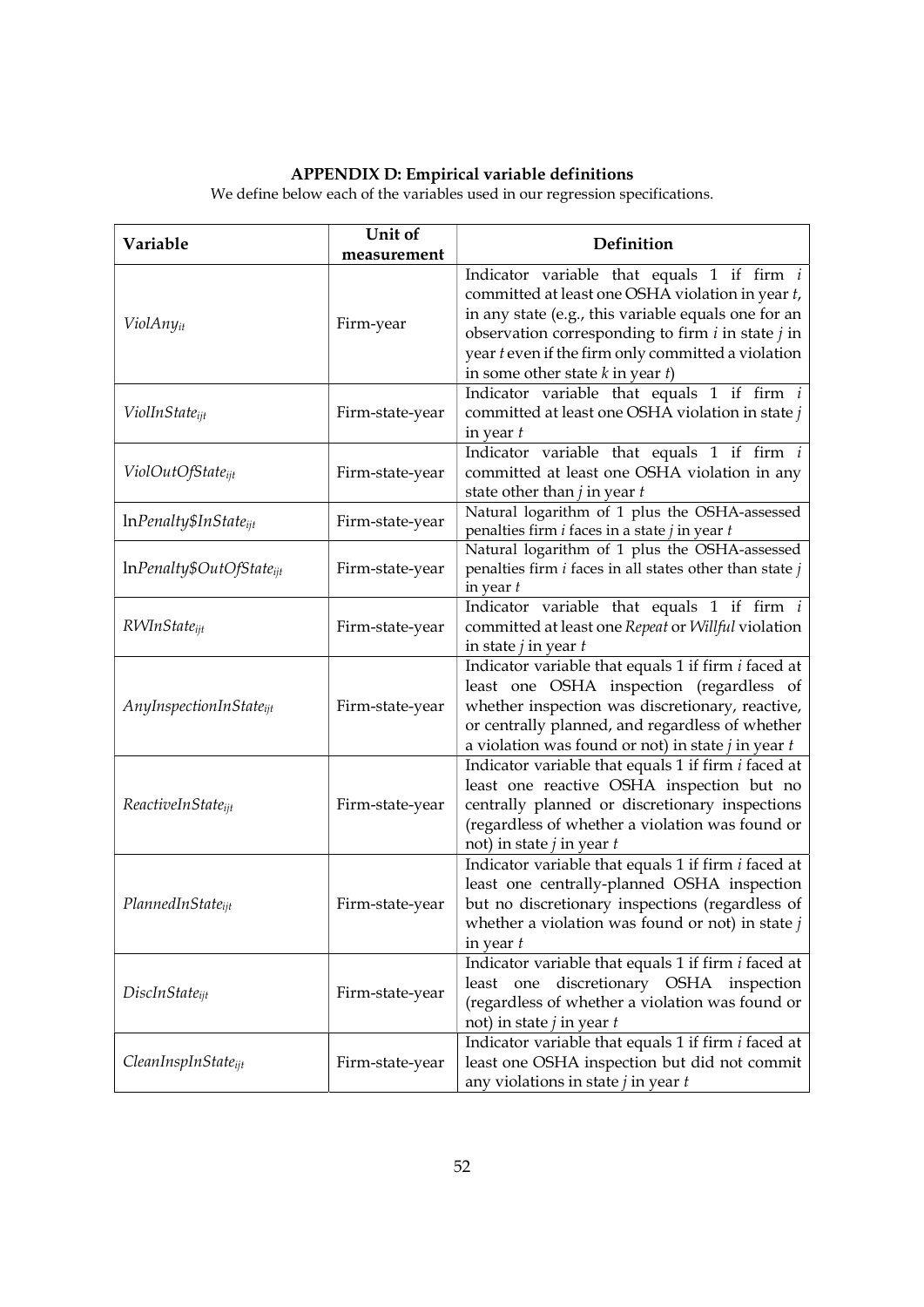| CleanInspOutOfState <sub>ijt</sub> | Firm-state-year | Indicator variable that equals 1 if firm <i>i</i> faced at<br>least one OSHA inspection but did not commit<br>any violations in any state other than $j$ in year $t$                                                                                                                                                                                                                                                                |
|------------------------------------|-----------------|-------------------------------------------------------------------------------------------------------------------------------------------------------------------------------------------------------------------------------------------------------------------------------------------------------------------------------------------------------------------------------------------------------------------------------------|
| StatePlan <sub>i</sub>             | State           | Indicator variable that equals $1$ if state $j$ operates<br>an OSHA State Plan                                                                                                                                                                                                                                                                                                                                                      |
| $MeetOrBeat_{it}$                  | Firm-year       | Indicator variable that equals one if firm $i$ just<br>meet or beat analyst consensus earnings per<br>share by zero or one cents per share in year t                                                                                                                                                                                                                                                                                |
| $NoICW_{it}$                       | Firm-year       | Indicator variable that equals 1 if firm <i>i</i> did not<br>have an internal control material weakness in<br>year t (coded as missing for firm-years that did<br>not need to disclose an internal control opinion)                                                                                                                                                                                                                 |
| $Disperson_{it}$                   | Firm-year       | Natural logarithm of number of<br>states<br>mentioned in firm i's 10-K corresponding to year<br>$t$ , minus average value of this quantity within<br>size decile and two-digit NAICS industry                                                                                                                                                                                                                                       |
| BoardIndepit                       | Firm-year       | Percentage of independent directors on the<br>firm's board of directors                                                                                                                                                                                                                                                                                                                                                             |
| WeakComplianceit                   | Firm-year       | Indicator variable that equals one if firm $i$<br>received federal sanctions for non-OSHA<br>violations in years t-2 through t. Non-OSHA<br>violation data obtained from Good Jobs First's<br>Violation Tracker database and reflects sanctions<br>from over 50 federal agencies. Among the most<br>commonly-occurring are fines assessed by<br>Environmental Protection Agency, Wage &<br>Hour Division, and Department of Justice |
| LogEstabsijt                       | Firm-state-year | Natural logarithm of the number of distinct<br>establishments firm $i$ operates in state $j$ in year $t$                                                                                                                                                                                                                                                                                                                            |
| $LogAssets_{it}$                   | Firm-year       | Natural logarithm of firm-year total assets                                                                                                                                                                                                                                                                                                                                                                                         |
| $ROA_{it}$                         | Firm-year       | Return on assets, measured as ratio of net<br>income to lagged assets                                                                                                                                                                                                                                                                                                                                                               |
| Leverageit                         | Firm-year       | Ratio of total short- and long-term debt to assets                                                                                                                                                                                                                                                                                                                                                                                  |
| MarketToBookit                     | Firm-year       | Market to book ratio                                                                                                                                                                                                                                                                                                                                                                                                                |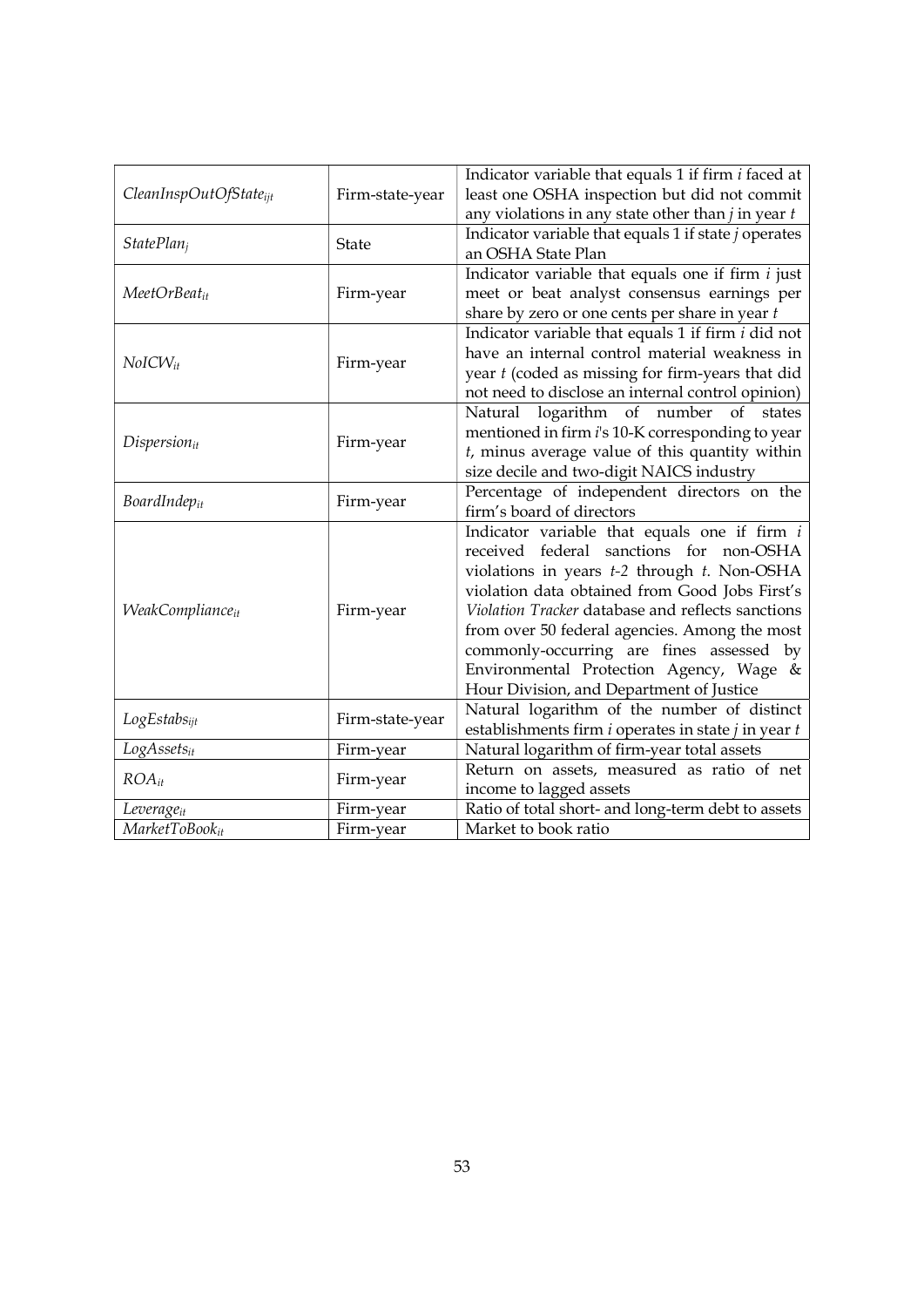## TABLES

## Table 1: Sample construction

This table outlines our sample selection process.

|                                                                        | Firm-State-Years |                             |  |
|------------------------------------------------------------------------|------------------|-----------------------------|--|
|                                                                        |                  | Obs. Dropped Obs. Remaining |  |
|                                                                        |                  |                             |  |
| Start: 24,358 firm-years corresponding to the 2,728 distinct Compustat |                  | 1,217,900                   |  |
| firms with at least one OSHA inspection between 2002 and 2016,         |                  |                             |  |
| multiplied by 50 states where these firms could hypothetically have    |                  |                             |  |
| establishments                                                         |                  |                             |  |
| Less: Firm-state-years with zero establishments                        | (739,264)        | 478,636                     |  |
| Less: Firm-state-years with missing lead/lag data                      | (46,329)         | 432,307                     |  |
| Less: Firm-states with missing Compustat financial statement data      | (39, 932)        | 392,375                     |  |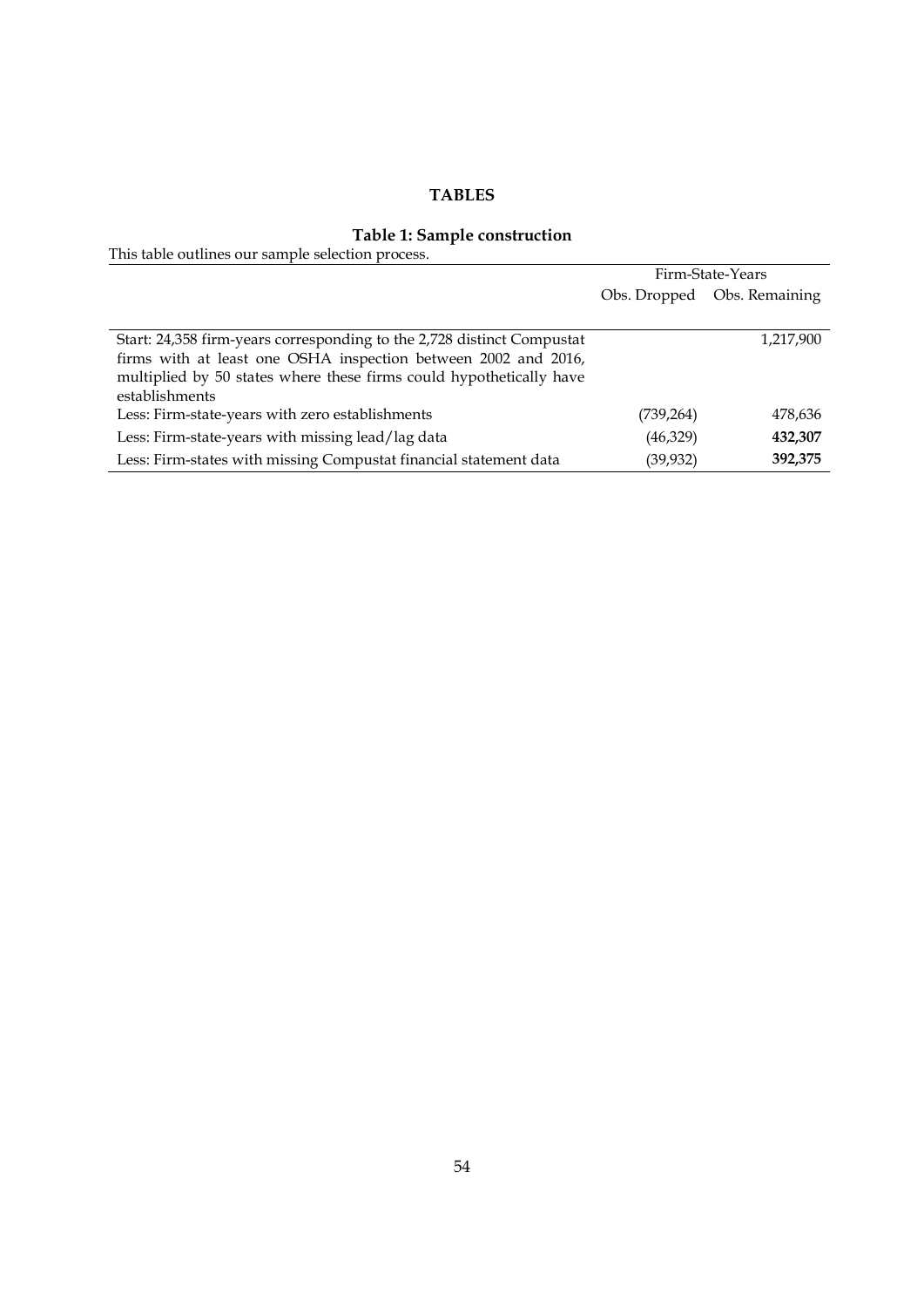## Table 2: Descriptive statistics

This table provides descriptive statistics for OSHA violations and for our regression sample. Panels A and B detail the proportion of firm-state-years with at least one OSHA violation, inspection, and discretionary inspection, respectively, broken down by year and by industry. Panel A provides descriptive statistics by year, while Panel B provides descriptive statistics by industry. Panel C provides descriptive statistics for control variables in our final regression sample.

|                |                        | <b>OSHA</b> | <b>Discretionary OSHA</b> |
|----------------|------------------------|-------------|---------------------------|
| Year           | <b>OSHA</b> violations | inspections | inspections               |
| 2002           | 0.041                  | 0.065       | 0.007                     |
| 2003           | 0.043                  | 0.067       | 0.007                     |
| 2004           | 0.043                  | 0.068       | 0.007                     |
| 2005           | 0.041                  | 0.065       | 0.008                     |
| 2006           | 0.042                  | 0.066       | 0.006                     |
| 2007           | 0.042                  | 0.068       | 0.007                     |
| 2008           | 0.043                  | 0.068       | 0.007                     |
| 2009           | 0.047                  | 0.072       | 0.008                     |
| 2010           | 0.046                  | 0.069       | 0.006                     |
| 2011           | 0.040                  | 0.063       | 0.005                     |
| 2012           | 0.039                  | 0.066       | 0.006                     |
| 2013           | 0.039                  | 0.067       | 0.006                     |
| 2014           | 0.036                  | 0.062       | 0.007                     |
| 2015           | 0.035                  | 0.060       | 0.006                     |
| 2016           | 0.032                  | 0.055       | 0.005                     |
| <b>Overall</b> | 0.041                  | 0.065       | 0.007                     |

Panel A: OSHA firm-state-year violation rates by year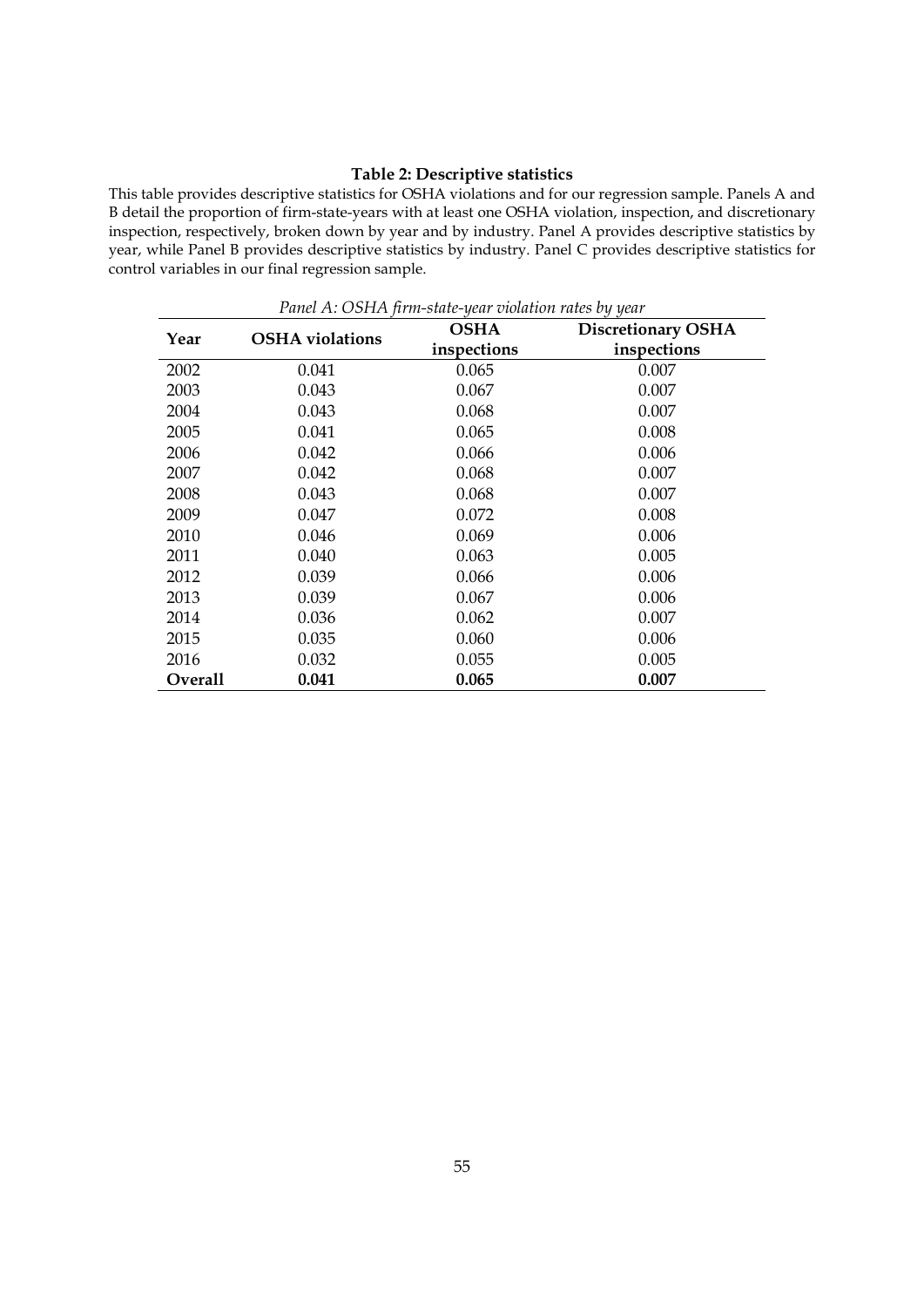| r anci D. Oorni firm saac year cioanion ana inspection rates og inamsiry | <b>OSHA</b> | <b>OSHA</b> | <b>Discretionary OSHA</b> |
|--------------------------------------------------------------------------|-------------|-------------|---------------------------|
| <b>NAICS Industry</b>                                                    | violations  | inspections | inspections               |
| Admin/Support/Waste                                                      |             |             |                           |
| Management                                                               | 0.032       | 0.059       | 0.011                     |
| Agriculture                                                              | 0.038       | 0.067       | 0.008                     |
| Arts and Recreation                                                      | 0.035       | 0.060       | 0.007                     |
| Construction                                                             | 0.030       | 0.076       | 0.021                     |
| Education                                                                | 0.006       | 0.015       | 0.000                     |
| Finance                                                                  | 0.011       | 0.022       | 0.002                     |
| Healthcare                                                               | 0.027       | 0.049       | 0.003                     |
| Hospitality                                                              | 0.041       | 0.062       | 0.006                     |
| Information                                                              | 0.013       | 0.027       | 0.002                     |
| Manufacturing                                                            | 0.052       | 0.082       | 0.007                     |
| Mining, Oil and Gas                                                      | 0.027       | 0.052       | 0.009                     |
| Other                                                                    | 0.074       | 0.116       | 0.012                     |
| <b>Professional Services</b>                                             | 0.012       | 0.020       | 0.002                     |
| <b>Real Estate</b>                                                       | 0.026       | 0.040       | 0.006                     |
| Retail Trade                                                             | 0.052       | 0.078       | 0.008                     |
| Transportation                                                           | 0.048       | 0.083       | 0.007                     |
| <b>Utilities</b>                                                         | 0.034       | 0.066       | 0.012                     |
| Wholesale Trade                                                          | 0.036       | 0.055       | 0.004                     |
| Overall                                                                  | 0.041       | 0.065       | 0.007                     |

Panel B: OSHA firm-state-year violation and inspection rates by industry

Panel C: Regression sample ( $n = 392,375$ )

| This panel provides descriptive statistics for all variables used in the regressions in Tables 3 – 8. |       |        |           |             |                        |  |
|-------------------------------------------------------------------------------------------------------|-------|--------|-----------|-------------|------------------------|--|
| Variable                                                                                              | Mean  | Median | Std. Dev. | $10th$ %ile | 90 <sup>th %</sup> ile |  |
| ViolAny <sub>t</sub>                                                                                  | 0.478 | 0.000  | 0.500     | 0.000       | 1.000                  |  |
| ViolInState <sub>t</sub>                                                                              | 0.041 | 0.000  | 0.197     | 0.000       | 0.000                  |  |
| ViolOutOfState <sub>t</sub>                                                                           | 0.467 | 0.000  | 0.499     | 0.000       | 1.000                  |  |
| $lnPenalty$InState_t$                                                                                 | 0.260 | 0.000  | 1.433     | 0.000       | 0.000                  |  |
| InPenalty\$OutOfStatet                                                                                | 3.554 | 0.000  | 4.356     | 0.000       | 9.711                  |  |
| <b>RWInState</b>                                                                                      | 0.002 | 0.000  | 0.044     | 0.000       | 0.000                  |  |
| AnyInspectionInState                                                                                  | 0.065 | 0.000  | 0.247     | 0.000       | 0.000                  |  |
| ReactiveInState                                                                                       | 0.034 | 0.000  | 0.181     | 0.000       | 0.000                  |  |
| PlannedInState                                                                                        | 0.025 | 0.000  | 0.156     | 0.000       | 0.000                  |  |
| <i>DiscInState</i>                                                                                    | 0.007 | 0.000  | 0.081     | 0.000       | 0.000                  |  |
| CleanInspInState                                                                                      | 0.025 | 0.000  | 0.156     | 0.000       | 0.000                  |  |
| CleanInspOutOfState                                                                                   | 0.123 | 0.000  | 0.329     | 0.000       | 1.000                  |  |
| State plan                                                                                            | 0.412 | 0.000  | 0.492     | 0.000       | 1.000                  |  |
| Log establishments                                                                                    | 1.668 | 1.386  | 1.463     | 0.000       | 3.761                  |  |
| Log assets                                                                                            | 8.107 | 7.968  | 1.954     | 5.750       | 10.592                 |  |
| Return on assets (ROA)                                                                                | 0.053 | 0.052  | 0.080     | 0.022       | 0.141                  |  |
| Leverage                                                                                              | 0.223 | 0.194  | 0.190     | 0.000       | 0.476                  |  |
| Market to book                                                                                        | 2.898 | 2.201  | 4.216     | 0.853       | 5.812                  |  |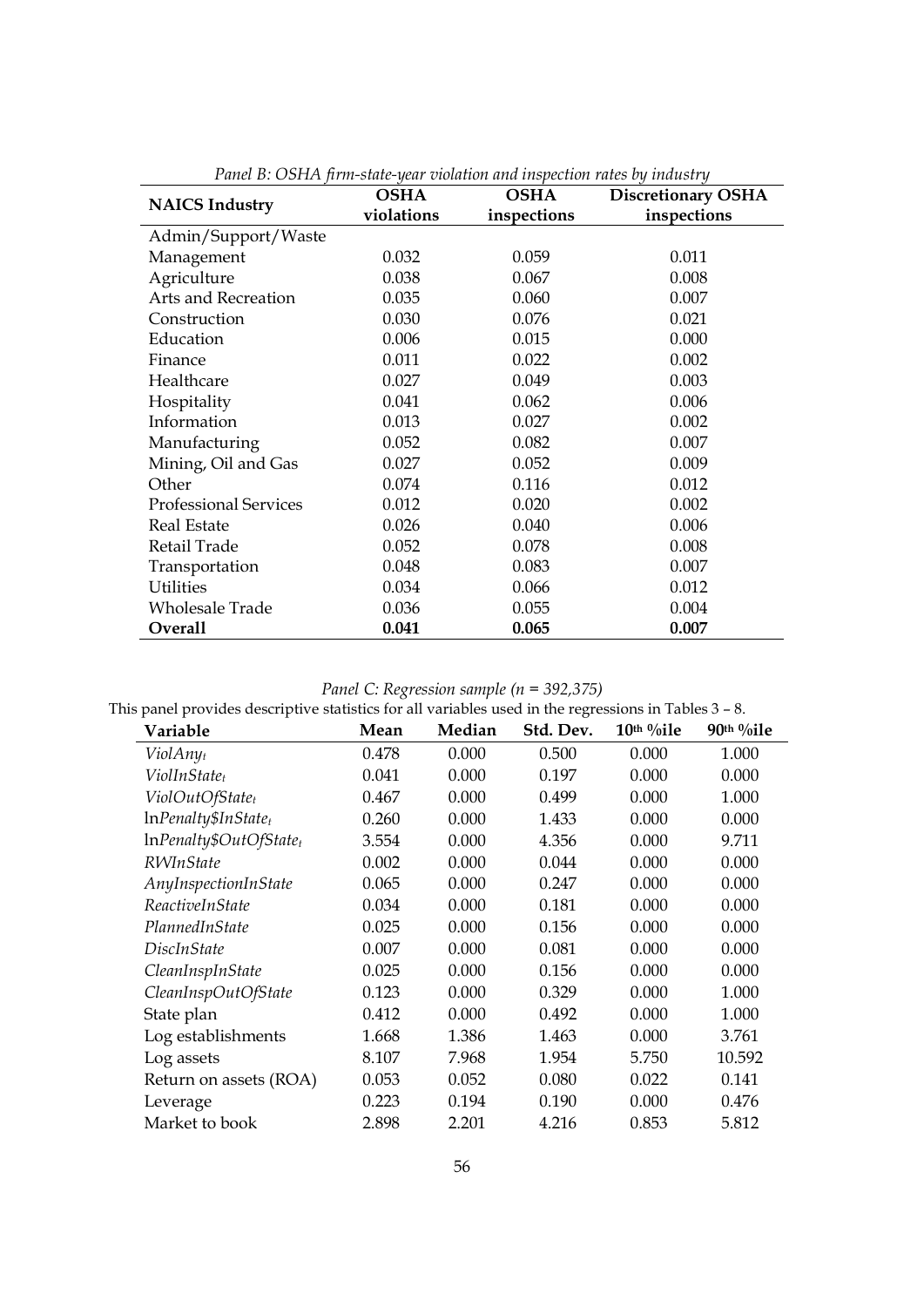## Table 3. Response to past violations

This table provides OLS estimates of equation (3) using a firm-state-year panel from 2002-2016, where the dependent variable is ViolAny, an indicator for whether the firm violates an OSHA rule in any state in a given year. ViolInState is an indicator for whether the firm violates an OSHA rule in a given state in a given year. ViolOutOfState is an indicator for whether the firm violates an OSHA rule in any other state in a given year. Column (1) includes year fixed effects and firm by state fixed effects. Column (2) adds additional controls. Control variables include the natural log of the number of establishments the firm has in the state, the natural log of assets of the firm, return on assets, leverage, and market to book. Robust standard errors are clustered by firm and corresponding t-statistics are presented in brackets. The markings \*\*\*, \*\*, and \* denote results significant at the 1%, 5%, and 10% levels.

| Dependent variable: $ViolAny_{t+1}$ |              |              |
|-------------------------------------|--------------|--------------|
|                                     | (1)          | (2)          |
| ViolInState <sub>t</sub>            | $-0.0085**$  | $-0.0175***$ |
|                                     | $[-2.33]$    | $[-4.86]$    |
|                                     |              |              |
| ViolOutOfState <sub>t</sub>         | $-0.0665***$ | $-0.0785***$ |
|                                     | $[-6.68]$    | $[-7.51]$    |
|                                     |              |              |
| $lnEstabs_t$                        |              | $0.0307***$  |
|                                     |              | [5.97]       |
|                                     |              |              |
| InAssets <sub>t</sub>               |              | $0.0837***$  |
|                                     |              | $[6.46]$     |
|                                     |              |              |
| <b>ROA</b>                          |              | 0.0719       |
|                                     |              | $[1.11]$     |
|                                     |              |              |
| Leverage                            |              | $-0.0230$    |
|                                     |              | $[-0.47]$    |
|                                     |              |              |
| MB                                  |              | $-0.0010$    |
|                                     |              | $[-0.96]$    |
|                                     |              |              |
|                                     |              |              |
| Controls                            | NO           | YES          |
| Year FE                             | <b>YES</b>   | <b>YES</b>   |
| Firm by State FE                    | <b>YES</b>   | <b>YES</b>   |
|                                     |              |              |
| Adjusted R <sup>2</sup>             | 0.4277       | 0.4322       |
| Obs.                                | 432,307      | 392,375      |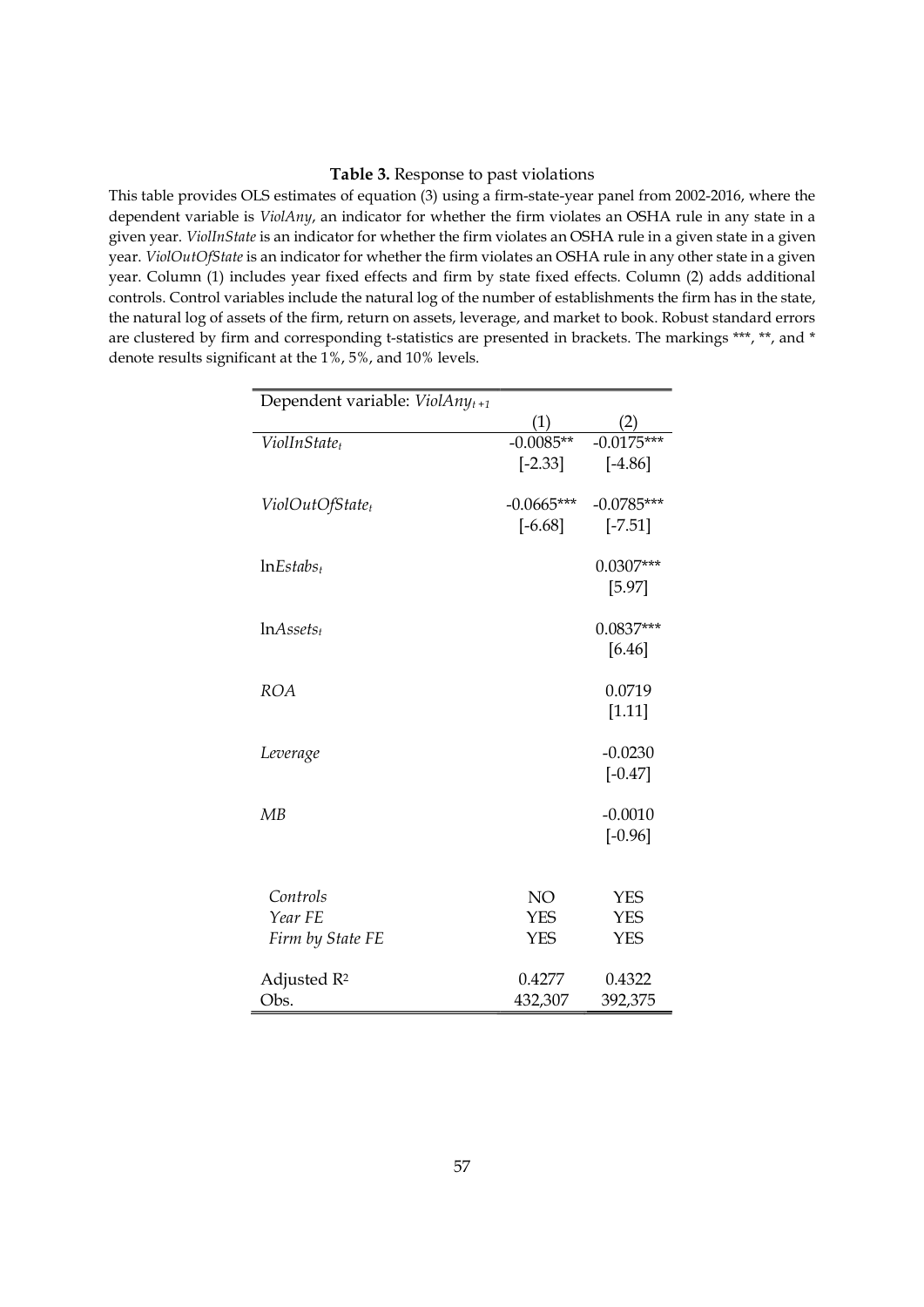## Table 4. Geographic substitution in violations

This table provides OLS estimates of equation (4) using a firm-state-year panel from 2002-2016. ViolInState is an indicator for whether the firm violates an OSHA rule in a given state in a given year. ViolOutOfState is an indicator for whether the firm violates an OSHA rule in any other state in a given year. lnPenalty\$InState is the natural log of 1 plus the OSHA-assessed penalties a firm faces in a given state in a given year. lnPenalty\$OutOfState is the natural log of 1 plus the OSHA-assessed penalties a firm faces in all other states in a given year. In Columns (1) and (2) we estimate equation (4) using violations and in Columns (3) and (4), we replace all violation variables with logs of their respective penalty amounts. Columns (1) and (3) include year fixed effects and firm by state fixed effects, while Columns (2) and (4) include additional controls. Coefficients are omitted for brevity, but control variables include the natural log of the number of establishments the firm has in the state, the natural log of assets of the firm, return on assets, leverage, and market to book. Robust standard errors are clustered by firm and corresponding tstatistics are presented in brackets. The markings \*\*\*, \*\*, and \* denote results significant at the 1%, 5%, and 10% levels.

| Dependent variable:         |                   | ViolInState <sub>t+1</sub> | $lnPenalty$InStatet+1$ |                   |
|-----------------------------|-------------------|----------------------------|------------------------|-------------------|
|                             | $\left( 1\right)$ | 2)                         | (3)                    | $\left( 4\right)$ |
| ViolInState <sub>t</sub>    | $-0.0536***$      | $-0.0575***$               |                        |                   |
|                             | $[-12.00]$        | $[-12.57]$                 |                        |                   |
| ViolOutOfState <sub>t</sub> | $0.0045***$       | $0.0027***$                |                        |                   |
|                             | [5.96]            | [3.51]                     |                        |                   |
| $lnPenalty$InState_t$       |                   |                            | $-0.0596***$           | $-0.0615***$      |
|                             |                   |                            | $[-13.22]$             | $[-13.63]$        |
| $lnPenalty$ \$OutOfStatet   |                   |                            | $0.0053***$            | $0.0037***$       |
|                             |                   |                            | [6.53]                 | [4.58]            |
| Controls:                   |                   |                            |                        |                   |
| Controls                    | NO                | <b>YES</b>                 | NO.                    | <b>YES</b>        |
| Year FE                     | <b>YES</b>        | <b>YES</b>                 | <b>YES</b>             | <b>YES</b>        |
| Firm by State FE            | <b>YES</b>        | <b>YES</b>                 | <b>YES</b>             | <b>YES</b>        |
| Adjusted R <sup>2</sup>     | 0.1709            | 0.1743                     | 0.1570                 | 0.1592            |
| Obs.                        | 432,307           | 392,375                    | 432,307                | 392,375           |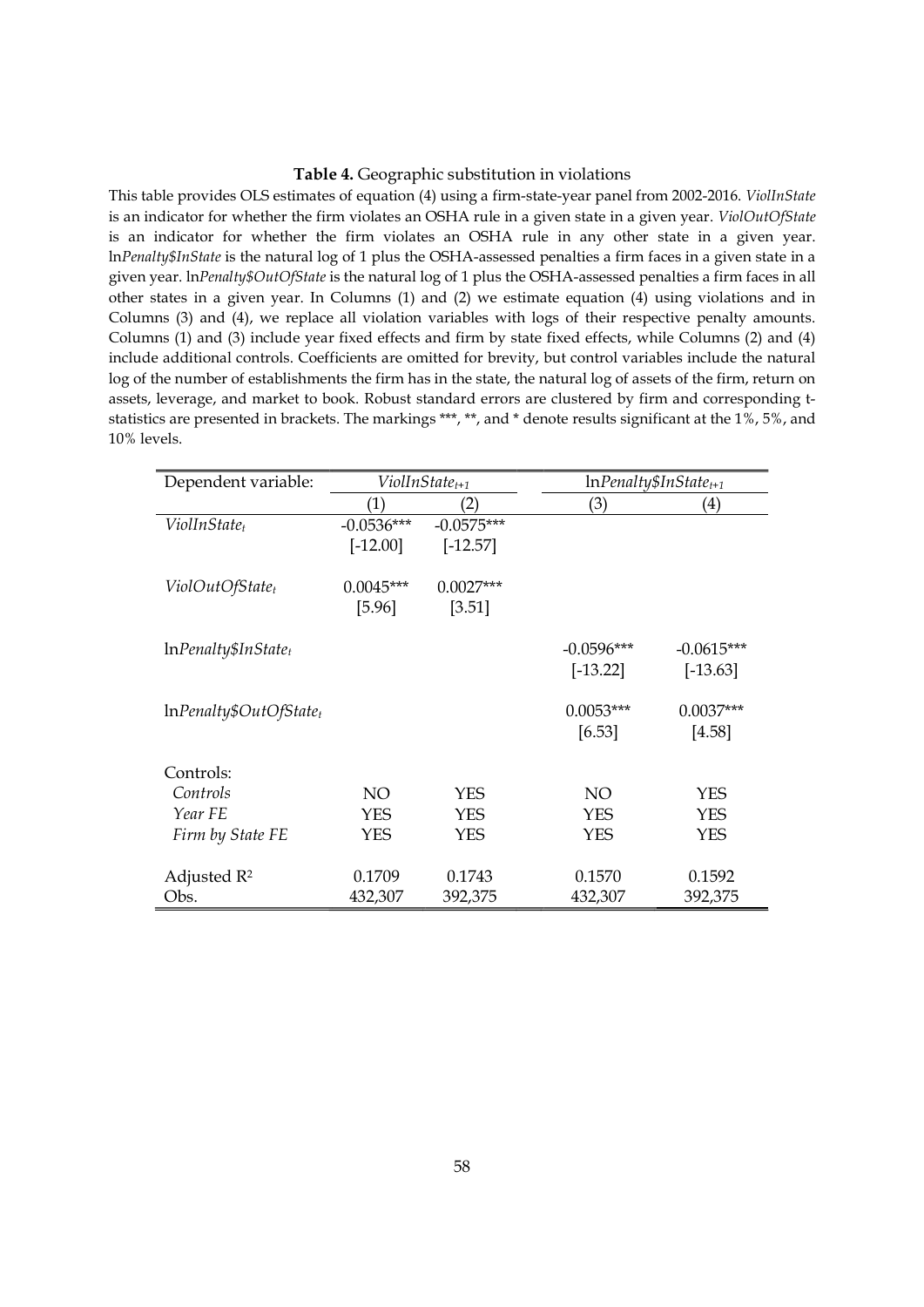#### Table 5. OSHA inspections

This table provides OLS estimates of equation (4) but replacing the dependent variable to reflect inspections rather than violations, using a firm-state-year panel from 2002-2016. See Appendix C for the classification of discretionary and non-discretionary inspections. ViolInState is an indicator for whether the firm violates an OSHA rule in a given state in a given year. *ViolOutOfState* is an indicator for whether the firm violates an OSHA rule in any other state in a given year. CleanInspInState is an indicator variable for whether the firm was inspected and had no violation in a given state in a given year. CleanInspOutOfState is an indicator for whether the firm was inspected and had no violation in any other state in a given year. In columns (1) and (2) the dependent variable is *AnyInspectionInState*, an indicator for whether OSHA conducts an inspection of the firm in a given state in a given year. In columns (3) and (4), the dependent variable is ReactiveInState, an indicator for whether OSHA conducts a reactive inspection (i.e., in response to a trigger event) but no centrally planned or discretionary inspections of the firm in a given state in a given year. In columns (5) and (6), the dependent variable is *PlannedInState*, an indicator for whether there was at least one "planned" inspection (i.e., proactively requested by OSHA headquarters) of the firm in a given state in a given year but no inspections undertaken at the discretion of the state office. Finally, in columns (7) and (8), the dependent variable is DiscInState, an indicator for whether OSHA conducts a discretionary inspection of the firm (i.e., an inspection undertaken at the discretion of a state-level OSHA field office) in a given state and year. Columns (1), (3), (5), and (7) include year fixed effects and firm by state fixed effects, while columns (2), (4), (6), and (8) include additional controls. Coefficients are omitted for brevity, but control variables include the natural log of the number of establishments the firm has in the state, the natural log of assets of the firm, return on assets, leverage, and market to book. Robust standard errors are clustered by firm and corresponding t-statistics are presented in brackets. The markings \*\*\*, \*\*, and \* denote results significant at the 1%, 5%, and 10% levels.

|                             | $Any InspectionInState_{t+1}$ |              | $Reactive In State_{t+1}$ |                   |              | $Planned InState_{t+1}$ |             | $DischState_{t+1}$ |  |
|-----------------------------|-------------------------------|--------------|---------------------------|-------------------|--------------|-------------------------|-------------|--------------------|--|
|                             | (1)                           | (2)          | (3)                       | $\left( 4\right)$ | (5)          | (6)                     | (7)         | (8)                |  |
| ViolInState <sub>t</sub>    | $-0.0249***$                  | $-0.0294***$ | $-0.0248***$              | $-0.0278***$      | $-0.0176***$ | $-0.0182***$            | $0.0175***$ | $0.0166***$        |  |
|                             | $[-5.19]$                     | $[-6.21]$    | $[-7.39]$                 | $[-8.36]$         | $[-5.02]$    | $[-5.02]$               | [9.80]      | [9.43]             |  |
| ViolOutOfState <sub>t</sub> | $0.0072***$                   | $0.0039***$  | $0.0048***$               | $0.0034***$       | $0.0021***$  | 0.0008                  | 0.0002      | $-0.0003$          |  |
|                             | [6.96]                        | [3.73]       | [6.36]                    | [4.38]            | [3.71]       | [1.32]                  | $[0.69]$    | $[-0.86]$          |  |
| $CleanInsplnState_t$        | $-0.0563***$                  | $-0.0591***$ | $-0.0350***$              | $-0.0352***$      | $-0.0173***$ | $-0.0195***$            | $-0.0040**$ | $-0.0044**$        |  |
|                             | $[-12.30]$                    | $[-12.77]$   | $[-10.07]$                | $[-9.94]$         | $[-6.05]$    | $[-6.66]$               | $[-2.14]$   | $[-2.25]$          |  |
| $CleanInspOutOfState_t$     | $-0.0005$                     | $-0.0021*$   | 0.0001                    | $-0.0008$         | 0.0003       | $-0.0002$               | $-0.0008**$ | $-0.0011**$        |  |
|                             | $[-0.41]$                     | $[-1.86]$    | $[0.07]$                  | $[-0.97]$         | $[0.44]$     | $[-0.26]$               | $[-2.07]$   | $[-2.54]$          |  |
| Controls:                   |                               |              |                           |                   |              |                         |             |                    |  |
| Controls                    | NO.                           | <b>YES</b>   | NO.                       | <b>YES</b>        | NO.          | <b>YES</b>              | NO.         | <b>YES</b>         |  |
| Year FE                     | <b>YES</b>                    | <b>YES</b>   | <b>YES</b>                | <b>YES</b>        | <b>YES</b>   | <b>YES</b>              | <b>YES</b>  | <b>YES</b>         |  |
| Firm by State FE            | <b>YES</b>                    | YES          | <b>YES</b>                | <b>YES</b>        | YES          | YES                     | <b>YES</b>  | YES                |  |
| Adjusted $\mathbb{R}^2$     | 0.2281                        | 0.2322       | 0.1369                    | 0.1384            | 0.1317       | 0.1346                  | 0.0459      | 0.0458             |  |
| Obs.                        | 432,307                       | 392,375      | 432,307                   | 392,375           | 432,307      | 392,375                 | 432,307     | 392,375            |  |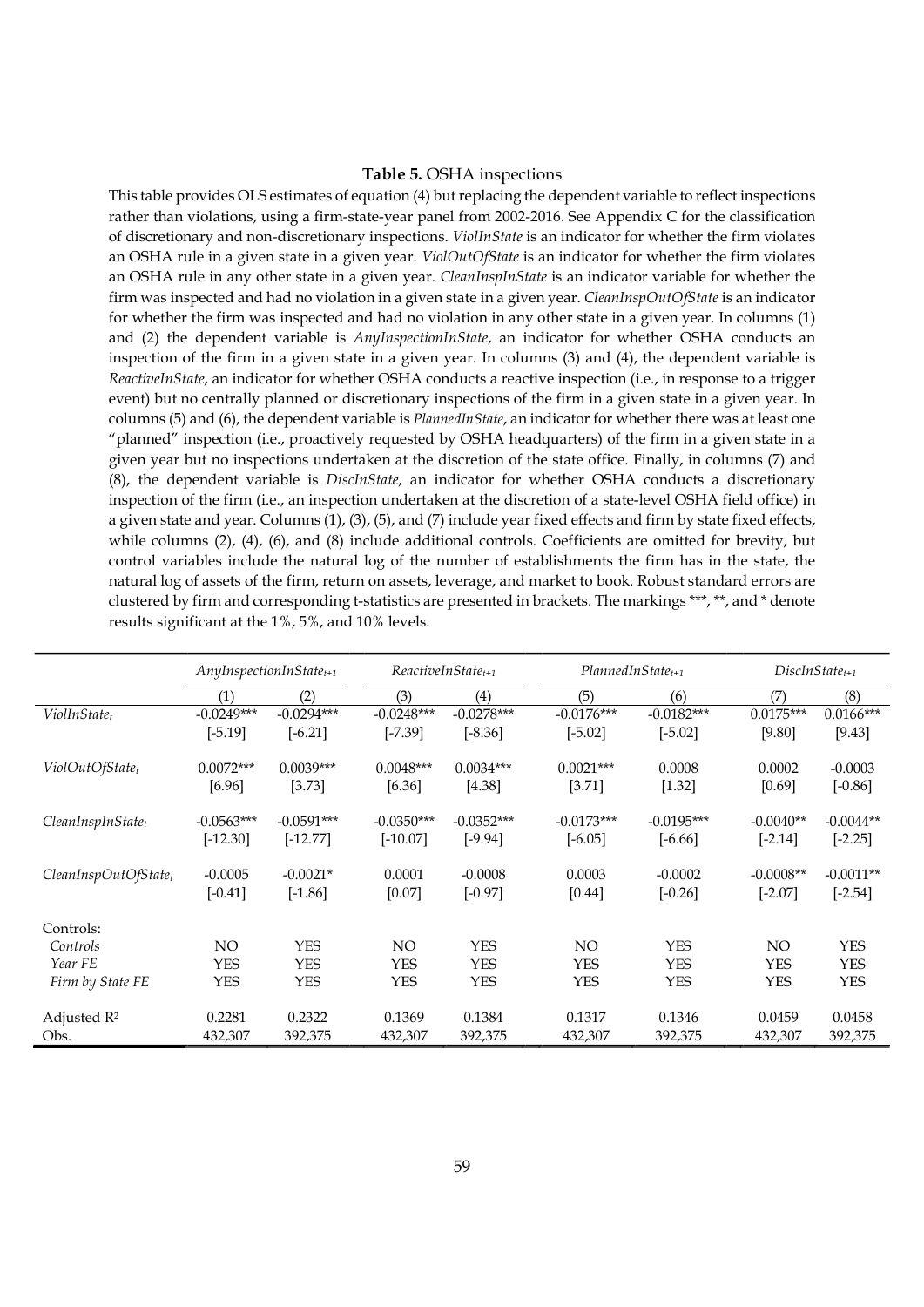## Table 6. Repeat and willful violations

This table provides OLS estimates of equation (4) but replacing the dependent variable and adding additional interaction terms, using a firm-state-year panel from 2002-2016. The dependent variable, RWInState, is an indicator for whether OSHA assesses a Repeat or Willful violation for the firm in a given state in a given year. ViolInState is an indicator for whether the firm violates an OSHA rule in a given state in a given year. ViolOutOfState is an indicator for whether the firm violates an OSHA rule in any other state in a given year. StatePlan is an indicator for whether the state administers its own State Plan OSHA. Column (1) includes year fixed effects and firm by state fixed effects. Column (2) includes additional controls. Coefficients are omitted for brevity, but control variables include the natural log of the number of establishments the firm has in the state, the natural log of assets of the firm, return on assets, leverage, and market to book. Robust standard errors are clustered by firm and corresponding t-statistics are presented in brackets. The markings \*\*\*, \*\*, and \* denote results significant at the 1%, 5%, and 10% levels.

| Dependent variable: RWInState <sub>i,i,t+1</sub> |                   |             |
|--------------------------------------------------|-------------------|-------------|
|                                                  | $\left( 1\right)$ |             |
| ViolInState <sub>t</sub>                         | $0.0035***$       | $0.0037***$ |
|                                                  | [3.52]            | [3.70]      |
| ViolOutOfState <sub>t</sub>                      | 0.0002            | 0.0001      |
|                                                  | [1.29]            | [0.81]      |
| Controls:                                        |                   |             |
| Controls                                         | NO                | <b>YES</b>  |
| Year FE                                          | <b>YES</b>        | <b>YES</b>  |
| Firm by State FE                                 | <b>YES</b>        | YES         |
| Adjusted $R^2$                                   | 0.0524            | 0.0443      |
| Obs.                                             | 432,307           | 392,375     |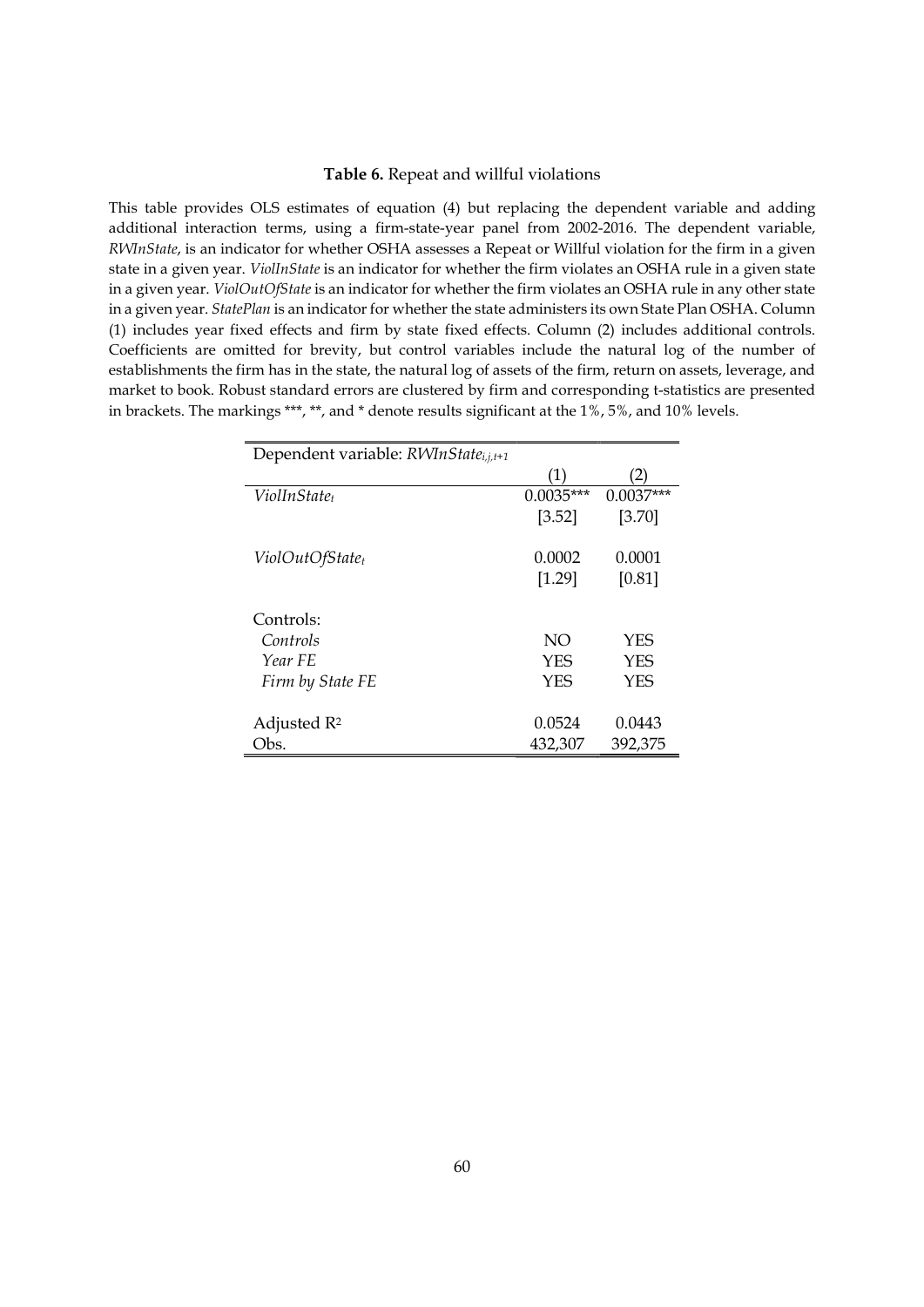## Table 7. Geographic substitution into State Plan states

This table provides OLS estimates of equation (4) adding in additional interaction terms and using a firmstate-year panel from 2002-2016. ViolInState is an indicator for whether the firm violates an OSHA rule in a given state in a given year. ViolOutOfState is an indicator for whether the firm violates an OSHA rule in any other state in a given year. StatePlan is an indicator for whether the state administers its own State Plan OSHA. Additional interactions are included between StatePlan and each of ViolInState and ViolOutOfState. Column (1) includes year fixed effects and firm by state fixed effects, while Column (2) includes additional controls. Coefficients are omitted for brevity, but control variables include the natural log of the number of establishments the firm has in the state, the natural log of assets of the firm, return on assets, leverage, and market to book. Robust standard errors are clustered by firm and corresponding t-statistics are presented in brackets. The markings \*\*\*, \*\*, and \* denote results significant at the 1%, 5%, and 10% levels.

| Dependent variable: ViolInState <sub>t+1</sub> |              |              |
|------------------------------------------------|--------------|--------------|
|                                                |              |              |
| ViolInState <sub>t</sub>                       | $-0.0607***$ | $-0.0638***$ |
|                                                | $[-10.86]$   | $[-11.22]$   |
|                                                |              |              |
| ViolOutOfState <sub>t</sub>                    | $0.0028***$  | 0.0011       |
|                                                | [3.43]       | [1.29]       |
|                                                |              |              |
| ViolInState <sub>t</sub> × StatePlan           | $0.0135**$   | $0.0121*$    |
|                                                | $[2.06]$     | [1.78]       |
|                                                |              |              |
| $ViolOutOfState_t \times StatePlan$            | $0.0040***$  | $0.0039**$   |
|                                                | $[2.71]$     | $[2.41]$     |
|                                                |              |              |
| Controls:                                      |              |              |
| Controls                                       | NO           | <b>YES</b>   |
| Year FE                                        | <b>YES</b>   | <b>YES</b>   |
| Firm by State FE                               | <b>YES</b>   | <b>YES</b>   |
|                                                |              |              |
| Adjusted $R^2$                                 | 0.1710       | 0.1743       |
| Obs.                                           | 432,307      | 392,375      |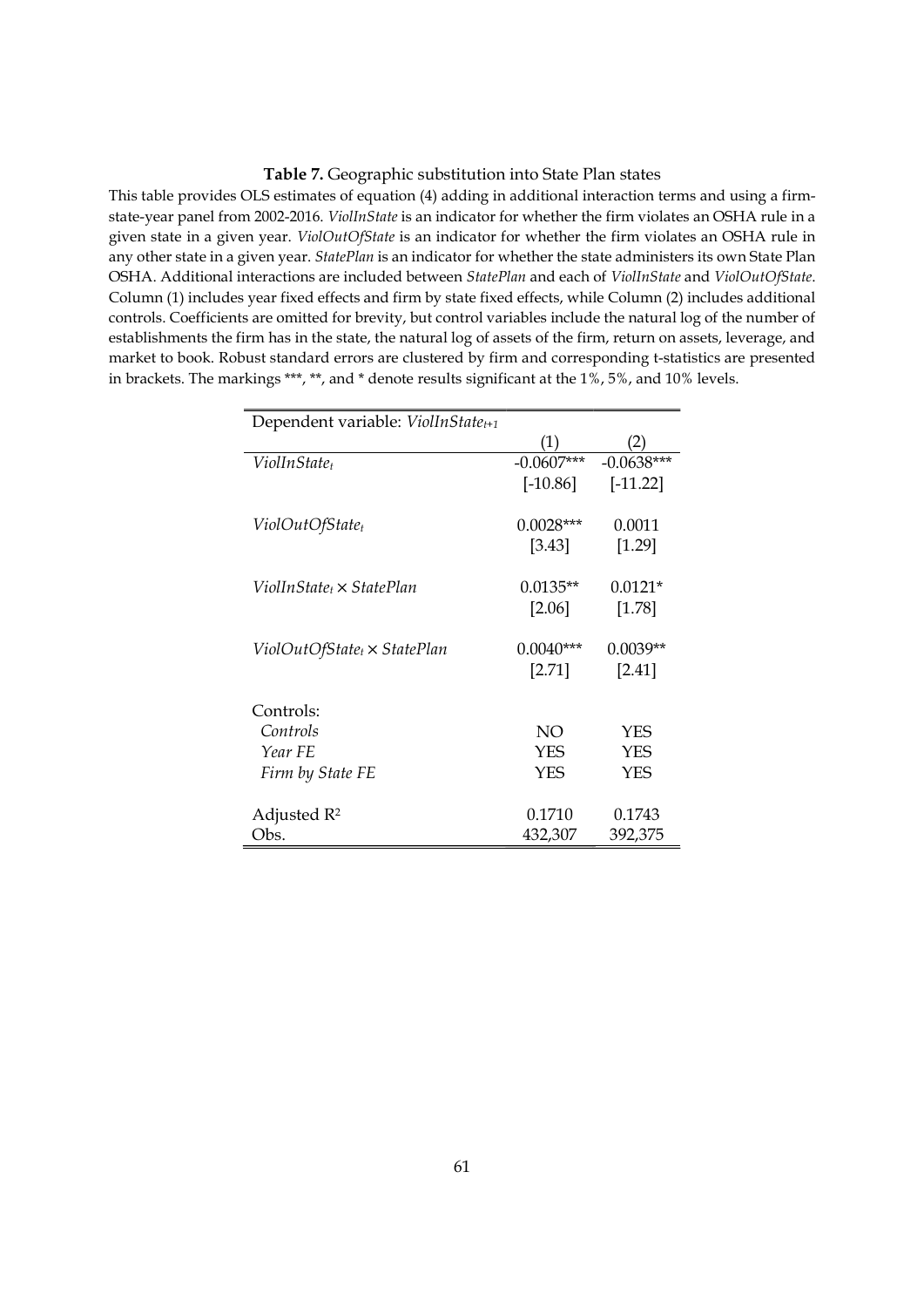### Table 8. State plan discretion in inspections

This table provides OLS estimates of equation (4) but replacing the dependent variable and adding additional interaction terms, using a firm-state-year panel from 2002-2016. ViolInState is an indicator for whether the firm violates an OSHA rule within a given state in a given year. ViolOutOfState is an indicator for whether the firm violates an OSHA rule in any other state in a given year. StatePlan is an indicator for whether the state administers its own State Plan OSHA. CleanInspInState is an indicator variable for whether the firm was inspected and had no violation in a given state in a given year. CleanInspOutOfState is an indicator for whether the firm was inspected and had no violation in any other state in a given year. In columns (1) and (2), the dependent variable is ReactiveInState, an indicator for whether OSHA conducts a reactive inspection but no centrally planned or discretionary inspections of the firm in a given state in a given year. In columns (3) and (4) the dependent variable is *PlannedInState*, an indicator for whether there was at least one "planned" inspection of the firm in a given state in a given year but no inspections undertaken at the discretion of the state office. In columns (5) and (6), the dependent variable is DiscInState, an indicator for whether OSHA conducts a discretionary inspection of the firm in a given state in a given year.Additional interactions are included between StatePlan and each of ViolInState, ViolOutOfState, CleanInState, and CleanOutOfState. Columns (1), (3), and (5) include year fixed effects and firm by state fixed effects, while Columns (2), (4), and (6) include additional controls. Coefficients are omitted for brevity, but control variables include the natural log of the number of establishments the firm has in the state, the natural log of assets of the firm, return on assets, leverage, and market to book. Robust standard errors are clustered by firm and corresponding t-statistics are presented in brackets. The markings \*\*\*, \*\*, and \* denote results significant at the 1%, 5%, and 10% levels.

|                                                    | $ReactiveInState_{t+1}$ |              | $Planned InState_{t+1}$ |              |             | $DisclnState_{t+1}$ |  |
|----------------------------------------------------|-------------------------|--------------|-------------------------|--------------|-------------|---------------------|--|
|                                                    | (1)                     | (2)          | (3)                     | (4)          | (5)         | (6)                 |  |
| ViolInState <sub>t</sub>                           | $-0.0266***$            | $-0.0298***$ | $-0.02\overline{18***}$ | $-0.0227***$ | $0.0173***$ | $0.0162***$         |  |
|                                                    | $[-5.69]$               | $[-6.36]$    | $[-4.64]$               | $[-4.69]$    | [6.04]      | [5.77]              |  |
|                                                    |                         |              |                         |              |             |                     |  |
| ViolOutOfStatet                                    | $0.0045***$             | $0.0033***$  | $0.0013**$              | $-0.0002$    | $-0.0002$   | $-0.0007*$          |  |
|                                                    | [5.23]                  | [3.69]       | [2.03]                  | $[-0.28]$    | $[-0.46]$   | $[-1.92]$           |  |
| $CleanInsplnState_t$                               | $-0.0400***$            | $-0.0402***$ | $-0.0231***$            | $-0.0244***$ | $-0.0032$   | $-0.0038$           |  |
|                                                    | $[-8.17]$               | $[-8.03]$    | $[-5.80]$               | $[-5.98]$    | $[-1.19]$   | $[-1.40]$           |  |
|                                                    |                         |              |                         |              |             |                     |  |
| CleanInspOutOfStatet                               | 0.0004                  | $-0.0003$    | 0.0002                  | $-0.0004$    | $-0.0008**$ | $-0.0012***$        |  |
|                                                    | [0.45]                  | $[-0.28]$    | [0.32]                  | $[-0.52]$    | $[-1.96]$   | $[-2.61]$           |  |
| $ViollnState_t \times StatePlan$                   | 0.0034                  | 0.0039       | 0.0083                  | 0.0089       | 0.0004      | 0.0007              |  |
|                                                    | [0.61]                  | [0.67]       | [1.47]                  | [1.54]       | [0.10]      | [0.18]              |  |
|                                                    |                         |              |                         |              |             |                     |  |
| $ViolOutOfState_t \times StatePlan$                | 0.0008                  | 0.0003       | $0.0021*$               | $0.0025*$    | 0.0009      | 0.0010              |  |
|                                                    | [0.56]                  | [0.21]       | [1.74]                  | [1.88]       | [1.41]      | [1.35]              |  |
|                                                    |                         |              |                         |              |             |                     |  |
| $CleanInsplnState_t \times StatePlan$              | 0.0096                  | 0.0098       | $0.0112**$              | $0.0096*$    | $-0.0017$   | $-0.0012$           |  |
|                                                    | $[1.46]$                | [1.46]       | $[2.01]$                | [1.66]       | $[-0.45]$   | $[-0.31]$           |  |
|                                                    |                         |              |                         |              |             |                     |  |
| $CleanInspOutOfState_t \times$<br><b>StatePlan</b> | $-0.0009$               | $-0.0014$    | 0.0002                  | 0.0005       | 0.0000      | 0.0002              |  |
|                                                    | $[-0.55]$               | $[-0.77]$    | $[0.14]$                | [0.36]       | [0.05]      | [0.22]              |  |
|                                                    |                         |              |                         |              |             |                     |  |
| Controls:                                          | NO                      | <b>YES</b>   | NO                      | <b>YES</b>   | NO          | <b>YES</b>          |  |
| Controls<br>Year FE                                | <b>YES</b>              | <b>YES</b>   | <b>YES</b>              | <b>YES</b>   | <b>YES</b>  | <b>YES</b>          |  |
| Firm by State FE                                   | <b>YES</b>              | <b>YES</b>   | <b>YES</b>              | <b>YES</b>   | <b>YES</b>  | <b>YES</b>          |  |
|                                                    |                         |              |                         |              |             |                     |  |
| Adjusted R <sup>2</sup>                            | 0.1369                  | 0.1385       | 0.1318                  | 0.1346       | 0.0459      | 0.0458              |  |
| Obs.                                               | 432,307                 | 392,375      | 432,307                 | 392,375      | 432,307     | 392,375             |  |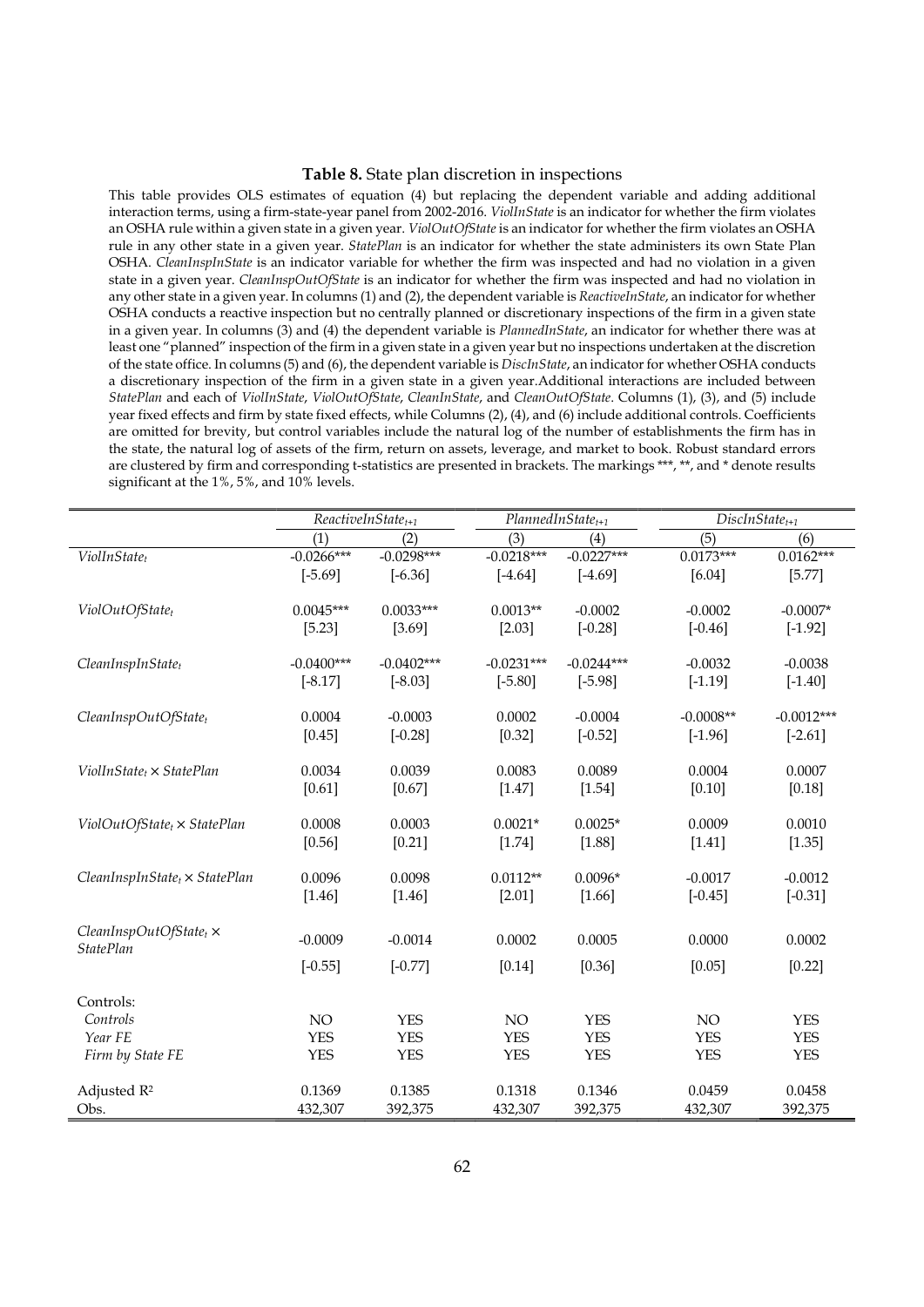## Table 9. When is substitution stronger?

This table provides OLS estimates of equation (4) with additional interaction terms, using a firm-state-year panel from 2002-2016. All specifications tabulated reflect extensions of column (2) of Table 4. In Panel A, we consider the role of firms' financial incentives in facilitating geographic substitution, whereas in Panel B we consider the role of opportunities and culture. In both panels, ViolInState is an indicator for whether the firm violates an OSHA rule in a given state in a given year. ViolOutOfState is an indicator for whether the firm violates an OSHA rule in any other state in a given year. In all columns in both panels, we interact various proxies for financial incentives or opportunities with ViolOutOfState. All columns of both panels include year fixed effects, firm by state fixed effects, and additional controls. Coefficients are omitted for brevity, but control variables include the natural log of the number of establishments the firm has in the state, the natural log of assets of the firm, return on assets, leverage, and market to book. Robust standard errors are clustered by firm and corresponding t-statistics are presented in brackets. The markings \*\*\*, \*\*, and \* denote results significant at the 1%, 5%, and 10% levels.

### Panel A: Financial incentives for geographic substitution

In this panel we consider the role of financial incentives in firms' decisions to engage in geographic substitution, using three measures. The first, RWOutOfState, is an indicator for whether OSHA assesses a Repeat or Willful violation for the firm in any other state in a given year. The second, TopDecileROA is an indicator for whether the firm is in the top decile of the sample based on return on assets. The third, MeetOrBeat is an indicator for whether the firm just meet or beat analyst consensus earnings per share by zero or one cents per share.

| Dependent variable: ViolInState <sub>t+1</sub> |                   |              |              |
|------------------------------------------------|-------------------|--------------|--------------|
|                                                | $\left( 1\right)$ |              | (3)          |
| ViolInState <sub>t</sub>                       | $-0.0576***$      | $-0.0575***$ | $-0.0543***$ |
|                                                | $[-12.62]$        | $[-12.61]$   | $[-11.32]$   |
|                                                |                   |              |              |
| ViolOutOfState <sub>t</sub>                    | $0.0025***$       | $0.0034***$  | $0.0026***$  |
|                                                | [3.15]            | $[4.16]$     | [3.03]       |
|                                                |                   |              |              |
| $RWOutOfState_t$                               | $0.0064**$        |              |              |
|                                                | [2.11]            |              |              |
|                                                |                   |              |              |
| $ViolOutOfState_t \times TopDecileROA_{t+1}$   |                   | $-0.0074**$  |              |
|                                                |                   | $[-1.97]$    |              |
|                                                |                   |              |              |
| $TopDecileROAt+1$                              |                   | 0.0008       |              |
|                                                |                   | [0.52]       |              |
|                                                |                   |              |              |
| $ViolOutOfState_t \times MeetOrBeat_{t+1}$     |                   |              | $0.0045**$   |
|                                                |                   |              | [2.04]       |
|                                                |                   |              |              |
| $MeetOrBeat_{t+1}$                             |                   |              | $-0.0017$    |
|                                                |                   |              | $[-1.53]$    |
|                                                |                   |              |              |
| Controls:                                      |                   |              |              |
| Controls                                       | <b>YES</b>        | <b>YES</b>   | <b>YES</b>   |
| Year FE                                        | <b>YES</b>        | <b>YES</b>   | <b>YES</b>   |
| Firm by State FE                               | <b>YES</b>        | <b>YES</b>   | <b>YES</b>   |
|                                                |                   |              |              |
| Adjusted R <sup>2</sup>                        | 0.1743            | 0.1744       | 0.1726       |
| Obs.                                           | 392,375           | 392,207      | 355,671      |